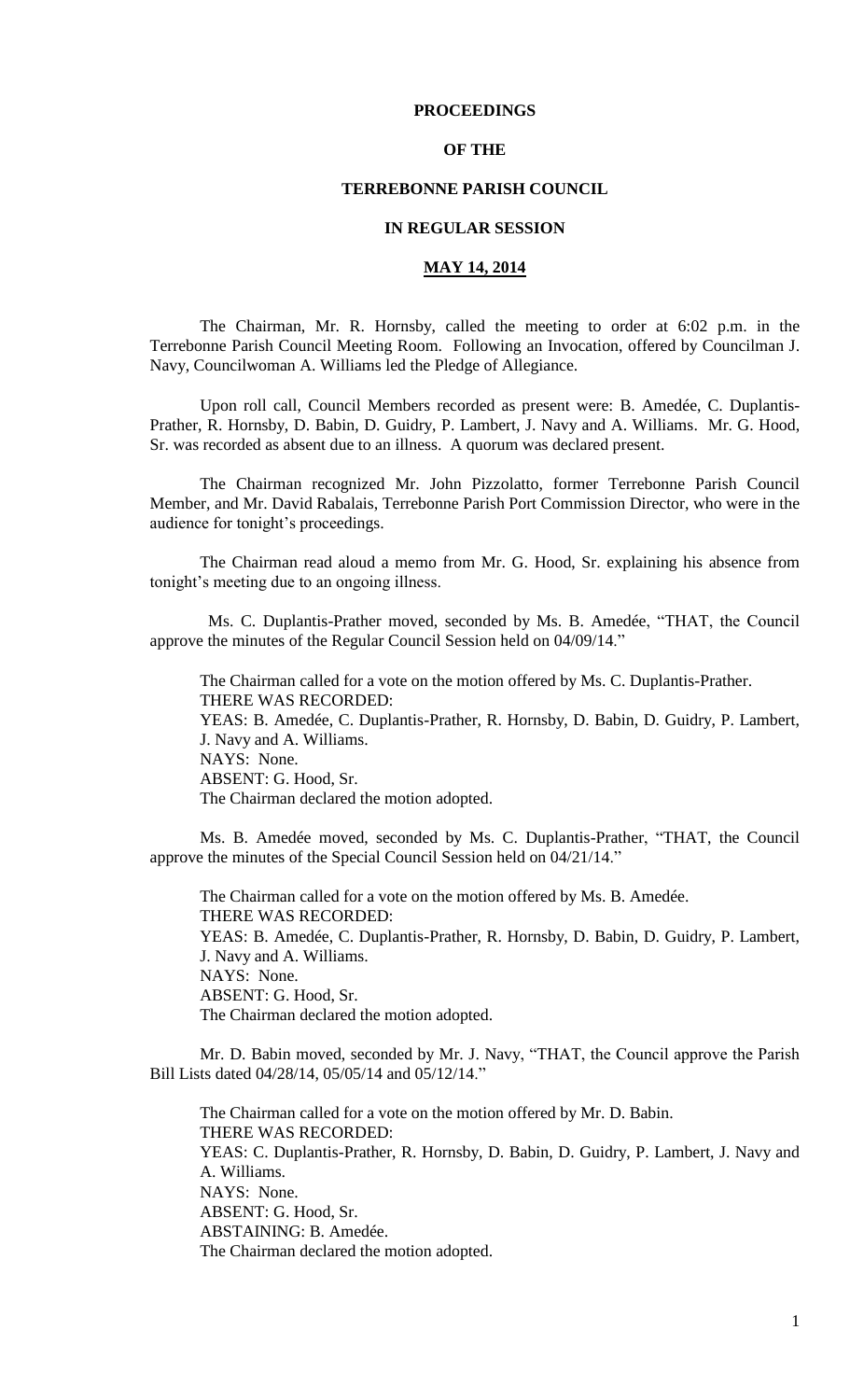Councilman D. Guidry read aloud a commendation for Lacache Middle School Student Ms. Adeline Martin, who was recently named "Louisiana Middle School Student of the Year for  $2014"$ 

The Chairman recognized Ms. Adeline Martin, who thanked the Council and Administration, noting that this award is not just for her but for her family, her friends, her community and mostly for her peers.

Councilmen D. Guidry and J. Navy thanked Ms. Martin for making Terrebonne Parish proud through her accomplishments.

Ms. C. Duplantis-Prather moved, seconded by Mr. D. Babin, "THAT, the Council deviate from the Regular Council agenda to address item 1I – Proclamation acknowledging National Nurses' Week."

The Chairman called for a vote on the motion offered by Ms. C. Duplantis-Prather. THERE WAS RECORDED: YEAS: B. Amedée, C. Duplantis-Prather, R. Hornsby, D. Babin, D. Guidry, P. Lambert, J. Navy and A. Williams. NAYS: None. ABSENT: G. Hood, Sr. The Chairman declared the motion adopted.

Councilwoman C. Duplantis-Prather read aloud a proclamation acknowledging National Nurses' Week, and the contributions of nurses to the American health care profession.

OFFERED BY: Ms. C. Duplantis-Prather. SECONDED: Unanimously.

RESOLUTION NO. 14-220

WHEREAS, The U.S. Bureau of Labor Statistics projects 1.1 million jobs for nurses by 2022, ranking second in projected new job growth among all occupations, and

WHEREAS, The nearly 3.1 million registered nurses in the United States comprise our nation's largest health care profession, and

WHEREAS, National Nurses week is traditionally a time to recognize the crucial contributions nurses make to individuals' health and the U.S. health care system, and

WHEREAS, The theme for the 2014 National Nurses Week is "Nurses: Leading the Way", emphasizing nurses' roles in improving the quality of health care, and

WHEREAS, Nurses Week took place May 6-12, 2014, ending on the birthday of Florence Nightingale, the founder of modern nursing.

NOW, THEREFORE BE IT RESOLVED by the Terrebonne Parish Council, on behalf of the Parish President and the entire Terrebonne Parish Consolidated Government, that all nurses, practicing and retired, be hereby commended and congratulated for their tremendous contributions to the health and welfare of the residents of Houma-Terrebonne, and of the entire nation.

THERE WAS RECORDED:

YEAS: B. Amedée, C. Duplantis-Prather, R. Hornsby, D. Babin, D. Guidry, P. Lambert, J. Navy and A. Williams. NAYS: None. ABSTAINING: None. ABSENT: G. Hood, Sr. The Chairman declared the resolution adopted on this, the  $14<sup>th</sup>$  day of May, 2014.

\* \* \* \* \* \* \* \*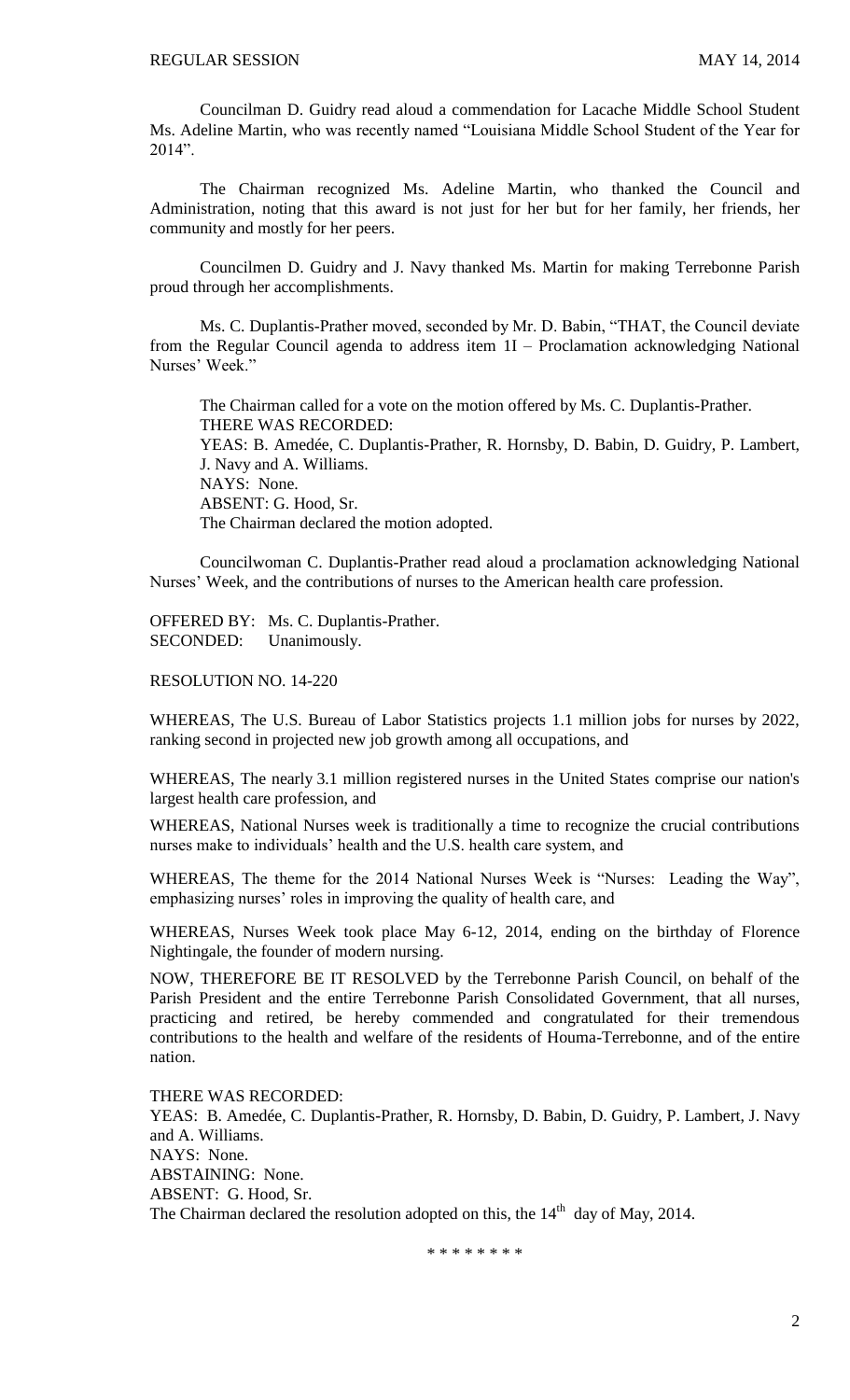The Chairman recognized Ms. Teresita McNabb, Vice President of Nursing for Terrebonne General Medical Center, along with registered nurses from Chabert Medical Center, who thanked the Council and Administration for this acknowledgement, and for always supporting the nurses and the medical profession in the Houma-Terrebonne area.

Ms. C. Duplantis-Prather moved, seconded by Mr. J. Navy, "THAT, the Council continue with the regular order of business."

The Chairman called for a vote on the motion offered by Ms. C. Duplantis-Prather. THERE WAS RECORDED: YEAS: B. Amedée, C. Duplantis-Prather, R. Hornsby, D. Babin, D. Guidry, P. Lambert, J. Navy and A. Williams. NAYS: None. ABSENT: G. Hood, Sr. The Chairman declared the motion adopted.

The following resolution was offered by Mr. Pete Lambert and seconded by Mr. Dirk

Guidry:

### **RESOLUTION NO. 14-221**

A resolution approving the holding of an election in Recreation District No. 5 of the Parish of Terrebonne, State of Louisiana, on Tuesday, November 4, 2014, to authorize the renewal of a special tax therein.

WHEREAS, the Board of Commissioners of Recreation District No. 5 of the Parish of Terrebonne, State of Louisiana (the "Governing Authority"), acting as the governing authority of Recreation District No. 5 of the Parish of Terrebonne, State of Louisiana (the "District"), adopted a resolution on April 23, 2014, calling a special election in the District on Tuesday, November 4, 2014, to authorize the renewal of a special tax therein; and

WHEREAS, the governing authority of the District has requested that this Parish Council, acting as the governing authority of the Parish of Terrebonne, State of Louisiana, give its consent and authority for the District to hold the aforesaid election, and in the event that the election carries to continue to levy and collect the special tax provided for therein; and

WHEREAS, as required by Article VI, Section 15 of the Constitution of the State of Louisiana of 1974, it is now the desire of this Parish Council to approve the holding of said election and in the event that the election carries, to continue to levy and collect the special tax provided for therein;

NOW, THEREFORE, BE IT RESOLVED by the Parish Council of the Parish of Terrebonne, State of Louisiana, acting as the governing authority of said Parish, that:

SECTION 1. In compliance with the provisions of Article VI, Section 15 of the constitution of the State of Louisiana of 1974, and in accordance with the request of the Board of Commissioners of Recreation District No. 5 of the Parish of Terrebonne, State of Louisiana, this Parish Council hereby approves the holding of an election in the District, on Tuesday, November 4, 2014, at which election there will be submitted the following proposition, to-wit:

#### MILLAGE RENEWAL PROPOSITION

Shall Recreation District No. 5 of the Parish of Terrebonne, State of Louisiana (the "District"), continue to levy a special tax of eleven (11) mills on all property subject to taxation within the District (an estimated \$253,600 reasonably expected at this time to be collected from the levy of the tax for an entire year), for a period of ten (10) years, beginning with the year 2015 and ending with the year 2024, for the purpose of acquiring, constructing, improving, maintaining and operating recreation facilities for said District, including the purchase of equipment therefor?

SECTION 2. In the event the election carries, this Parish Council does hereby further consent to and authorize the District to continue to levy and collect the special tax provided for therein.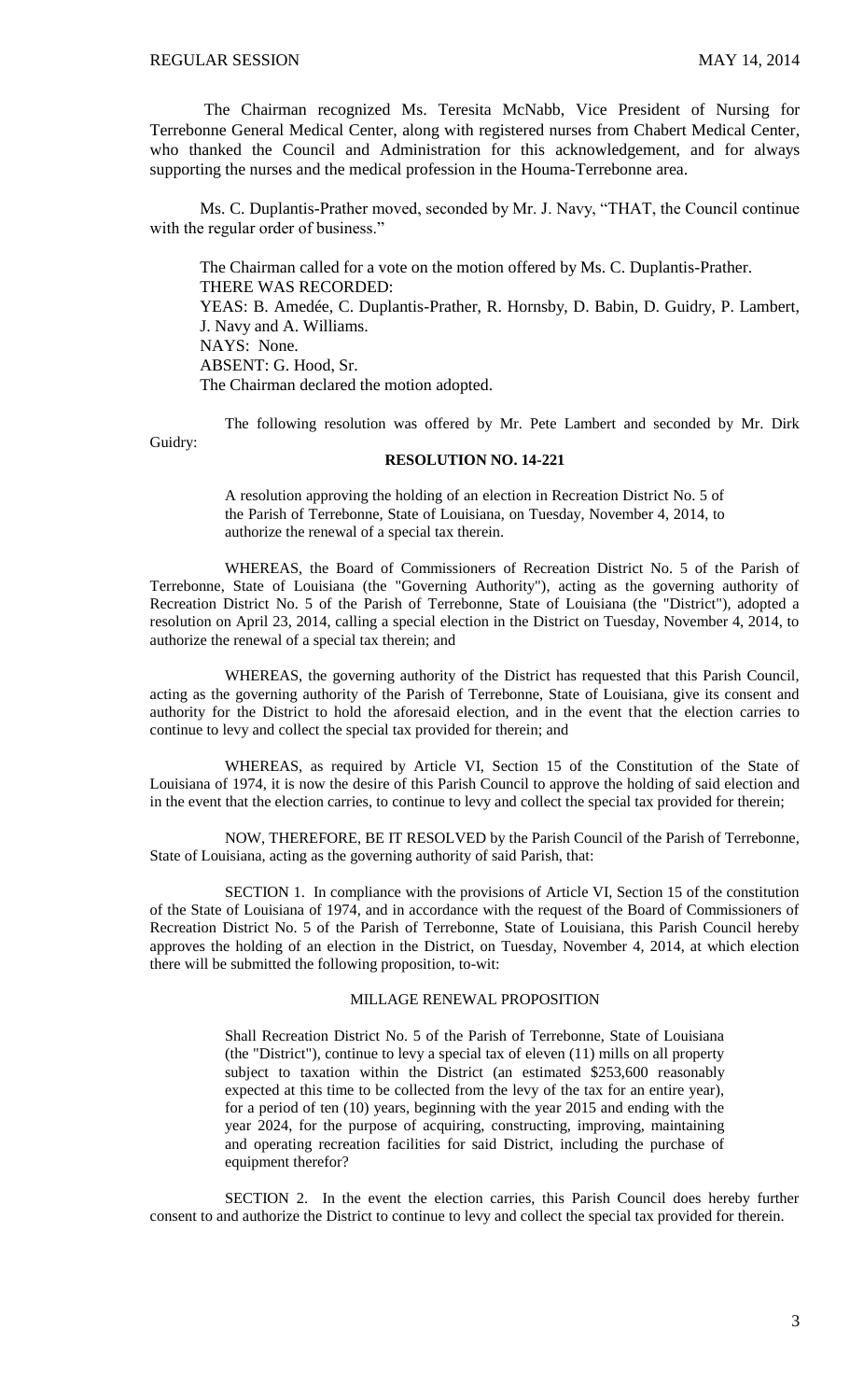This resolution having been submitted to a vote, the vote thereon was as follows:

YEAS: Beryl Amedée, Christa Duplantis-Prather, Russell Hornsby, Daniel J. Babin, Dirk Guidry, Pete Lambert, John Navy and Arlanda J. Williams.

NAYS: Greg Hood, Sr.

ABSENT: None.

And the resolution was declared adopted on this, the  $14<sup>th</sup>$  day of May, 2014.

\*\*\*\*\*\*\*\*\*\*

The following resolution was offered by Ms. Beryl Amédee and seconded by Ms. Christa Duplantis-Prather:

#### **RESOLUTION NO. 14-222**

A resolution approving the holding of an election in Coteau Fire Protection District of the Parish of Terrebonne, State of Louisiana, on Tuesday, November 4, 2014, to authorize the renewal of a special tax therein.

WHEREAS, the Board of Commissioners of Coteau Fire Protection District of the Parish of Terrebonne, State of Louisiana (the "Governing Authority"), acting as the governing authority of Coteau Fire Protection District of the Parish of Terrebonne, State of Louisiana (the "District"), adopted a resolution on April 22, 2014, calling a special election in the District on Tuesday, November 4, 2014, to authorize the renewal of a special tax therein; and

WHEREAS, the governing authority of the District has requested that this Parish Council, acting as the governing authority of the Parish of Terrebonne, State of Louisiana, give its consent and authority for the District to hold the aforesaid election, and in the event that the election carries to continue to levy and collect the special tax provided for therein; and

WHEREAS, as required by Article VI, Section 15 of the Constitution of the State of Louisiana of 1974, it is now the desire of this Parish Council to approve the holding of said election and in the event that the election carries, to continue to levy and collect the special tax provided for therein;

NOW, THEREFORE, BE IT RESOLVED by the Parish Council of the Parish of Terrebonne, State of Louisiana, acting as the governing authority of said Parish, that:

SECTION 1. In compliance with the provisions of Article VI, Section 15 of the constitution of the State of Louisiana of 1974, and in accordance with the request of the Board of Commissioners of Coteau Fire Protection District of the Parish of Terrebonne, State of Louisiana, this Parish Council hereby approves the holding of an election in the District, on Tuesday, November 4, 2014, at which election there will be submitted the following proposition, to-wit:

#### MILLAGE RENEWAL PROPOSITION

Shall Coteau Fire Protection District of the Parish of Terrebonne, State of Louisiana (the "District"), continue to levy and collect a special tax of eighteen (18) mills on all property subject to taxation in said District (an estimated \$639,000 reasonably expected at this time to be collected from the levy of the tax for an entire year), for a period of ten (10) years, beginning with the year 2016 and ending with the year 2025, for the purpose of acquiring, constructing, maintaining and operating the District's fire protection and emergency medical service facilities, for purchasing fire trucks and other fire fighting or emergency medical service equipment and paying the cost of obtaining water for fire protection purposes, including charges for fire hydrant rentals and services?

SECTION 2. In the event the election carries, this Parish Council does hereby further consent to and authorize the District to continue to levy and collect the special tax provided for therein.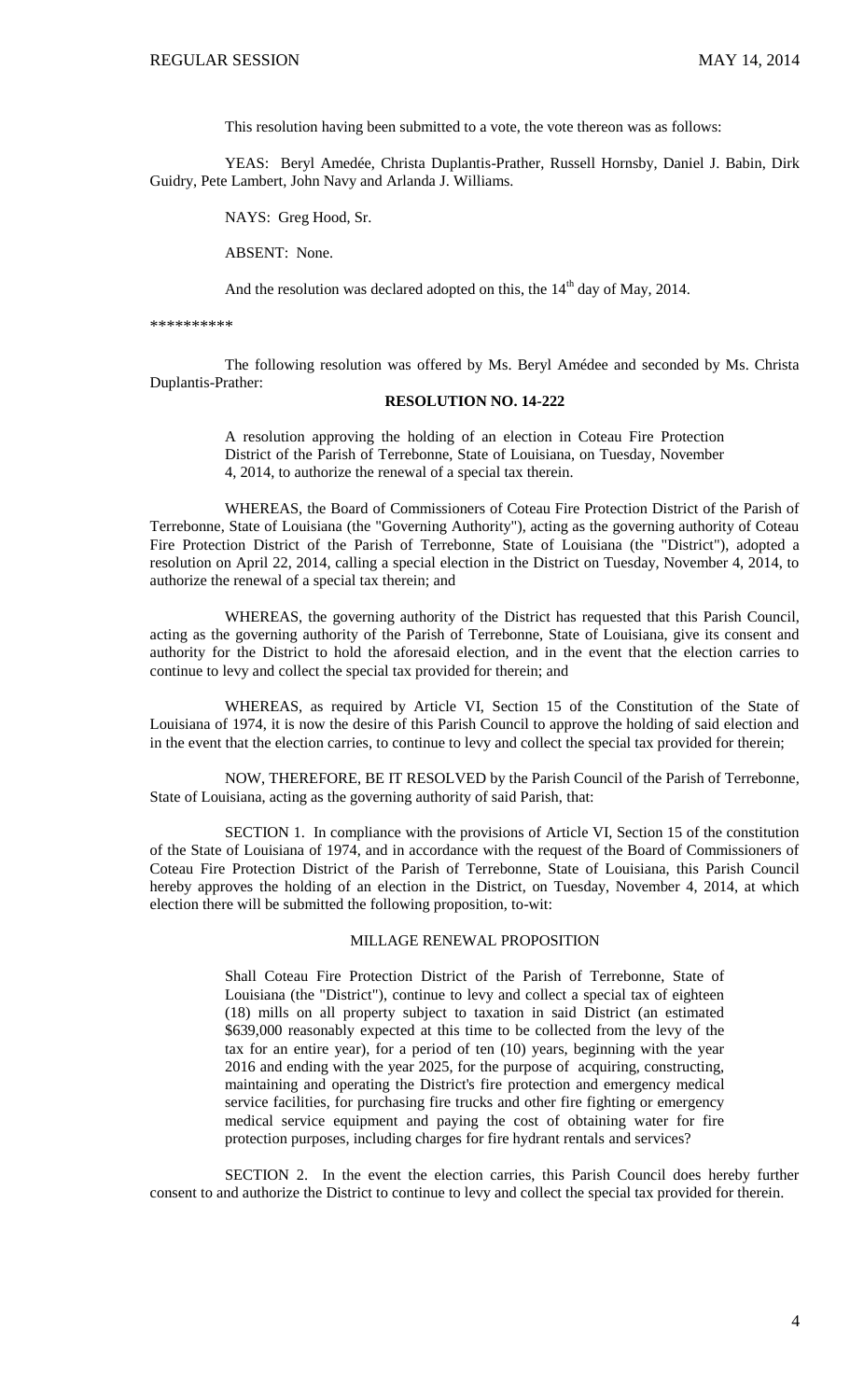This resolution having been submitted to a vote, the vote thereon was as follows:

YEAS: Beryl Amedée, Christa Duplantis-Prather, Russell Hornsby, Daniel J. Babin, Dirk Guidry, Pete Lambert, John Navy and Arlanda J. Williams.

NAYS: None.

ABSENT: Greg Hood, Sr.

And the resolution was declared adopted on this, the  $14<sup>th</sup>$  day of May, 2014.

\*\*\*\*\*\*\*\*\*\*

Mr. D. Babin moved, seconded by Mr. P. Lambert, "THAT, the Council introduce an ordinance providing for the issuance and sale of Two Million Nine Hundred Thousand Dollars (\$2,900,000) of Limited Tax Bonds, Series 2014, and providing for other matters in connection therewith, and call a public hearing on said matter on Wednesday, May 28, 2014 at 6:30 p.m."

The Chairman called for a vote on the motion offered by Mr. D. Babin. THERE WAS RECORDED: YEAS: B. Amedée, C. Duplantis-Prather, R. Hornsby, D. Babin, D. Guidry, P. Lambert, J. Navy and A. Williams. NAYS: None. ABSENT: G. Hood, Sr. The Chairman declared the motion adopted.

Ms. C. Duplantis-Prather moved, seconded by Mr. J. Navy, "THAT, the Council introduce an ordinance which would establish both sides of Mary Kay Lane from Westside Blvd extending south 270' to the entrance of Colonial Acres Subdivision as a 'No Parking Zone', and call a public hearing for said matter on Wednesday, May 28, 2014 at 6:30 p.m."

The Chairman called for a vote on the motion offered by Ms. C. Duplantis-Prather. THERE WAS RECORDED: YEAS: B. Amedée, C. Duplantis-Prather, R. Hornsby, D. Babin, D. Guidry, P. Lambert, J. Navy and A. Williams. NAYS: None. ABSENT: G. Hood, Sr. The Chairman declared the motion adopted.

Under Agenda Item 1G- (Presentation by Jennifer Lanceslin, La Action for Citizens Now (Families Helping Families)), upon call by the Council Chairman, no one came forward to address the Council.

The Council Chairman recognized Terrebonne Parish Port Commission Executive Director David Rabalais, who presented a power point presentation regarding Port operations and the status of projects, which included: 1) brief history of the Port's initial establishment stating that there are 34 ports in the State of Louisiana with Terrebonne Port being one of the busiest, 2) the Terrebonne Port timeline, 3) the location of the Terrebonne Port as it relates to the port' jurisdiction map (navigational waterways), 4) the status of the Industrial Blvd. Property Project, 4) the cargo and ranking of the Terrebonne Port as it relates to other ports; noting that Terrebonne Parish is ranked second in vessel entry  $(2<sup>nd</sup>)$  and 5) the local and/or purpose of the Houma Navigational Canal along with pictures of current projects that the Port Commission is involved in.

Mr. Rabalais explained that it is imperative that the Port continue to receive maintenance dredging funds that will enhance dredging projects (such as widening and deepening the channels) which will allow the flow of cargo to continue through Terrebonne Parish, otherwise cargo operations could be transferred to other ports of call in Louisiana, or to neighboring coastal states.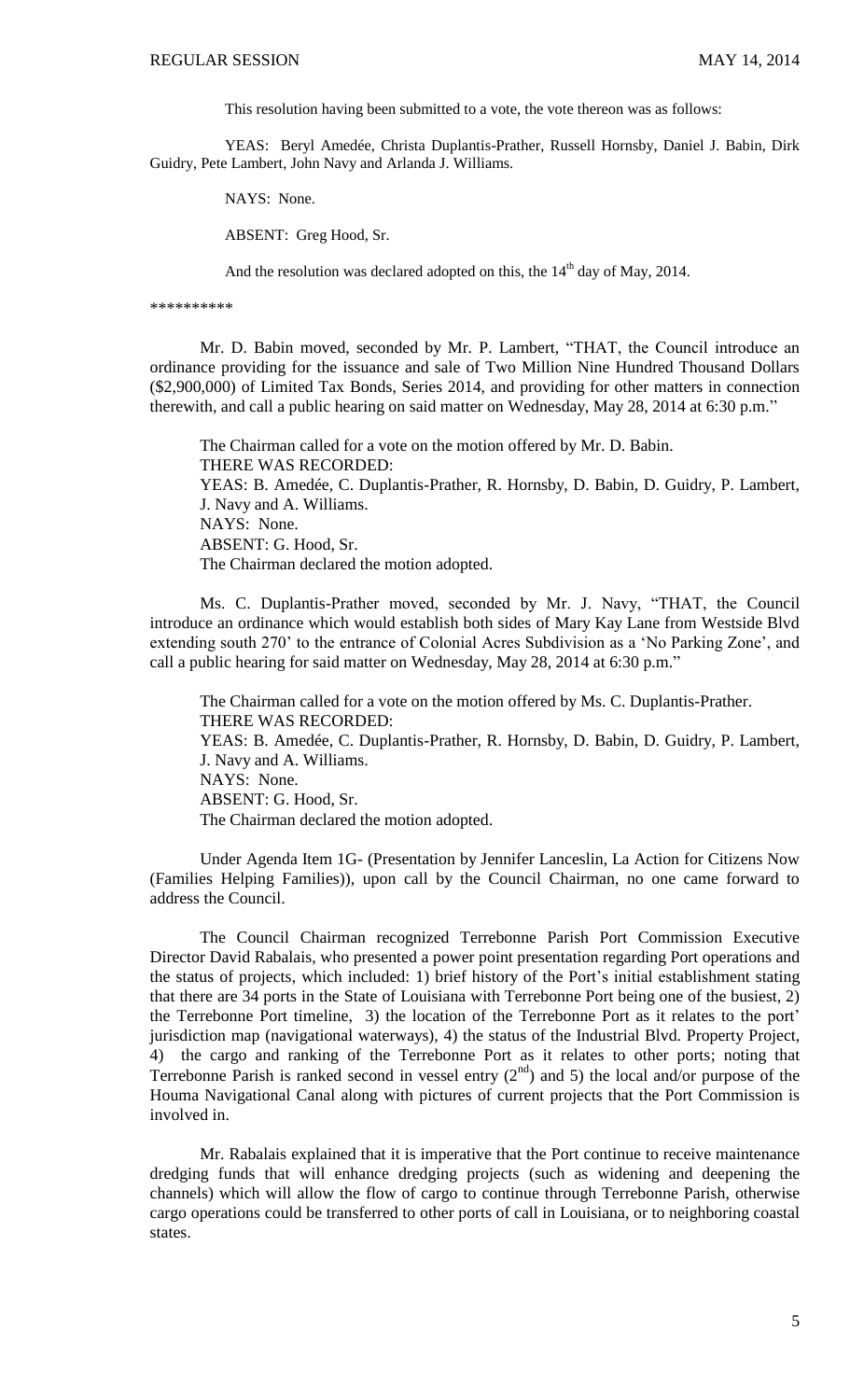Several Council Members thanked Mr. Rabalais for his presentation and questioned whether or not the dredging material could be used for coastal restoration and help with saltwater intrusion, where the additional monies for maintenance dredging would come from, and whether or not the general public and potential donors have been educated about the projects and progress of the Port as it relates to funding for dredging and to sustain these projects.

Upon questioning, Mr. Rabalais explained that initial containment is costly as it relates to dredging, and that the additional monies received from the federal government will be used for the widening and deepening of the Houma Navigation Canal at the locks, noting that this will decrease the number of companies that will leave Terrebonne Parish to find alternative ports. Mr. Rabalais further stated that an educational seminar will be conducted to help companies and industry leaders understand the importance of maintaining and receiving funds for Port operations.

OFFERED BY: Mr. D. Babin. SECONDED BY: Mr. D. Guidry.

RESOLUTION NO. 14-223

A resolution providing for the acceptance of work performed by Cooling Tower Depot, Inc., in accordance with the Certificate of Substantial Completion for Cooling Tower Improvement No. 16, Terrebonne Parish Project No. 13-ELTG-16.

WHEREAS, by contract dated January 8, 2014, the Terrebonne Parish Consolidated Government did award a contract to Cooling Tower Depot, Inc. for Cooling Tower Improvement No. 16, as will be seen by reference to said contract which is recorded under Entry No. 1444993 of the records of Terrebonne Parish, and

NOW THEREFORE BE IT RESOLVED, that the Terrebonne Parish Council, on behalf of the Terrebonne Parish Consolidated Government, does hereby accept the work performed by Cooling Tower Depot, Inc. in accordance with the Certificate of Substantial Completion, effective as of the date of the recording of this resolution and does authorize and direct the Clerk of Court and Ex-Officio Recorder of Mortgages of Terrebonne Parish to note this acceptance thereof in the margin of the inscription of said Contract Entry No. 1444993 of the records of Terrebonne Parish, Louisiana, and

BE IT FURTHER RESOLVED, that payment of project retainage, subject to (i) lapse of a 45 day clear lien period; (ii) submittal of a clear lien certificate by contractor; and (iii) completion of all punch list items, be, and is hereby authorized.

THERE WAS RECORDED: YEAS: B. Amedée, C. Duplantis-Prather, R. Hornsby, D. Babin, D. Guidry, P. Lambert, J. Navy and A. Williams. NAYS: None. ABSTAINING: None. ABSENT: G. Hood, Sr. The Chairman declared the resolution adopted on this, the  $14<sup>th</sup>$  day of May, 2014.

\* \* \* \* \* \* \* \*

Mr. P. Lambert moved, seconded by Ms. A. Williams, "THAT, it now being 6:50 p.m., the Council open public hearings."

The Chairman called for a vote on the motion offered by Mr. P. Lambert. THERE WAS RECORDED: YEAS: B. Amedée, C. Duplantis-Prather, R. Hornsby, D. Babin, D. Guidry, P. Lambert, J. Navy and A. Williams. NAYS: None. ABSENT: G. Hood, Sr. The Chairman declared the motion adopted.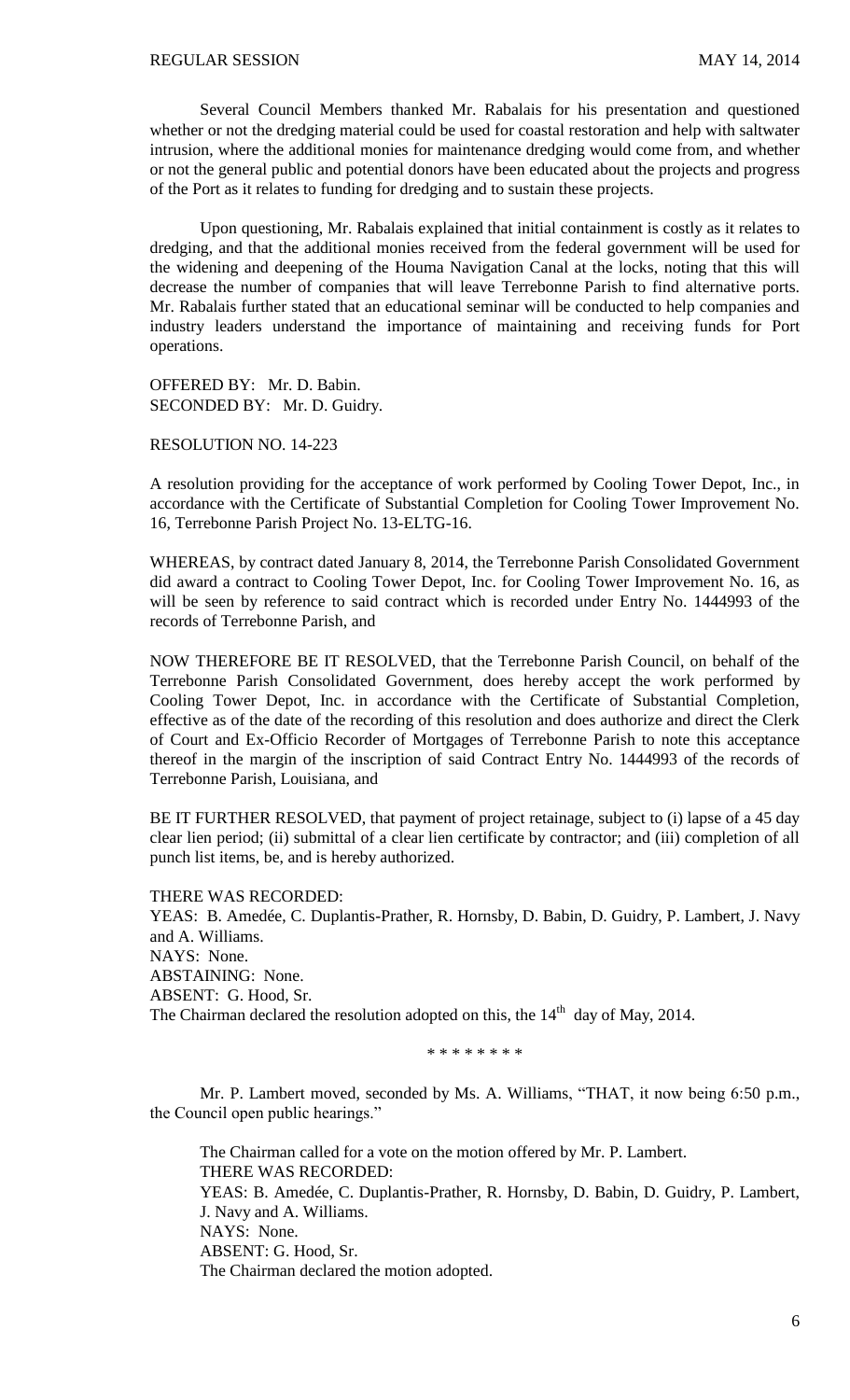The Chairman recognized the public for comments on the following:

A. A proposed ordinance to rezone from R-3 (Multi-Family Residential District), C-2 (General Commercial District), and C-3 (Neighborhood Commercial District) to I-1 (Light Industrial District) 1153 Valhi Boulevard.

There were no comments from the public on the proposed ordinance.

Ms. A. Williams moved, seconded by Ms. B. Amedée, "THAT, the Council close the aforementioned public hearing."

The Chairman called for a vote on the motion offered by Ms. A. Williams. THERE WAS RECORDED: YEAS: B. Amedée, C. Duplantis-Prather, R. Hornsby, D. Babin, D. Guidry, P. Lambert, J. Navy and A. Williams. NAYS: None. ABSENT: G. Hood, Sr. The Chairman declared the motion adopted.

OFFERED BY: Ms. A. Williams. SECONDED BY: Ms. B. Amedee and Mr. P. Lambert.

# ORDINANCE NO. 8423

AN ORDINANCE TO AMEND THE ZONING MAP OF THE PARISH OF TERREBONNE SO AS TO REZONE FROM R-3 (MULTI-FAMILY RESIDENTIAL DISTRICT), C-2 (GENERAL COMMERCIAL DISTRICT), AND C-3 (NEIGHBORHOOD COMMERCIAL DISTRICT) TO I-1 (LIGHT INDUSTRIAL DISTRICT); 1153 VALHI BOULEVARD, TRACTS 3 & 4, SECTIONS 82, 83, 84, 102, T17S-R17E, TERREBONNE PARISH, LOUISIANA; TERREBONNE LAND PARTNERSHIP, APPLICANT.

WHEREAS, the Terrebonne Parish Council, on behalf of the Terrebonne Parish Consolidated Government, hereby declares that it has adopted a resolution giving notice of intent to adopt the following ordinance hereto; and

WHEREAS, the Terrebonne Parish Council, on behalf of the Terrebonne Parish Consolidated Government, has conducted a public hearing on Wednesday, May 14, 2014; and

WHEREAS, after considering all comments received, if any, the following action is hereby taken.

NOW, THEREFORE, BE IT ORDAINED by the Terrebonne Parish Council, on behalf of the Terrebonne Parish Consolidated Government, that the Zoning Map of the Parish of Terrebonne be hereby amended so as to rezone from R-3 (Multi-Family Residential District), C-2 (General Commercial District), & C-3 (Neighborhood Commercial District) to I-1 (Light Industrial District); 1153 Valhi Boulevard, Tracts 3 & 4, Sections 82, 83, 84, 102, T17S-R17E, Terrebonne Parish, Louisiana.

This ordinance, having been introduced and laid on the table for at least two weeks, was voted upon as follows:

THERE WAS RECORDED:

YEAS: B. Amedée, C. Duplantis-Prather, R. Hornsby, D. Babin, D. Guidry, P. Lambert, J. Navy and A. Williams. NAYS: None. ABSTAINING: None. ABSENT: G. Hood, Sr. The Chairman declared the ordinance adopted on this, the  $14<sup>th</sup>$  day of May, 2014.

\* \* \* \* \* \* \* \* \*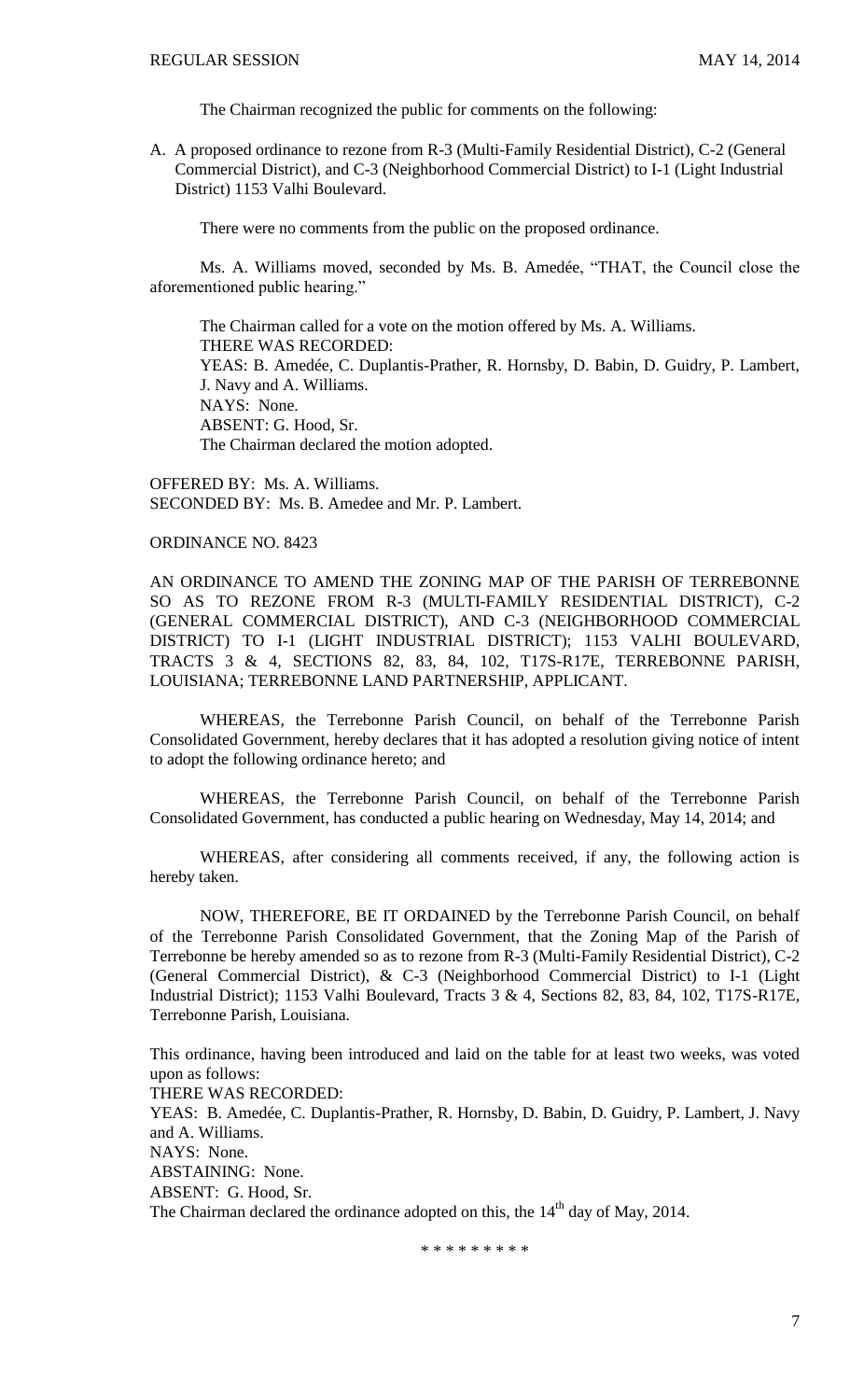The Chairman recognized the public for comments on the following:

B. A proposed ordinance to rezone from R-1 (Single Family Residential District) to R-3M (Multi-Family Town House Condominium District) 151 Dixie Avenue.

There were no comments from the public on the proposed ordinance.

Ms. B. Amedée moved, seconded by Mr. D. Babin, "THAT, the Council close the aforementioned public hearing."

The Chairman called for a vote on the motion offered by Ms. B. Amedée. THERE WAS RECORDED: YEAS: B. Amedée, C. Duplantis-Prather, R. Hornsby, D. Babin, D. Guidry, P. Lambert, J. Navy and A. Williams. NAYS: None. ABSENT: G. Hood, Sr. The Chairman declared the motion adopted.

OFFERED BY: Mr. D. Babin. SECONDED BY: Ms. B. Amedee.

## ORDINANCE NO. 8424

AN ORDINANCE TO AMEND THE ZONING MAP OF THE PARISH OF TERREBONNE SO AS TO REZONE FROM R-1 (SINGLE-FAMILY RESIDENTIAL DISTRICT) TO R-3M (MULTI-FAMILY TOWN HOUSE CONDOMINIUM DISTRICT); 151 DIXIE AVENUE, LOT 18, BLOCK 1, BARROW SUBDIVISION, CITY OF HOUMA, TERREBONNE PARISH, LOUISIANA; LE KIMBERLY HOANG, APPLICANT.

WHEREAS, the Terrebonne Parish Council, on behalf of the Terrebonne Parish Consolidated Government, hereby declares that it has adopted a resolution giving notice of intent to adopt the following ordinance hereto; and

WHEREAS, the Terrebonne Parish Council, on behalf of the Terrebonne Parish Consolidated Government, has conducted a public hearing on Wednesday, May 14, 2014; and

WHEREAS, after considering all comments received, if any, the following action is hereby taken.

NOW, THEREFORE, BE IT ORDAINED by the Terrebonne Parish Council, on behalf of the Terrebonne Parish Consolidated Government, that the Zoning Map of the Parish of Terrebonne be hereby amended so as to rezone from R-1 (Single-Family Residential District) to R-3M (Multi-Family Town House Condominium District); 151 Dixie Avenue, Lot 18, Block 1, Barrow Subdivision, City of Houma, Terrebonne Parish, Louisiana.

This ordinance, having been introduced and laid on the table for at least two weeks, was voted upon as follows:

THERE WAS RECORDED:

YEAS: B. Amedée, C. Duplantis-Prather, R. Hornsby, D. Babin, D. Guidry, P. Lambert, J. Navy and A. Williams.

NAYS: None.

ABSTAINING: None.

ABSENT: G. Hood, Sr.

The Chairman declared the ordinance adopted on this, the  $14<sup>th</sup>$  day of May, 2014.

\* \* \* \* \* \* \* \* \*

The Chairman recognized the public for comments on the following:

C. A proposed ordinance to establish a "4-Way Stop" at the intersection of Dickson Road and Roland Road.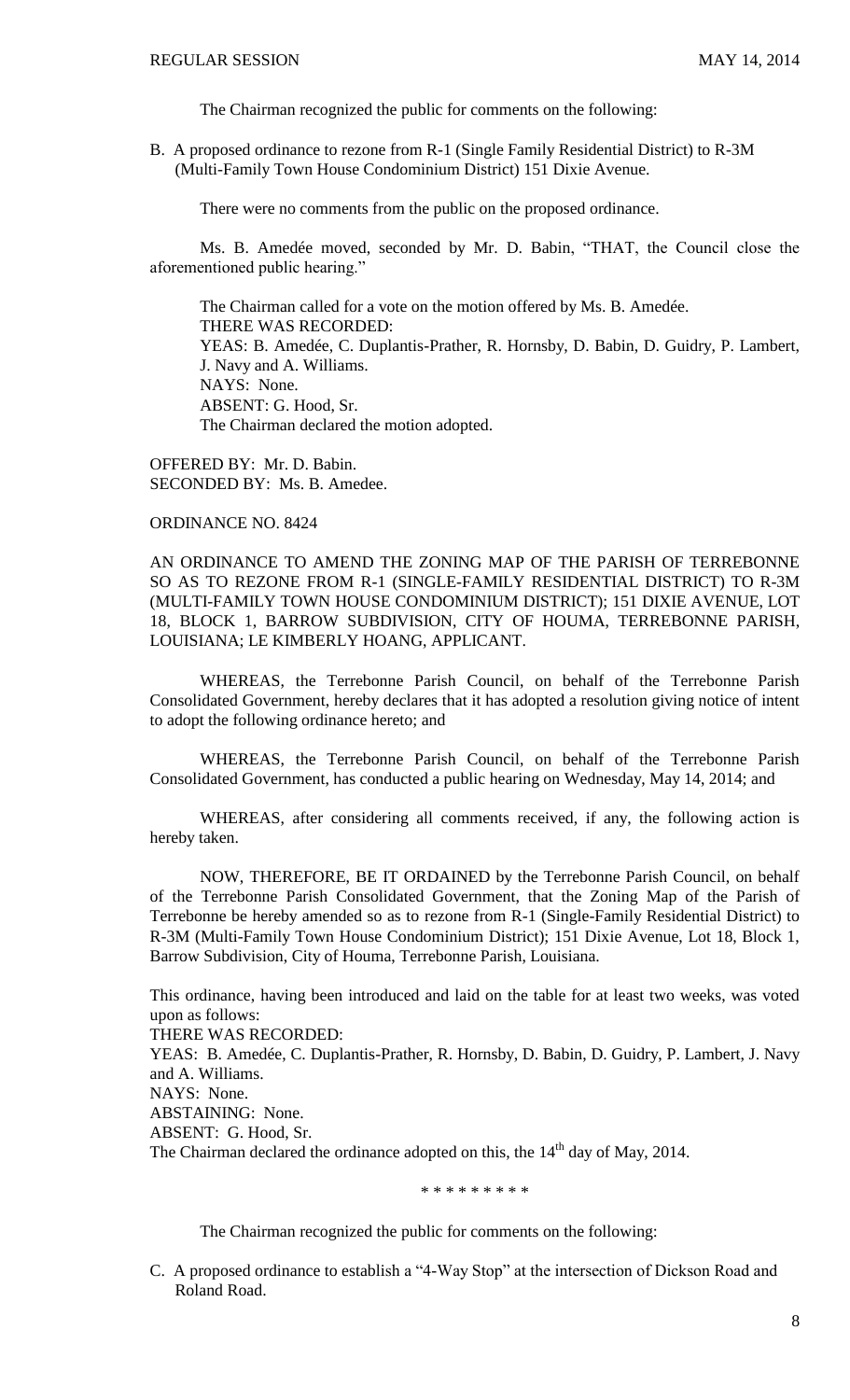There were no comments from the public on the proposed ordinance.

Mr. D. Babin moved, seconded by Mr. D. Guidry, "THAT, the Council close the aforementioned public hearing."

The Chairman called for a vote on the motion offered by Mr. D. Babin. THERE WAS RECORDED: YEAS: B. Amedée, C. Duplantis-Prather, R. Hornsby, D. Babin, D. Guidry, P. Lambert, J. Navy and A. Williams. NAYS: None. ABSENT: G. Hood, Sr. The Chairman declared the motion adopted.

OFFERED BY: Mr. D. Babin. SECONDED BY: Mr. D. Guidry.

### ORDINANCE NO. 8425

AN ORDINANCE AMENDING THE PARISH CODE OF TERREBONNE PARISH, CHAPTER 18, MOTOR VEHICLES AND TRAFFIC, ARTICLE IV. OPERATION OF VEHICLES, DIVISION 2. PARISH, SECTION 18-87. FOUR-WAY STOP INTERSECTIONS, TO ESTABLISH A "4-WAY STOP" AT THE INTERSECTION OF DICKSON ROAD AND ROLAND ROAD; TO AUTHORIZE THE INSTALLATION OF THE REQUIRED SIGNS; AND TO ADDRESS OTHER MATTERS RELATIVE THERETO.

### SECTION I

BE IT ORDAINED by the Terrebonne Parish Council, in regular session convened, acting pursuant to the authority invested in it by the Constitution and laws of the State of Louisiana, the Home Rule Charter for a Consolidated Government for Terrebonne Parish, and including, but not limited to, LSA R.S. 33:1368 and other statutes of the State of Louisiana, to amend the parish Codes of Terrebonne Parish, Chapter 18. Motor Vehicles and Traffic, Article IV. Operation of Vehicles, Division 2. Parish, Section 18-87. Four-way stop intersections, so as to establish a "4 Way Stop" at the intersection of Dickson Road and Roland Road, as follows:

CHAPTER 18. MOTOR VEHICLES AND TRAFFIC ARTICLE IV. OPERATION OF VEHICLES DIVISION 2. PARISH SECTION 18-87. FOUR-WAY STOP INTERSECTIONS

The intersection of Dickson Road and Roland Road shall hereby be established as a "4 Way Stop" and the appropriate "4 Way Stop" signs shall be erected and maintained at said location. Any vehicle traveling at the aforementioned location shall respect and adhere to the signs as posted.

# SECTION II

If any word, clause, phrase, section or other portion of this ordinance shall be declared null, void, invalid, illegal, or unconstitutional, the remaining words, clauses, phrases, sections or other portions of this ordinance shall remain in full force and effect, the provisions of this section hereby being declared to be severable.

### SECTION III

Any ordinance or part thereof in conflict herewith is hereby repealed.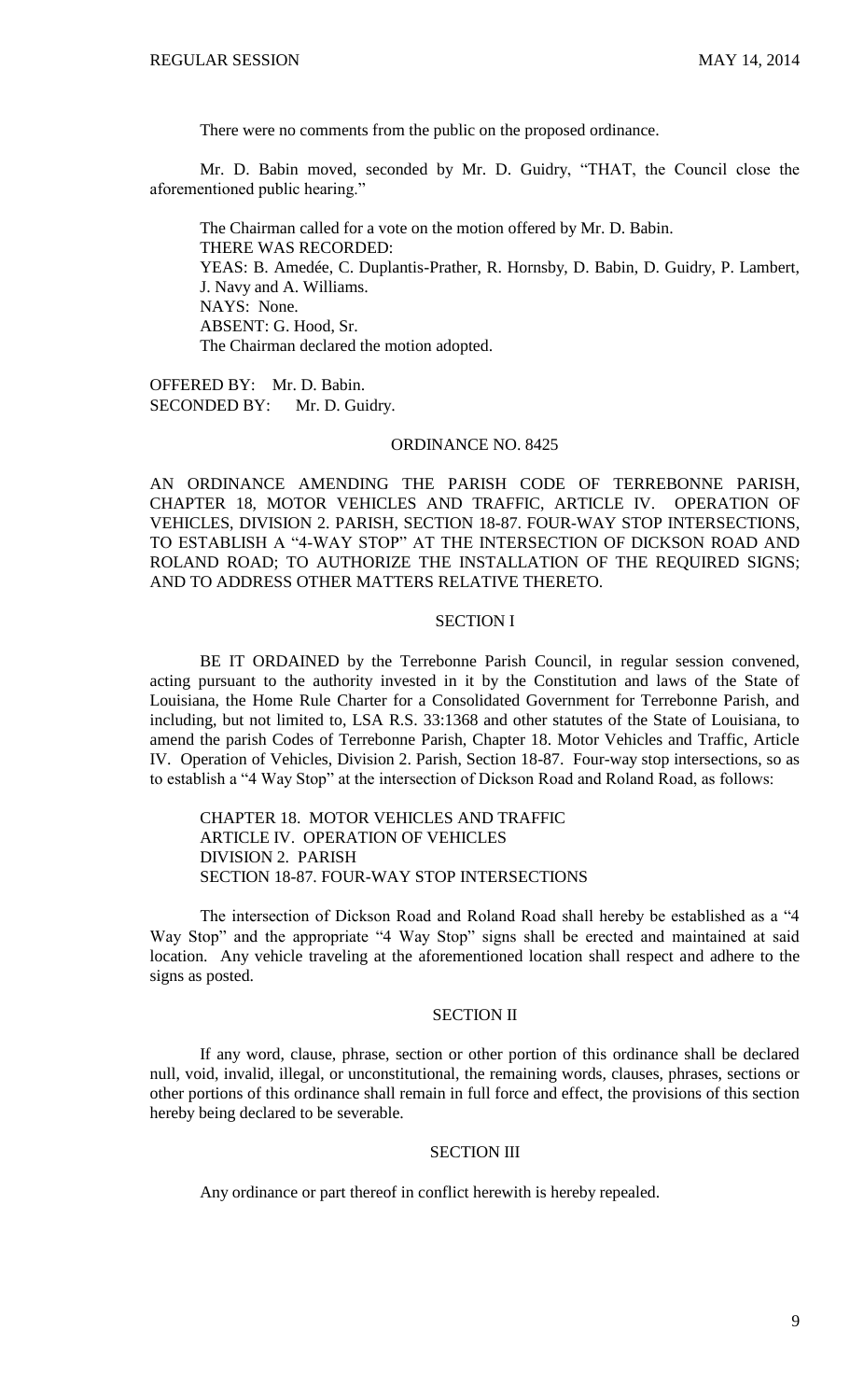### SECTION IV

This ordinance shall become effective upon approval by the Parish President or as otherwise provided in Section 2-13 (b) of the Home Rule Charter for Consolidated Government for Terrebonne Parish, whichever occurs sooner.

This ordinance, having been introduced and laid on the table for at least two weeks, was voted upon as follows:

THERE WAS RECORDED:

YEAS: B. Amedée, C. Duplantis-Prather, R. Hornsby, D. Babin, D. Guidry, P. Lambert, J. Navy and A. Williams.

NAYS: None.

ABSTAINING: None.

ABSENT: G. Hood, Sr.

The Chairman declared the ordinance adopted on this, the  $14<sup>th</sup>$  day of May, 2014.

\* \* \* \* \* \* \* \* \*

The Chairman recognized the public for comments on the following:

D. A proposed ordinance to amend the 2014 Adopted Budgeted Positions of the Houma Police Department, Public Safety Fund.

There were no comments from the public on the proposed ordinance.

Mr. D. Guidry moved, seconded by Mr. D. Babin, "THAT, the Council close the aforementioned public hearing." (\*\**MOTION WITHDRAWN)*

Mr. J. Navy entered noted for the records that he has been given a petition signed by residents of the Mechanicville community expressing their concern for projects and programs in their community being cut as a result of the aforementioned ordinance. Mr. Navy continued that after contacting Ms. Jamie Elfert, Terrebonne Parish Chief Finance Officer, and the U.S. Department of Justice, he was informed that in 2010 the Weed and Seed Program and funding had been abolished by the federal government, thus leaving the funding of similar programs to the digression of local government administrations. He further explained that he has been in contact with Senator Gordy Dove and Senator Norby Chabert to find additional funding so that no lapse in services and/or programs will occur as a result of the removal of the Mechanicville Weed and Seed Director position from the HPD budget.

Mr. D. Guidry withdrew his motion to close the public hearing at this time.

Mr. J. Navy moved seconded by Ms. A. Williams, "THAT, the Council accept the petition offered by the Mechanicville Weed and Seed Advisory Committee, along with the residents of the Mechanicville community, into the records at this time and that this matter be placed on the next Community Development and Planning Committee agenda for further discussion." *(\*\*SUBSTITUTE MOTION OFFERED AND ADOPTED)*

Councilwoman A. Williams explained that Councilman Navy, along with herself and Ms. Kellie Cunningham, CDBG Administrator, have been working together to submit a request to the United States Finance Committee to possibly obtain the "Promise Neighborhood Grant", which is a new grant that can help communities receive funding to keep programs such as "Weed and Seed" in existence; noting that this is done on a regional level and Terrebonne Parish would have to compete on a regional basis. She also noted that there will be a conference call with the finance committee next week to discuss another alternative program entitled "My Brother's Keeper", which is a program similar to the "Weed and Seed Program" but which would allow additional partnerships.

Parish Attorney C. Alcock offered clarification to the Council regarding the order of action that should be taken relative to the ordinance proposed for adoption, and subsequent action.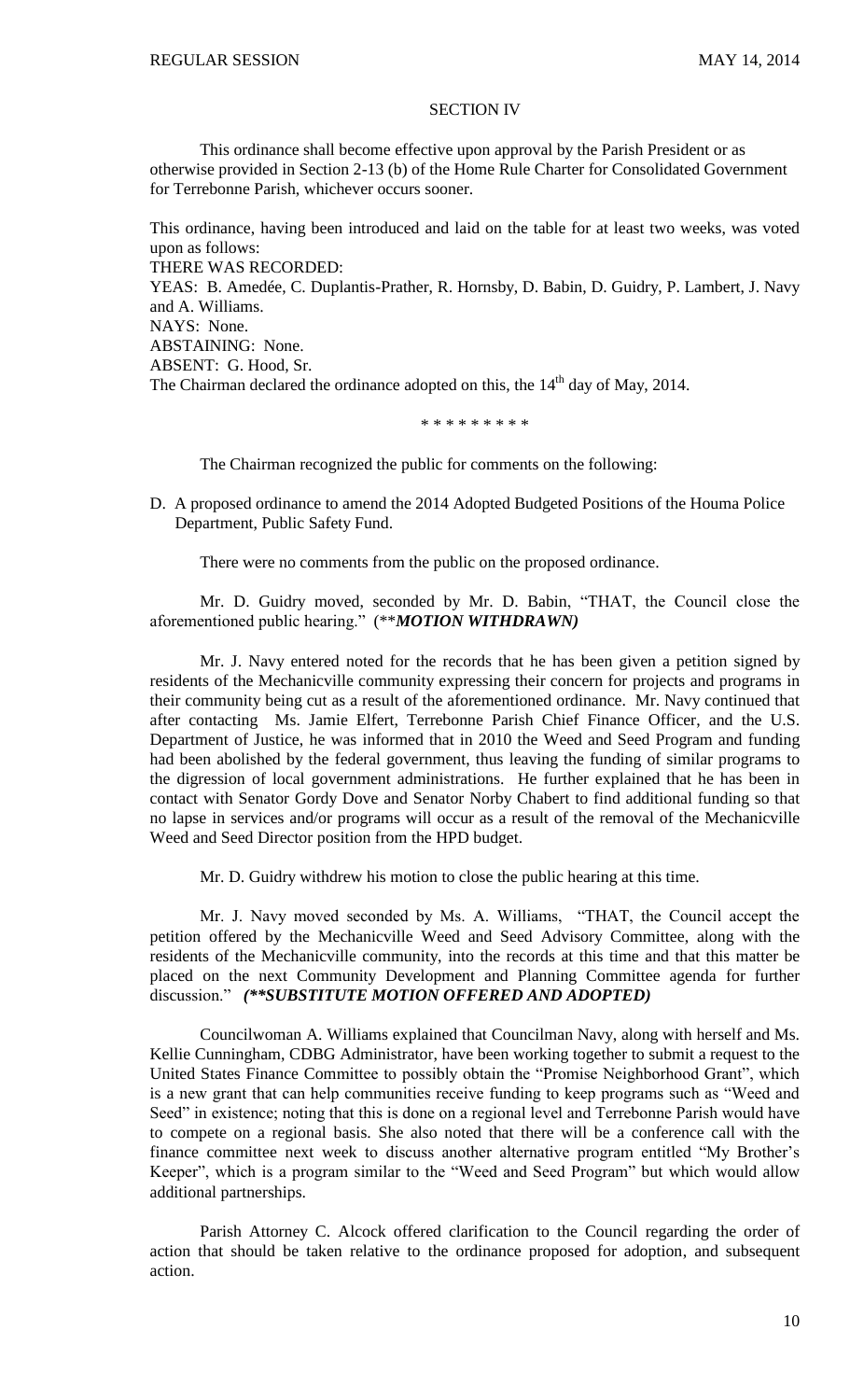Discussion ensued with several Council Members expressing their understanding of the purpose of the proposed ordinance being to eliminate a position which is no longer in existence and replacing it with a police officer position.

Mr. D. Babin offered a substitute motion, seconded by Mr. D. Guidry, "THAT the Council close the public hearing."

The Chairman called for a vote on the motion offered by Mr. D. Babin. THERE WAS RECORDED: YEAS: B. Amedée, C. Duplantis-Prather, R. Hornsby, D. Babin, D. Guidry, P. Lambert, J. Navy and A. Williams. NAYS: None. ABSENT: G. Hood, Sr. The Chairman declared the motion adopted.

OFFERED BY: Mr. D. Babin. SECONDED BY: Ms. C. Duplantis-Prather.

ORDINANCE NO. 8426

AN ORDINANCE TO AMEND THE 2014 ADOPTED BUDGETED POSITIONS OF THE HOUMA POLICE DEPARTMENT, PUBLIC SAFETY FUND, AND TO ADDRESS OTHER MATTERS RELATIVE THERETO.

#### SECTION I

WHEREAS, Parish Administration and the Houma Police Chief have agreed with the priority for more post certified police officers, and

WHEREAS, with the loss of Federal Grants funding the Weed and Seed Program, the Parish General Fund has provided funding to extend this program, and

WHEREAS, those General funds saved from the elimination of this program are available to hire an additional post certified police officer for the City of Houma.

BE IT ORDAINED, by the Terrebonne Parish Council, on behalf of the Terrebonne Parish Consolidated Government, that the 2014 Adopted Budgeted Positions be amended to allow the following:

PUBLIC SAFETY FUND – HOUMA POLICE DEPARTMENT – FUND 204, DEPT 211

| <b>Position</b>             | <b>Adopted</b> | Change | Amended | Level | Min      | Mid      | <b>Max</b> |
|-----------------------------|----------------|--------|---------|-------|----------|----------|------------|
| Police Officer $-1st Class$ | 43             |        | 44      | $P-2$ | \$33,462 | \$43,500 | \$53.69    |
|                             |                |        |         |       |          |          |            |
| Mech Weed – Seed Program    |                |        |         | 208   | \$42,542 | \$54,241 | \$66.27    |
| Director                    |                |        |         |       |          |          |            |

This ordinance, having been introduced and laid on the table for at least two weeks, was voted upon as follows:

THERE WAS RECORDED:

YEAS: B. Amedée, C. Duplantis-Prather, R. Hornsby, D. Babin, D. Guidry and P. Lambert. NAYS: J. Navy and A. Williams.

ABSTAINING: None.

ABSENT: G. Hood, Sr.

The Chairman declared the ordinance adopted on this, the 14<sup>th</sup> day of May, 2014.

\* \* \* \* \* \* \* \* \*

Councilman D. Babin directed the Council Clerk to obtain a complete list of summer camps which will be operating during the summer of 2014, for public dissemination.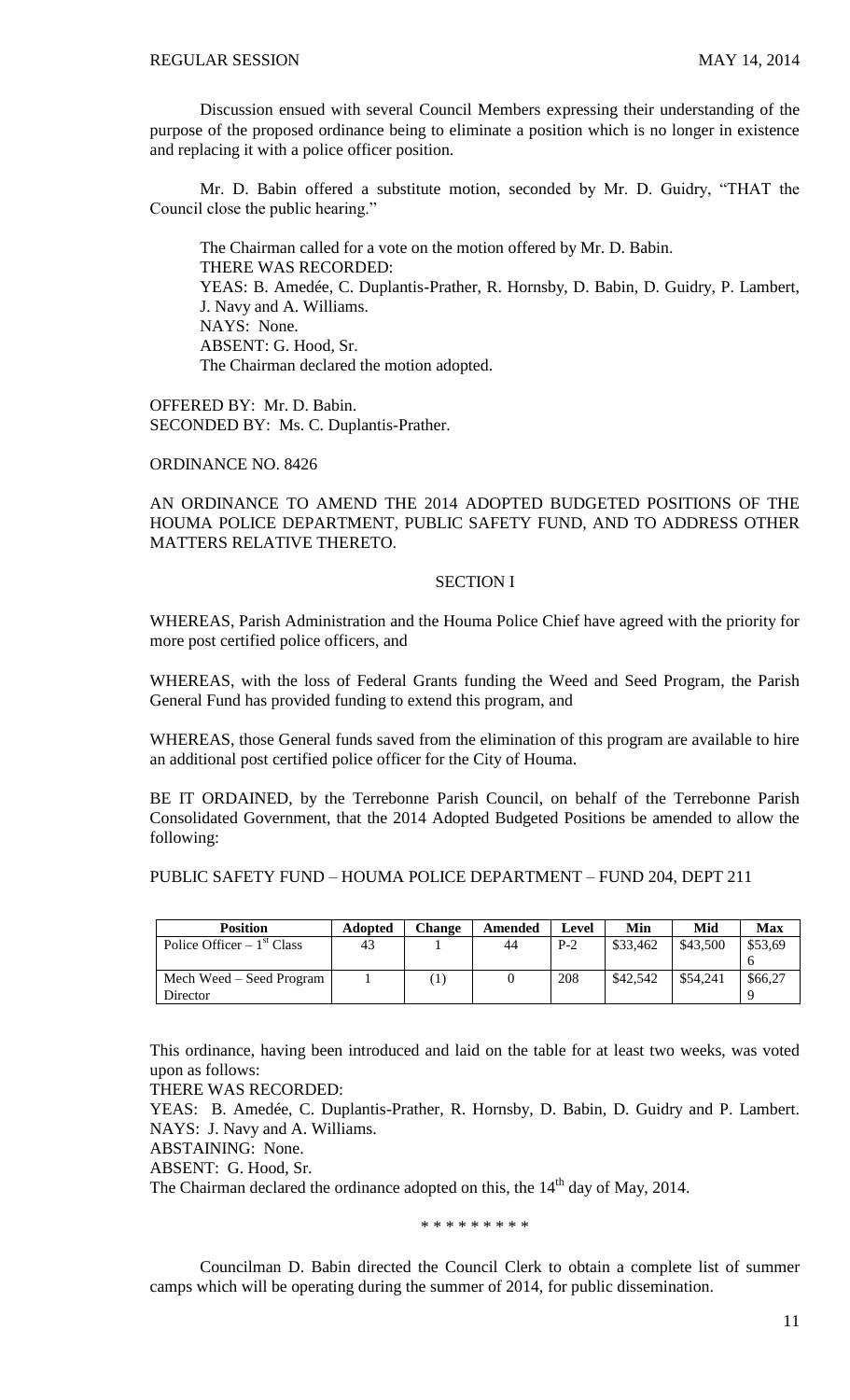Mr. J. Navy moved, seconded by Ms. A. Williams, "THAT the matter with regards to the continuation of initiatives and activities under the former Mechanicville Weed and Seed Program, and the documents submitted to Councilman John Navy relative to same, be referred to the Community Development and Planning Committee."

The Chairman called for a vote on the motion offered by Mr. J. Navy. THERE WAS RECORDED: YEAS: B. Amedée, C. Duplantis-Prather, R. Hornsby, D. Babin, D. Guidry, P. Lambert, J. Navy and A. Williams. NAYS: None. ABSENT: G. Hood, Sr. The Chairman declared the motion adopted.

The Chairman recognized the public for comments on the following:

- E. A proposed ordinance to amend the 2014 Adopted Operating Budget of the Terrebonne Parish Consolidated Government for the following items:
	- I. Bayou Pointe aux Chenes Cleanout, \$30,000.00
	- II. Parish Prisoners Fund, \$100,000.00

There were no comments from the public on the proposed ordinance.

Mr. P. Lambert moved, seconded by Ms. C. Duplantis-Prather, "THAT, the Council close the aforementioned public hearing."

The Chairman called for a vote on the motion offered by Mr. P. Lambert. THERE WAS RECORDED: YEAS: B. Amedée, C. Duplantis-Prather, R. Hornsby, D. Babin, D. Guidry, P. Lambert, J. Navy and A. Williams. NAYS: None. ABSENT: G. Hood, Sr. The Chairman declared the motion adopted.

OFFERED BY: Mr. P. Lambert. SECONDED BY: Ms. C. Duplantis-Prather.

ORDINANCE NO. 8427

AN ORDINANCE TO AMEND THE 2014 ADOPTED OPERATING BUDGET OF THE TERREBONNE PARISH CONSOLIDATED GOVERNMENT FOR THE FOLLOWING ITEMS AND TO PROVIDE FOR RELATED MATTERS:

- I. Bayou Pointe Aux Chenes Cleanout, \$30,000
- II. Parish Prisoners Fund, \$100,000

### SECTION I

WHEREAS, the Administration is desirous to increase the Parish's share of the Bayou Point Aux Chene Cleanout by \$30,000, and

WHEREAS, the funding source is Exhibit 14 Channel Improvement, and

WHEREAS, the purpose of this project is to remove debris, trees, and other plants from Bayou Point Aux Chenes.

NOW, THEREFORE BE IT ORDAINED, by the Terrebonne Parish Council, on behalf of the Terrebonne Parish Consolidated Government, that the 2014 Adopted Budget of the Terrebonne Parish Consolidated Government be amended for Bayou Point Aux Chenes Cleanout Project. (Attachment A)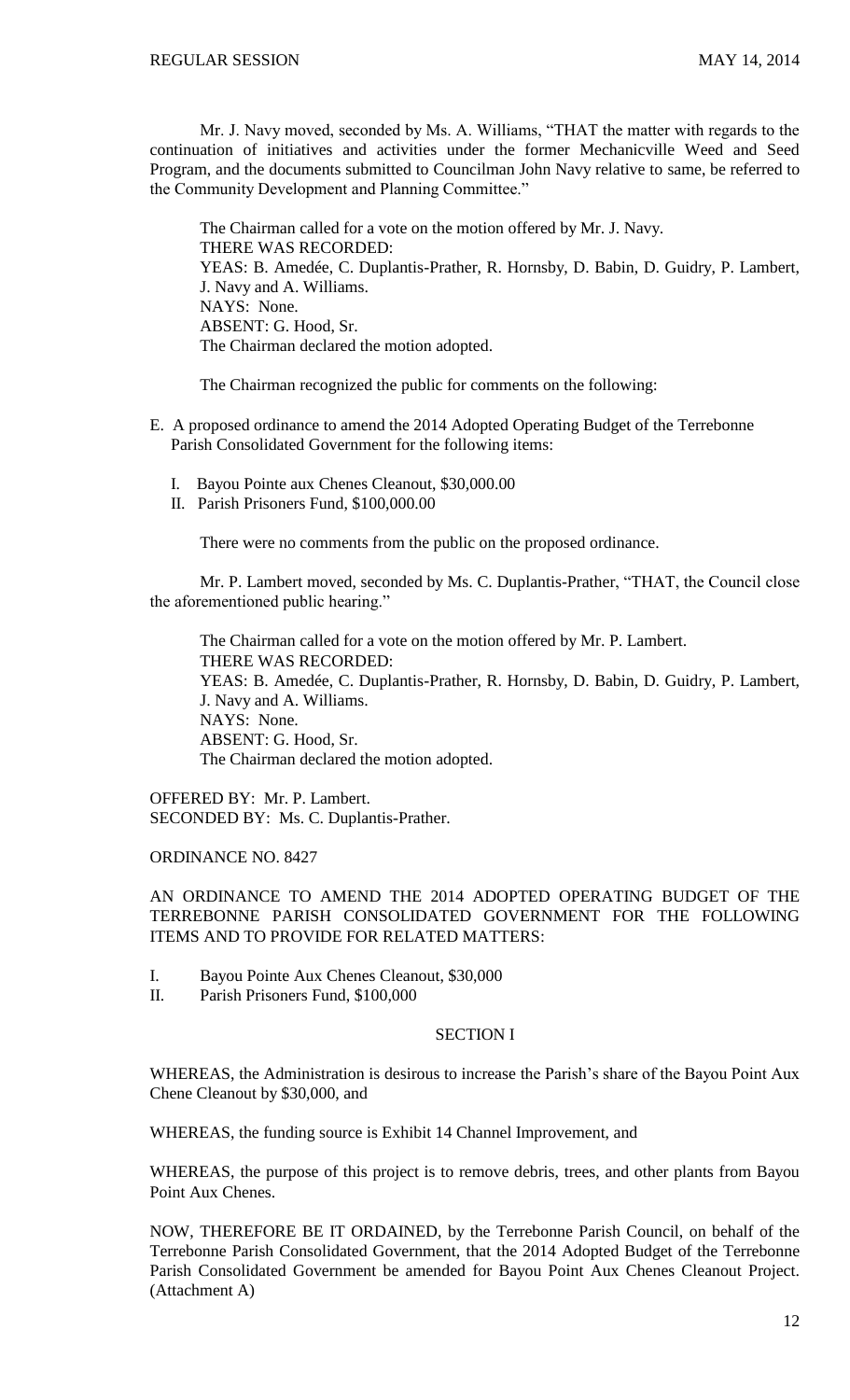NOW, BE IT FURTHER ORDAINED, by the Terrebonne Parish Council, on behalf of the Terrebonne Parish Consolidated Government, hereby authorizes the Parish President, Michel Claudet, to sign and submit the Cooperative Endeavor Agreement and any other agreements necessary for the Bayou Point Aux Chenes Cleanout Project.

# SECTION II

WHEREAS, Parish Prisoners Administration recently had some unforeseen major repairs to the jail facility; and

WHEREAS, the Administration is requesting \$100,000 from Parish Prisoners Fund's Fund Balance to assist with these repairs; and

WHEREAS, \$75,000 will be budgeted in the Building Repair Account and \$25,000 will be budgeted in the Building Equipment Repair Account.

NOW, THEREFORE BE IT FURTHER ORDAINED, by the Terrebonne Parish Council, on behalf of the Terrebonne Parish Consolidated Government, that the 2014 Adopted Budget of the Terrebonne Parish Consolidated Government be amended for the Parish Prisoners Fund. (Attachment B).

This ordinance, having been introduced and laid on the table for at least two weeks, was voted upon as follows:

THERE WAS RECORDED:

YEAS: B. Amedée, C. Duplantis-Prather, R. Hornsby, D. Babin, D. Guidry, P. Lambert, J. Navy and A. Williams.

\* \* \* \* \* \* \* \* \* \* \*

NAYS: None.

ABSTAINING: None.

ABSENT: G. Hood, Sr.

The Chairman declared the ordinance adopted on this, the  $14<sup>th</sup>$  day of May, 2014.

|                                                               | * * * * * * * * * |               |                |  |  |  |
|---------------------------------------------------------------|-------------------|---------------|----------------|--|--|--|
| <b>ATTACHMENT A - Bayou Point Aux Chenes Cleanout Project</b> |                   |               |                |  |  |  |
|                                                               |                   | 2014          |                |  |  |  |
|                                                               | <b>Adopted</b>    | <b>Change</b> | <b>Amended</b> |  |  |  |
| Bayou Point Aux Chenes Cleanout Proj.                         | 70,000            | 30,000        | 100,000        |  |  |  |
| Exhibit 14 Channel Improvements                               | 702,394           | (30,000)      | 672,394        |  |  |  |
|                                                               |                   |               |                |  |  |  |
| <b>ATTACHMENT B - Parish Prisoners Fund</b>                   |                   |               |                |  |  |  |
|                                                               | 2014              |               |                |  |  |  |
|                                                               | <b>Adopted</b>    | <b>Change</b> | <b>Amended</b> |  |  |  |
|                                                               |                   |               |                |  |  |  |
| <b>Building Repairs</b>                                       | 135,000           | 75,000        | 210,000        |  |  |  |
| <b>Building Equipment Repairs</b>                             | 56,500            | 25,000        | 81,500         |  |  |  |
| Fund Balance (Decrease)                                       | N/A               | (100,000)     | N/A            |  |  |  |
|                                                               |                   |               |                |  |  |  |

\*\*\*\*\*\*\*\*\*\*

Mr. D. Babin moved, seconded by Ms. C. Duplantis-Prather, "THAT, the Council continue with the regular order of business."

The Chairman called for a vote on the motion offered by Mr. D. Babin. THERE WAS RECORDED: YEAS: B. Amedée, C. Duplantis-Prather, R. Hornsby, D. Babin, D. Guidry, P. Lambert, J. Navy and A. Williams. NAYS: None.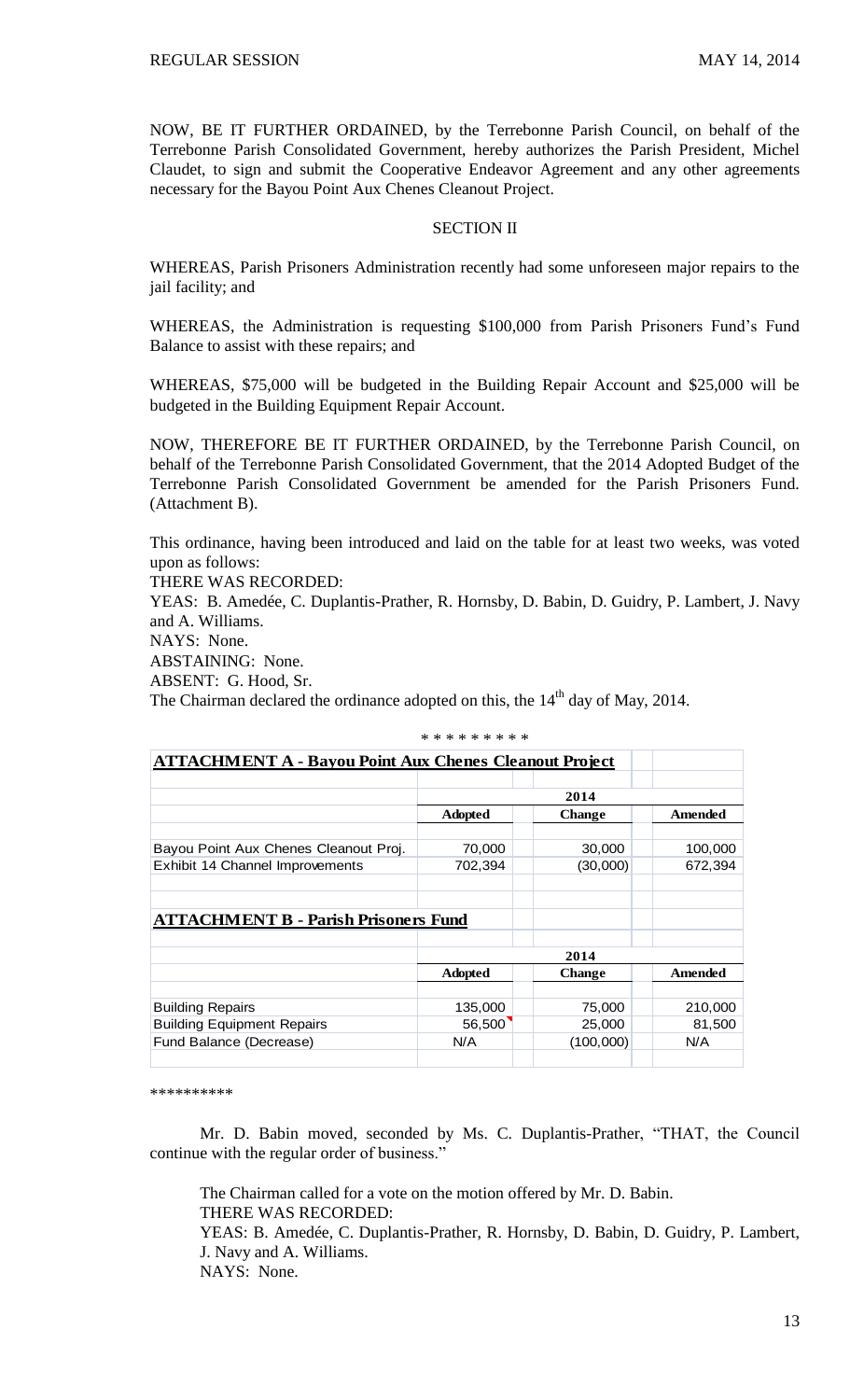ABSENT: G. Hood, Sr. The Chairman declared the motion adopted.

The Council Chairman recognized Mr. Charles Bass, Houma resident, who addressed the Council relative to "Why State streets are getting cleaned and City streets are not". Mr. Bass explained that he contacted the Terrebonne Parish Roads and Bridges Department about possibly getting the streets in his neighborhood cleaned and was informed by someone there that he had to put in a work order. He stated that this is a service that the residents of Terrebonne Parish are currently being billed for and inquired about the necessity of filling out a work order for services that should not require one. Mr. Bass explained that with the street flooding and other drainage problems in this area, it is a necessity that the streets remain clean at all times.

Ms. A. Williams moved, seconded by Ms. C. Duplantis-Prather, "THAT, the Council extend Mr. Charles Bass' time an additional minute."

 The Chairman called for a vote on the motion offered by Ms. A. Williams. THERE WAS RECORDED: YEAS: B. Amedée, C. Duplantis-Prather, R. Hornsby, D. Babin, D. Guidry, P. Lambert, J. Navy and A. Williams. NAYS: None. ABSENT: G. Hood, Sr. The Chairman declared the motion adopted.

Mr. Bass continued by questioning whether a work order is needed to get a street cleaned and if not, what the proper method could be used in getting the parish to clean the streets in his neighborhood.

In response, Parish President M. Claudet explained that there are three street cleaners in use by the Parish, and that streets are cleaned in a sequential manner and on a rotation basis, noting that TPCG is putting forth its best efforts in trying to keep the streets clean in preparation for the upcoming storm season.

Councilwoman A. Williams asked Administration to inform her as to whether or not a work order is needed to get a street cleaned in the parish, and requested a list of the rotation by which the streets are being cleaned.

The Council Chairman acknowledged Ms. Giezel Stewart, a Houma resident, who addressed the Council relative to the matter of "blighted" property in the Gautreaux Street neighborhood, referred to as "Silver City". Ms. Stewart explained that there is commercial property nearby that she and other residents consider an "eyesore". She stated that, in her opinion, the owner of this property uses it as a dump site, noting that debris and other corroding material is stored there. Ms. Stewart stated her belief that the property is unsafe and a hazard, because neighborhood children sometimes play there.

Mr. D. Guidry moved, seconded by Ms. C. Duplantis-Prather, "THAT, the Council extend Ms. Giezel Stewart's an additional minute."

The Chairman called for a vote on the motion offered by Mr. D. Guidry. THERE WAS RECORDED: YEAS: B. Amedée, C. Duplantis-Prather, R. Hornsby, D. Babin, D. Guidry, P. Lambert, J. Navy and A. Williams. NAYS: None. ABSENT: G. Hood, Sr. The Chairman declared the motion adopted.

Ms. Stewart continued that this situation has been ongoing for approximately ten years and said that it is time to have something done about it, which is why she is asking the Council and the Administration for help in resolving this matter.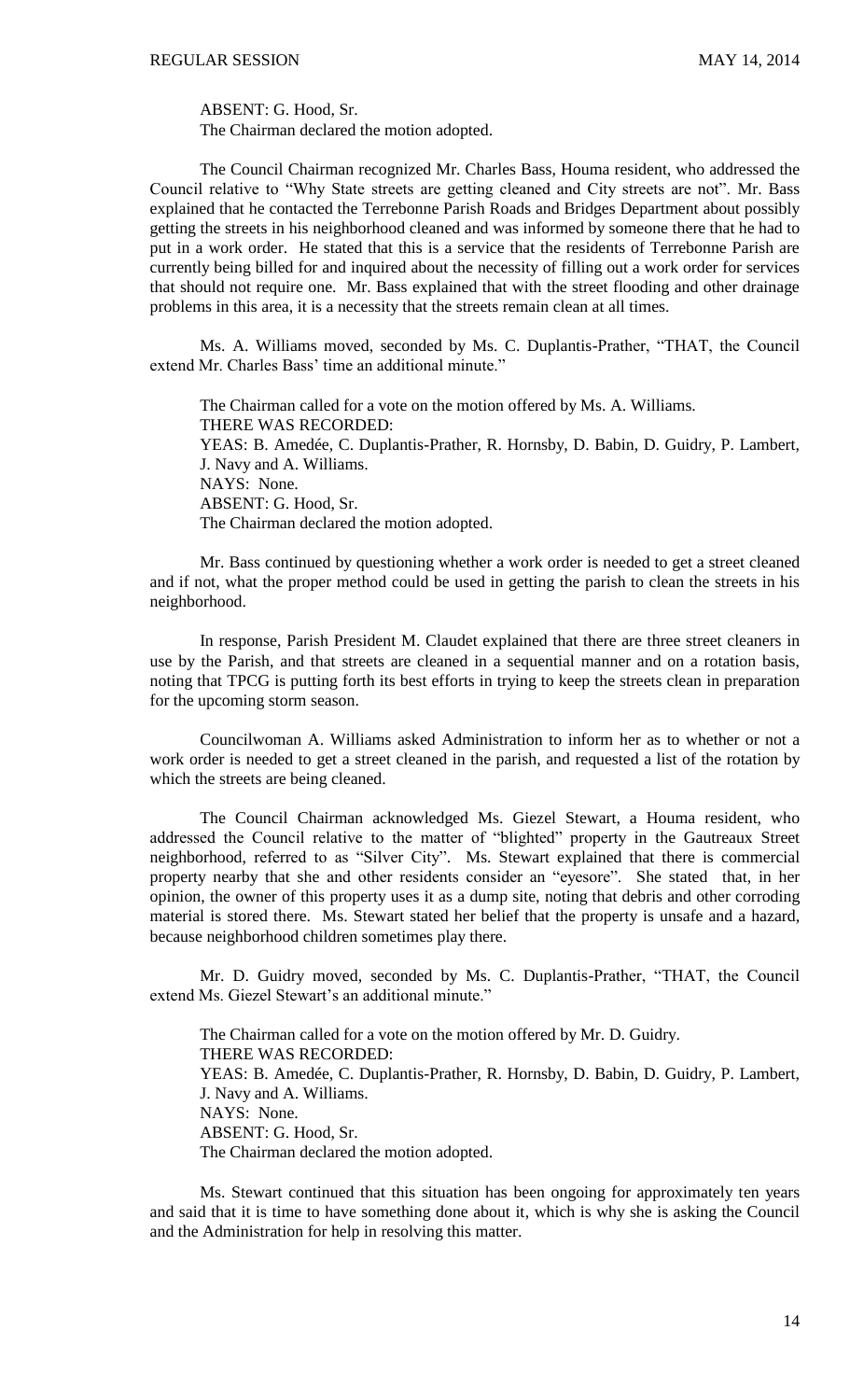Parish President M. Claudet, along with several Council Members said that this matter will be referred to the Nuisance Abatement Department for further investigation so that a viable solution can be found.

The Council Chairman recognized Ms. Judy Carter, a Houma resident, who addressed the Council relative to the matter of "grass cutting fees". Ms. Carter explained that she is part owner of property located at 132-B Samuel St. with a vested interest of 40%. She stated she believes that the other 60% belongs to the Terrebonne Parish Consolidated Government, although she has received a grass cutting bill for the entire property. Ms. Carter asked for clarification as it pertains to this matter.

Mr. D. Guidry moved, seconded by Mr. J. Navy, "THAT, the Council extend Ms. Judy Carter's time by an additional minute."

The Chairman called for a vote on the motion offered by Mr. D. Guidry. THERE WAS RECORDED: YEAS: B. Amedée, C. Duplantis-Prather, R. Hornsby, D. Babin, D. Guidry, P. Lambert, J. Navy and A. Williams. NAYS: None. ABSENT: G. Hood, Sr. The Chairman declared the motion adopted.

Ms. Judy Carter asked whether or not she is responsible for the entire grass cutting bill. stating that she received correspondence that indicates that the grass on the property has to be cut by Friday, May 16, 2014. She requested immediate action by the Parish regarding this matter.

Upon questioning, Parish Attorney C. Alcock explained that the Parish may not officially own 60% of the property at 132-B Samuel Street, because it was adjudicated to the Parish, noting that she is not familiar with this property, and she will look further into this matter to find out the correct percentages of ownership, and the party/parties responsible for keeping the grass cut.

The Chairman called for a report on the Budget and Finance Committee meeting held on 05/12/14, whereupon the Committee Chairman, noting that ratification of the minutes calls a public hearing on 05/28/14, rendered the following:

### **BUDGET & FINANCE COMMITTEE**

# **MAY 12, 2014**

The Chairman, John Navy, called the Budget & Finance Committee meeting to order at 5:30 p.m. in the Terrebonne Parish Council Meeting Room with an Invocation offered by A. Williams and the Pledge of Allegiance led by B. Amedée. Upon roll call, Committee Members recorded as present were: B. Amedée, C. Duplantis-Prather, D. Babin, R. Hornsby, P. Lambert, J. Navy, and A. Williams. Committee Members D. Guidry and Capt. G. Hood, Sr. (HPD Ret.) were recorded as absent. A quorum was declared present.

The Chairman noted the absence of Committee Members D. Guidry (family commitment) and G. Hood, Sr. (illness) by reading aloud a memo from each.

OFFERED BY: Ms. B. Amedee. SECONDED BY: Ms. C. Duplantis-Prather.

### RESOLUTION NO. 14-224

WHEREAS, on September 26, 2012 the Terrebonne Parish Council adopted Ordinance No. 8193 declaring the following described property adjudicated to the Terrebonne Parish Consolidated Government, with an owner of record as BENNY J. MCDANIEL as surplus:

LOT 16 BLOCK 3, PHASE 3, COREY HEIGHTS WEST SUBD. CB 2158/453. (209 AL JOSEPH LANE), and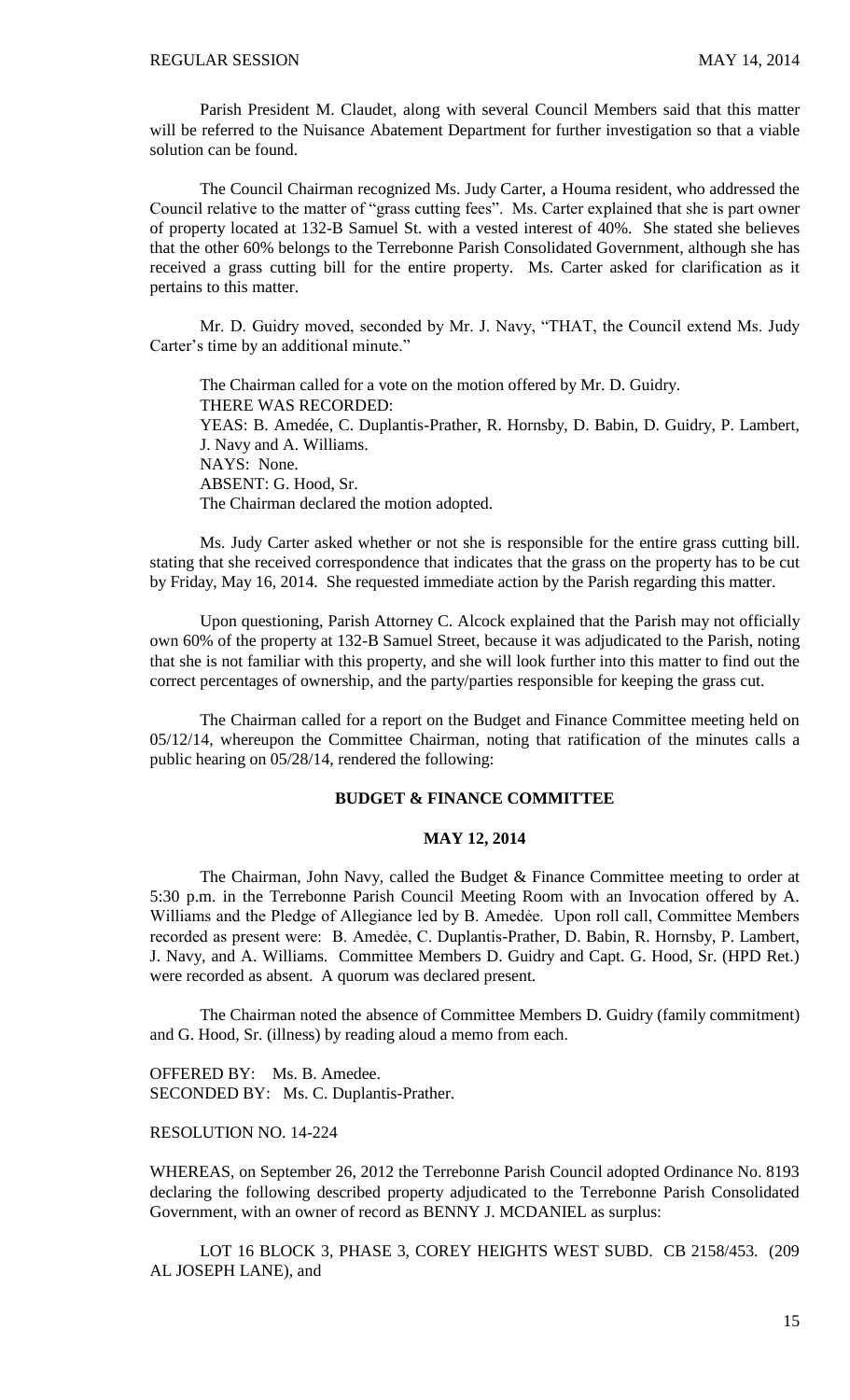WHEREAS, on April 25, 2014 bids were received by the Terrebonne Parish Consolidated Government for Bid No. 13-S/P-49 (Re-Bid) Surplus Sale of Adjudicated Property Located at 209 Al Joseph Lane (100%) (Account #A01-52771), and

WHEREAS, after careful review by Parish Administration it has been determined that the highest bid received is that of James Silas in the amount of Twenty Thousand Dollars (\$20,000.00) and that the bid should be accepted as per attached bid forms and pursuant to all the terms and conditions as stated in Ordinance 8193, and

WHEREAS, the Parish Administration has recommended the acceptance of the aforementioned bid for Bid No. 13-S/P-49 (Re-Bid) Surplus Sale of Adjudicated Property Located at 209 Al Joseph Lane (100%) (Account #A01-52771) as described in attached hereto and made a part hereof.

NOW, THEREFORE BE IT RESOLVED by Terrebonne Parish Council (Budget and Finance Committee), on behalf of the Terrebonne Parish Consolidated Government, that the recommendation of the Parish Administration is approved and the bid of James Silas is accepted as per attached bid forms and pursuant to all the terms and conditions as stated in Ordinance 8193.

THERE WAS RECORDED: YEAS: J. Navy, A. Williams, B. Amedée, C. Duplantis-Prather, R. Hornsby, D. Babin and P. Lambert. NAYS: None. ABSTAINING: None. ABSENT: G. Hood, Sr. and D. Guidry. The Chairman declared the resolution adopted on this, the  $12<sup>th</sup>$  day of May, 2014.

\* \* \* \* \* \* \* \* \*

OFFERED BY: Mr. D. Babin. SECONDED BY: Ms. C. Duplantis-Prather.

### RESOLUTION NO. 14-225

WHEREAS, bids were received on July 3, 2013 for bid 13-PLAN-24 Annual Service Contract for Grass Cutting and Offensive Accumulations (2013)

WHEREAS, the contract was effective from July 16, 2013 for a period of one (1) year, and

WHEREAS, as noted in the contract, Terrebonne Parish Consolidated Government may exercise an option to renew the contract for another year's period until July 16, 2015 under the same terms and conditions as in the original contract if agreeable by both parties, and

WHEREAS, after careful review by Patrick Gordon, Planning and Zoning Director it has been determined that the contract with Foret Contraction Group should be renewed, and

 WHEREAS, Foret Contracting Group, LLC has agreed to renew the current contract for the first of two one-year options to extend as provided for in the contract, and

WHEREAS, the Parish Administration has concurred with the recommendation to renew the contract with Foret Contracting Group, LLC , under the same terms and conditions until July 16, 2015, and

NOW, THEREFORE BE IT RESOLVED, by the Terrebonne Parish Council (Budget and Finance Committee), on behalf of the Terrebonne Parish Consolidated Government, that the recommendation of Parish Administration be approved and the contract for Grass Cutting and Offensive Accumulations be renewed as per contract terms.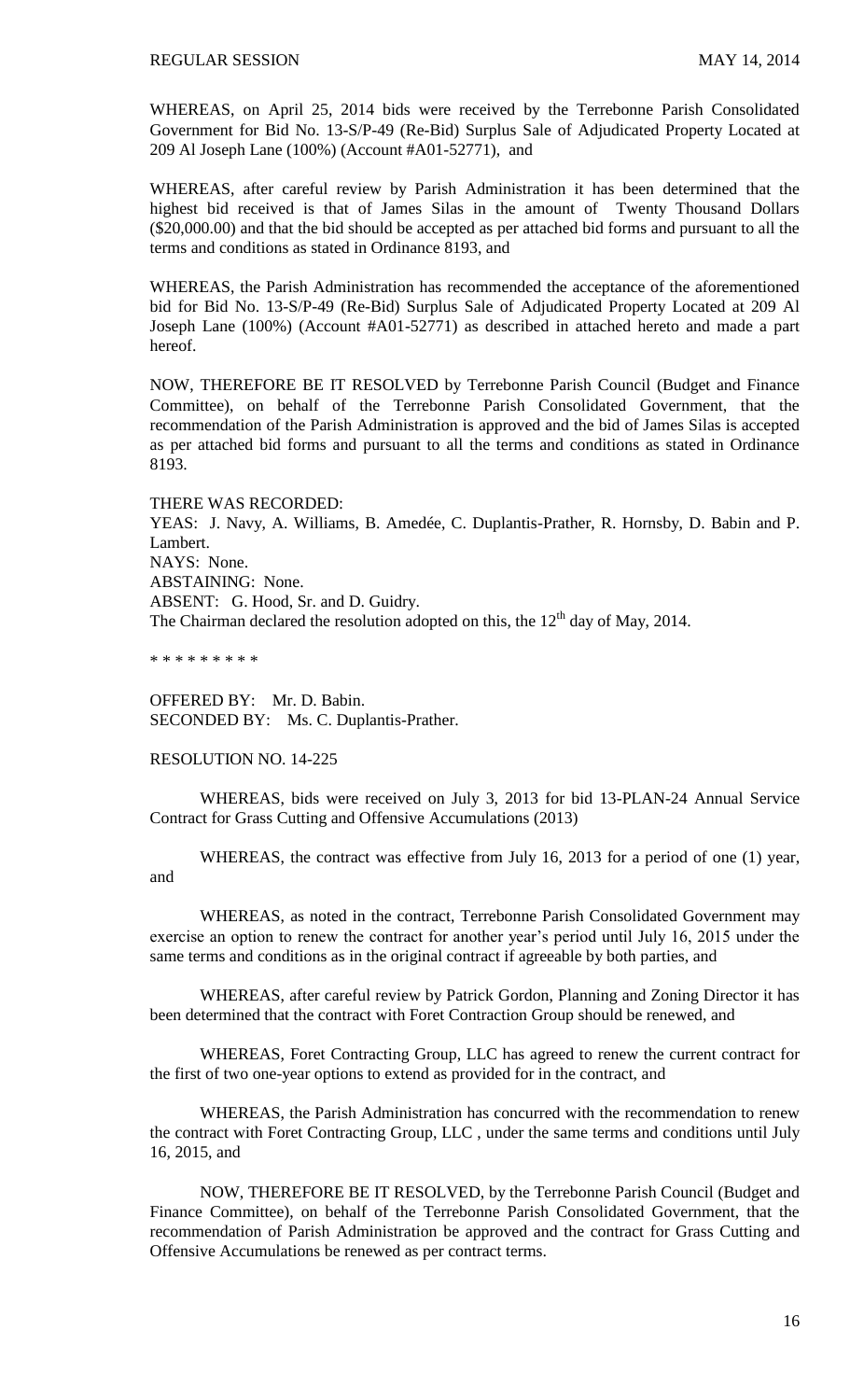THERE WAS RECORDED: YEAS: J. Navy, A. Williams, B. Amedée, C. Duplantis-Prather, R. Hornsby, D. Babin and P. Lambert. NAYS: None. ABSTAINING: None. ABSENT: G. Hood, Sr. and D. Guidry. The Chairman declared the resolution adopted on this, the  $12<sup>th</sup>$  day of May, 2014.

\* \* \* \* \* \* \* \* \*

OFFERED BY: Ms. B. Amedee. SECONDED BY: Mr. D. Babin.

## RESOLUTION NO. 14-226

A resolution to amend resolution 14-171 to reflect the changes in the award of items for Bid No. 13-WHSE-43 (Re-Bid) Purchase New/Unused Electrical Inventory Products (12 Month Requirements Contract)

WHEREAS, on March 24, 2014 the Budget and Finance Committee adopted resolution 14-171 for the aforementioned bid and award was made to the lowest qualified bidders, and

WHEREAS, on April 23, 2014 after the issuance of a purchase order for item 162 (PVC pipe 2  $\frac{1}{2}$ " x 20' joints), a representative of Wesco Distribution contacted TPCG via email and informed the Warehouse Division that the PVC pipe offered in their bid was for ten foot (10') joints and not the twenty foot (20') joints as required in the bid's specifications, and

WHEREAS, on April 29, 2014 after the issuance of a purchase order for items 112 and 113 a representative of Gresco Utility Supply contacted TPCG via email and informed the Warehouse Division that pricing on item 112 (secondary pedestal bushing) and item 113 (connector) was incorrectly entered on the bid documents and could not be honored, and

WHEREAS, after careful review by the Purchasing Division, Mary Crochet, Warehouse Manager and Tommy Lecompte, Interim Electric Distribution Superintendent it has been determined that the items should be awarded to the next lowest qualified bidders, Stuart C. Irby Company for item 162 and 113 and Wesco Distribution for item 112, and

WHEREAS, Parish Administration has concurred with the recommendation that resolution 14- 171 be amended and award be made to the next lowest qualified bidders for bid 13-WHSE-43 (Re-Bid) Purchase New/Unused Electrical Inventory Products (12 Month Requirements Contract) as per bid documents, and

NOW, THEREFORE BE IT RESOLVED by the Terrebonne Parish Council (Budget and Finance Committee), on behalf of the Terrebonne Parish Consolidated Government, that the recommendation of Parish Administration is approved and resolution 14-171 be amended to reflect the aforementioned changes as per bid documents

THERE WAS RECORDED: YEAS: J. Navy, A. Williams, B. Amedée, C. Duplantis-Prather, R. Hornsby, D. Babin and P. Lambert. NAYS: None. ABSTAINING: None. ABSENT: G. Hood, Sr. and D. Guidry. The Chairman declared the resolution adopted on this, the  $12<sup>th</sup>$  day of May, 2014.

\* \* \* \* \* \* \* \* \*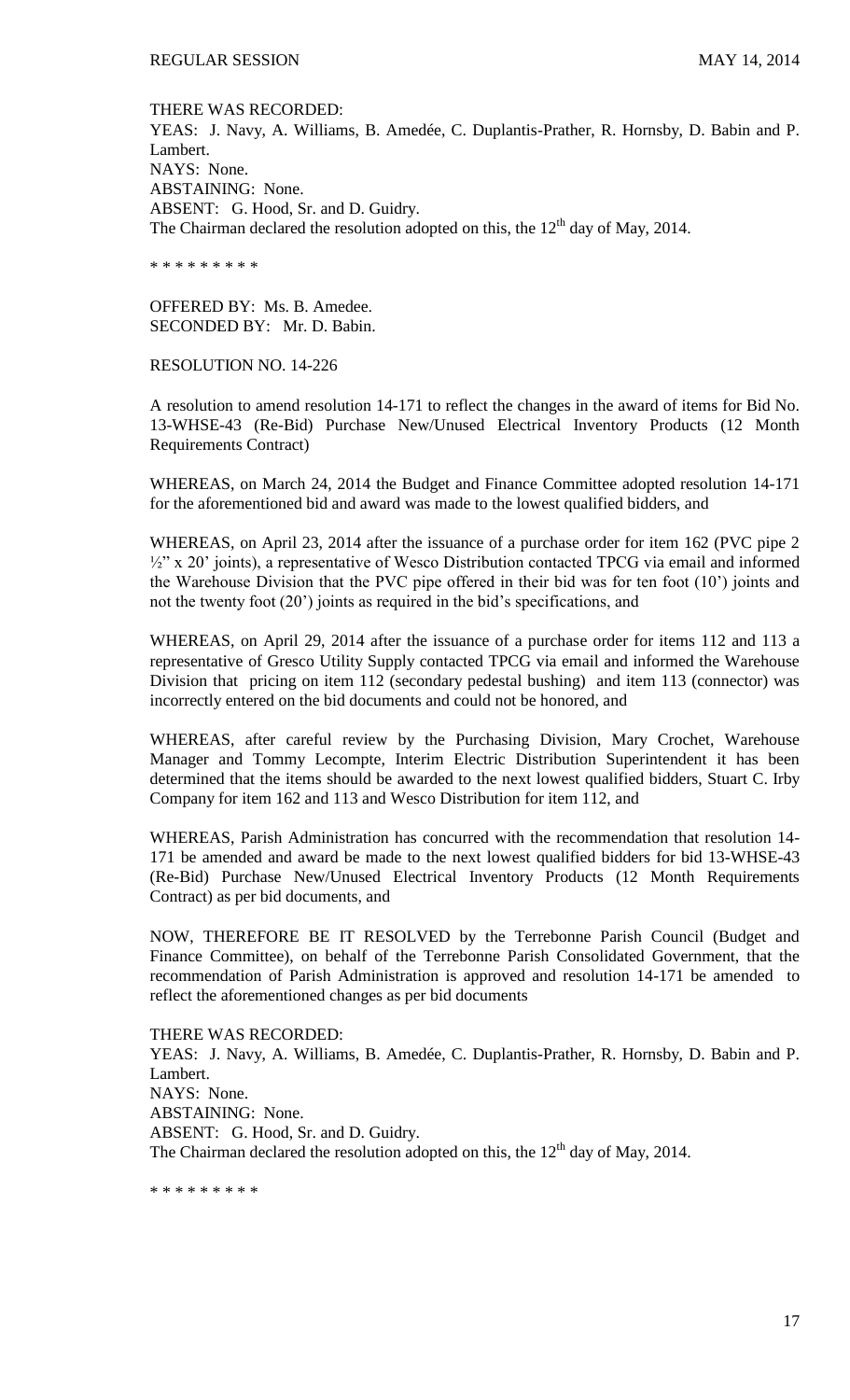OFFERED BY: Mr. D. Babin. SECONDED BY: Ms. B. Amedee.

# RESOLUTION NO. 14-227

A Resolution authorizing the Parish President to execute an agreement with Central Auction House, Ltd a Louisiana Corporation for the purpose of conducting online auctions for Adjudicated Properties and surplus items.

WHEREAS, the Finance Department, Purchasing Division is desirous of holding online auctions for Adjudicated Properties and surplus items, and

WHEREAS, the Finance Department, Purchasing Division feels that this option would be beneficial to allow the continuous sale of Adjudicated Properties and surplus items.

NOW THEREFORE BE IT RESOLVED by the Terrebonne Parish Council (Budget and Finance Committee), on behalf of the Terrebonne Parish Consolidated Government, that the recommendation of the above department/division be approved and that the Parish President, Michel Claudet hereby be authorized to enter into an agreement with Central Auction House, Ltd to provide online auction services.

# THERE WAS RECORDED:

YEAS: J. Navy, A. Williams, B. Amedée, C. Duplantis-Prather, R. Hornsby, D. Babin and P. Lambert. NAYS: None. ABSTAINING: None. ABSENT: G. Hood, Sr. and D. Guidry. The Chairman declared the resolution adopted on this, the  $12<sup>th</sup>$  day of May, 2014.

\* \* \* \* \* \* \* \* \*

OFFERED BY: Mr. D. Babin. SECONDED BY: Ms. A. Williams.

### RESOLUTION NO. 14-228

Resolution authorizing the Parish President to negotiate, sign, and execute any and all documents with The Segal Company (Western States), Inc.,  $d/b/a$  Segal Waters Consulting, to update the Parish Compensation Plan.

WHEREAS, Administration is recommending an update to the civilian sections of the 2008 Parish Compensation Plan so as to stay current with the market changes; and

WHEREAS, funding in the amount of \$35,000 was previously approved by the Parish Council on February 12, 2014, Ordinance #8398, to conduct a salary survey, analyze the data, and recommend revisions if needed, and

WHEREAS, the Waters Consulting Group was acquired by The Segal Group prior to the execution of the agreement, and

WHEREAS, The Segal Company (Western States), Inc., d/b/a Segal Waters Consulting has submitted a proposal of \$45,000, which is a \$10,000 increase based on a different business model and pricing approach, and

WHEREAS, the additional \$10,000 is available in the Human Resources budget through a line item adjustment approved by the Parish President.

NOW, THEREFORE BE IT RESOLVED, by the Terrebonne Parish Council (Budget and Finance Committee), on behalf of the Terrebonne Parish Consolidated Government, that the Parish President be authorized to negotiate, sign and execute any and all documents necessary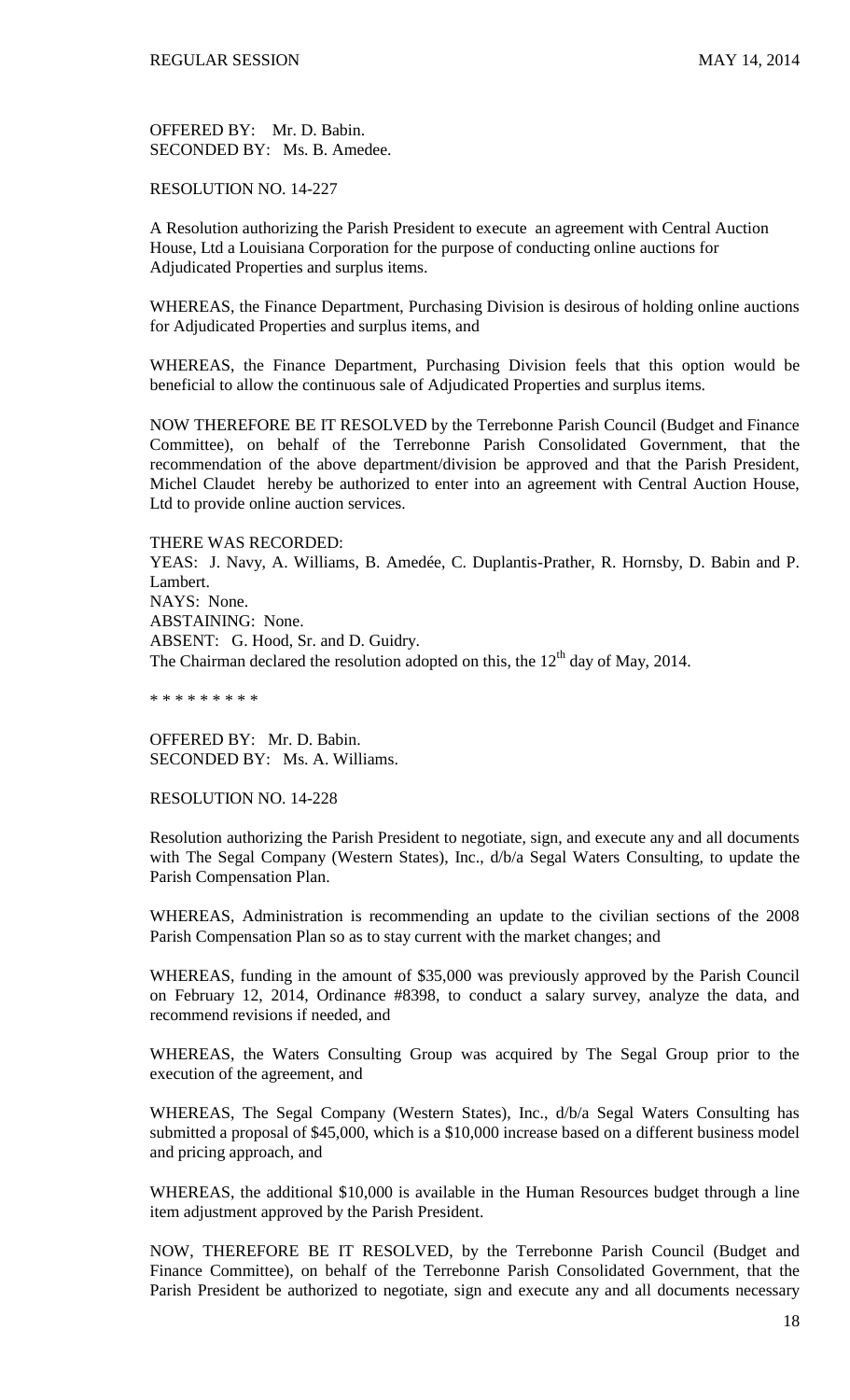with The Segal Company (Western States), Inc.,  $d/b/a$  Segal Waters Consulting, to update the Parish Compensation Plan.

THERE WAS RECORDED: YEAS: J. Navy, A. Williams, B. Amedée, C. Duplantis-Prather, R. Hornsby, D. Babin and P. Lambert. NAYS: None. ABSTAINING: None. ABSENT: G. Hood, Sr. and D. Guidry. The Chairman declared the resolution adopted on this, the  $12<sup>th</sup>$  day of May, 2014.

\* \* \* \* \* \* \* \* \*

The Chairman recognized Terrebonne Parish Recreation Director Sterling Washington, who explained that the Mechanicville Summer Camp Program could possibly be extended if additional funding becomes available, and noted that funding is based upon the number of participants enrolled in the program. He added that the hiring of the summer camp director falls under the auspices of the Recreation District No. 11 Board, and not the Parish Administration.

The Chairman recognized Recreation District No. 11 Chairman Reverend Vincent Fusilier, who reiterated that the Mechanicville Summer Camp will be held this summer and that a new summer camp director will be interviewed and hired next week. He stated that the Recreation District was awaiting the decision of the Parish Council with regards to the Weed and Seed Director prior to beginning the process of hiring a summer camp director.

Committee Member J. Navy requested that the Recreation District No. 11 Board distribute flyers in the Mechanicville area informing residents that the summer camp program will be held this year.

Reverend Fusilier stated that he is in the process of working with the Mechanicville Gym Supervisor Nina Bonvillain to draft flyers announcing the summer camp.

Committee Member A. Williams also suggested that the Recreation District No. 11 Board submit a statement to *The Courier* regarding the Mechanicville Summer Camp in order to dispel rumors that have surfaced regarding the camp. She continued by explaining that any action taken on Wednesday night with regards to abolishing the employee for the Weed and Seed Program does not have anything to do with the aforementioned summer camp director's position.

In response to questioning, Reverend Fusilier stated that the Recreation District No. 11 Board is considering two individuals for the position of the summer camp director, and will begin the hiring process after Wednesday's Council meeting.

Committee Member R. Hornsby commended Recreation District No. 11 with regards to operating in more efficient manner since the implementation of recommended changes.

Committee Member D. Babin suggested that Ms. Bonvillain place a notice on the Mechanicville Gym's door indicating that the summer camp program will be held this year, and that community ministers be requested to announce the summer camp in their newsletters and church announcements.

Committee Member A. Williams further clarified that, although in previous years the Mechanicville Gym Summer Camp Program and the Mechanicville Weed & Seed Program have been operated by the same individual, the director's position is actually two positions - one position under the auspices of the Recreation District No. 11 Board and the other under the TPCG. She continued that the only action being taken Wednesday is in regards to amending the 2014 Adopted Budgeted positions of the Houma Police Department, Public Safety Fund (Weed and Seed Director) and does not include the Recreation District No. 11 Summer Camp Program. (NO ACTION TAKEN)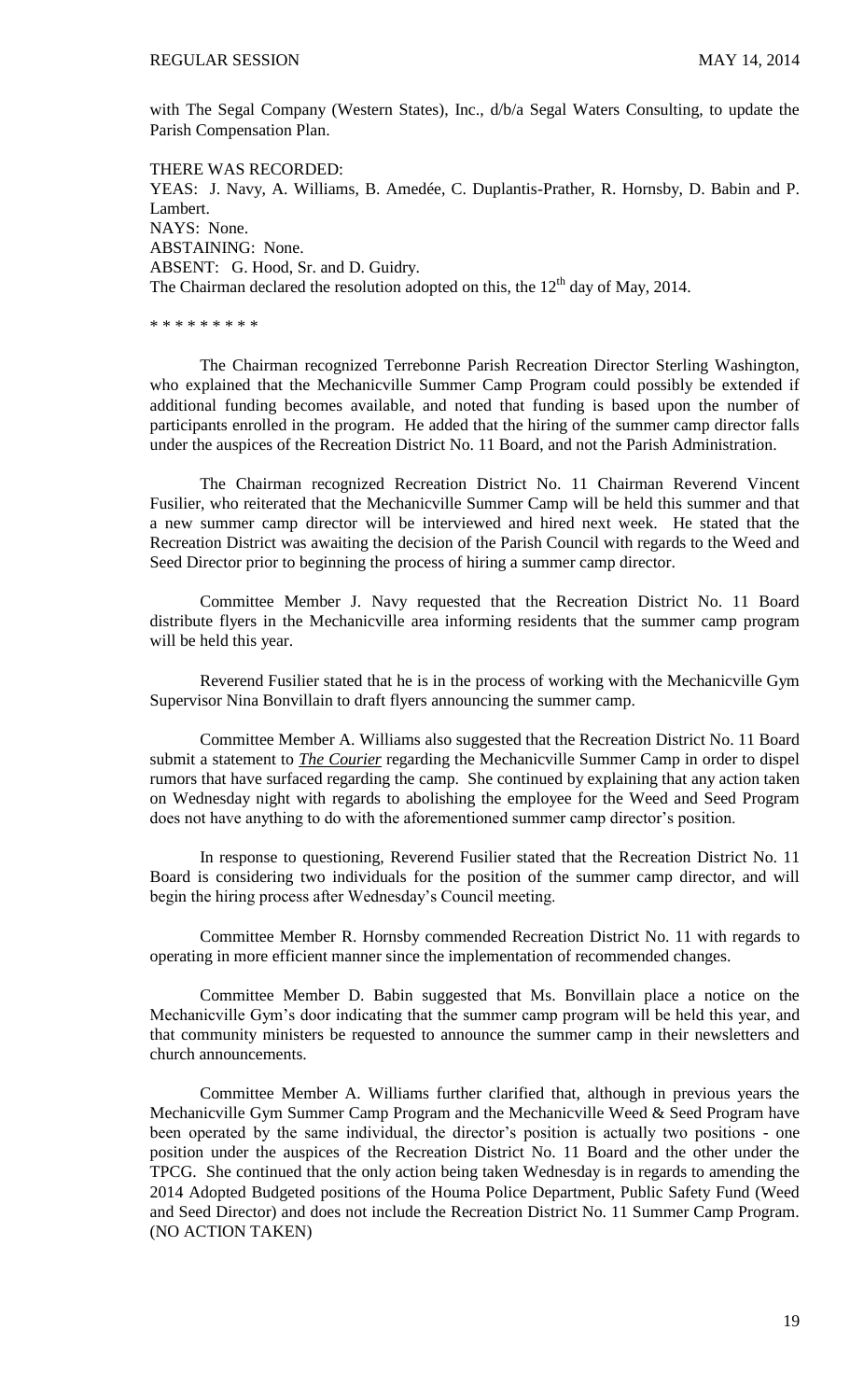Ms. C. Duplantis-Prather moved, seconded by Mr. R. Hornsby, "THAT, the Budget & Finance Committee introduce an ordinance to amend the 2014 Adopted Operating Budget of the Terrebonne Parish Consolidated Government for the following items:

I. Multi-task Force Grant - \$5,528.00

II. Victims Assistance Grant - \$6,034.00

III. Housing Urban Develop Grant – CDBG Administration – (\$96,094.00)

IV. HOME Grant Program - \$27,214.00

V. Police Department - \$122,000.00

and call a public hearing on said matter on Wednesday, May 28, 2014 at 6:30 p.m."

The Chairman called for the vote on the motion offered by Ms. C. Duplantis-Prather. THERE WAS RECORDED:

YEAS: B. Amedėe, C. Duplantis-Prather, D. Babin, R. Hornsby, P. Lambert, J. Navy, and A. Williams.

NAYS: None.

ABSENT: D. Guidry and G. Hood, Sr.

The Chairman declared the motion adopted.

Mr. D. Babin moved, seconded by Ms. C. Duplantis-Prather, "THAT, there being no further business to come before the Budget & Finance Committee, the meeting be adjourned."

The Chairman called for the vote on the motion offered by Mr. D. Babin. THERE WAS RECORDED: YEAS: B. Amedėe, C. Duplantis-Prather, D. Babin, R. Hornsby, P. Lambert, J. Navy, and A. Williams. NAYS: None. ABSENT: D. Guidry and G. Hood, Sr. The Chairman declared the motion adopted and the meeting was adjourned at 5:44 p.m.

John Navy, Chairman

Suzette Thomas, Minute Clerk

Mr. J. Navy moved, seconded by Mr. D. Babin, "THAT, the Council accept and ratify the minutes of the Budget and Finance Committee meeting held on 05/12/14."

 The Chairman called for a vote on the motion offered by Mr. J. Navy. THERE WAS RECORDED: YEAS: B. Amedée, C. Duplantis-Prather, R. Hornsby, D. Babin, D. Guidry, P. Lambert, J. Navy and A. Williams. NAYS: None. ABSENT: G. Hood, Sr. The Chairman declared the motion adopted.

The Chairman called for a report on the Public Services Committee meeting held on 05/12/14, whereupon the Committee Chairman rendered the following:

### **PUBLIC SERVICES COMMITTEE**

### **MAY 12, 2014**

The Chairman, Daniel Babin, called the Public Services Committee meeting to order at 5:46 p.m. in the Terrebonne Parish Council Meeting Room with an Invocation offered by R. Hornsby and the Pledge of Allegiance led by P. Lambert. Upon roll call, Committee Members recorded as present were: B. Amedée, D. Babin, C. Duplantis-Prather, R. Hornsby, P. Lambert, J. Navy, and A. Williams. Committee Members D. Guidry and Capt. G. Hood, Sr. (HPD Ret.) were recorded as absent. A quorum was declared present.

The Chairman noted the absence of Committee Members D. Guidry (family commitment) and G. Hood, Sr. (illness) by reading aloud a memo from each.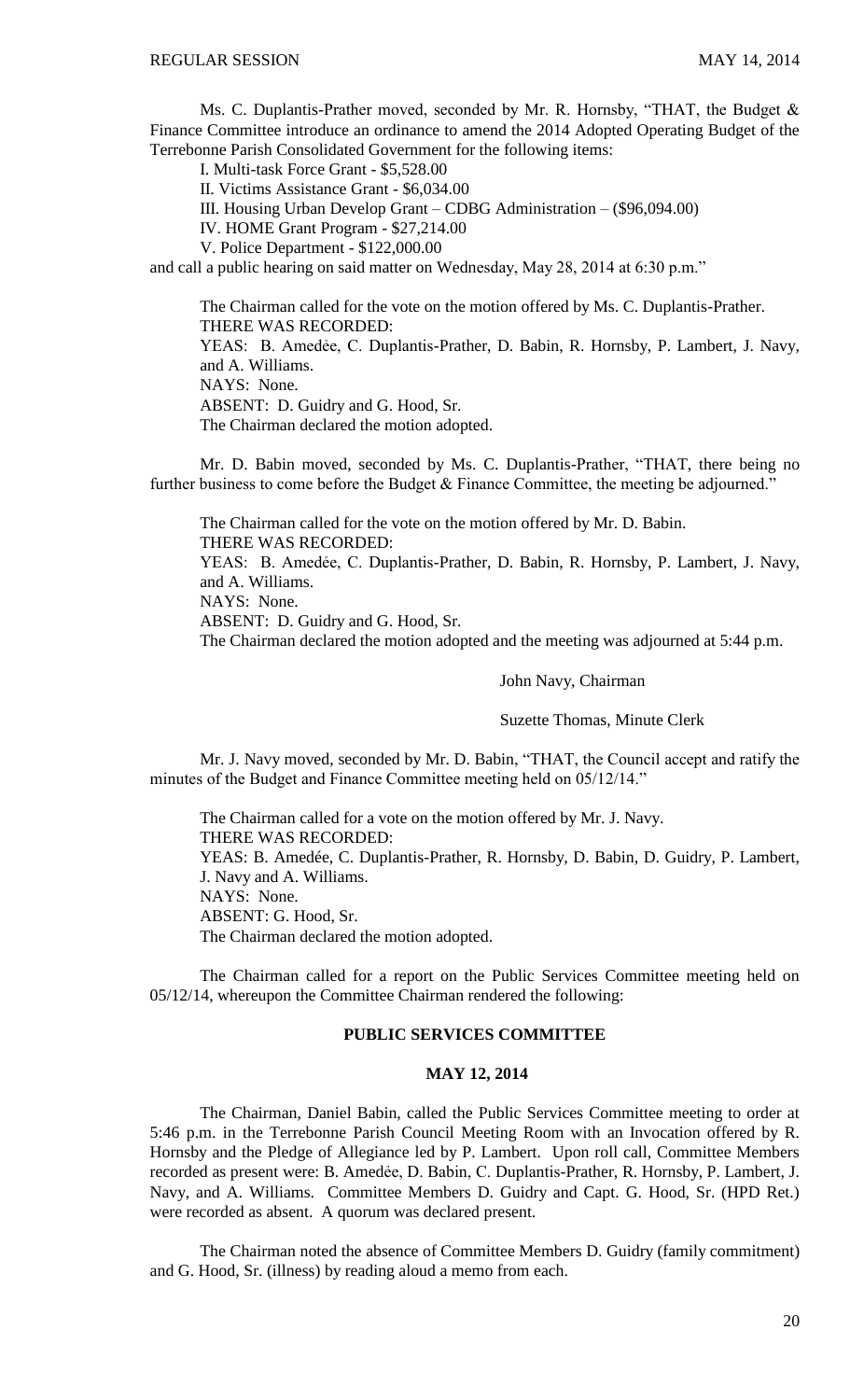OFFERED BY: Ms. A. Williams. SECONDED BY: Mr. R. Hornsby.

RESOLUTION NO. 14-229

A resolution providing approvals of the Bridge Priority List for the 2014-2015 Federal Off-System Highway Bridge Program.

WHEREAS, each year, an Off-System Bridge Priority List is adopted by the Parish Government as a requirement to receive allocations from the Federal Off-System Highway Bridge Program, and

WHEREAS, this list includes the bridge name, the length and width of the bridge, the type of bridge, and other pertinent information, and

WHEREAS, the available funds for the 2014-2015 Federal Off-System Bridge Program is \$583,641.00, and

WHEREAS, all qualifying bridges were reviewed and prioritized by Mr. David Rome, Roads and Bridges Superintendent based on available funds and structural condition, and

WHEREAS, the Hanson Canal Bridge located on North Bayou Black Drive is recommended for replacement in the 2014-2015 Federal Off-System Bridge Program.

NOW, THEREFORE BE IT RESOLVED by the Terrebonne Parish Council (Public Services Committee), on behalf of the Terrebonne Parish Consolidated Government, that the Priority List prepared by the Parish Administration be accepted and approved as submitted.

THERE WAS RECORDED:

YEAS: J. Navy, A. Williams, B. Amedée, C. Duplantis-Prather, R. Hornsby, D. Babin and P. Lambert. NAYS: None. ABSTAINING: None. ABSENT: G. Hood, Sr. and D. Guidry. The Chairman declared the resolution adopted on this, the  $12<sup>th</sup>$  day of May, 2014.

\* \* \* \* \* \* \* \* \*

The Chairman noted that the aforementioned approval is for the replacement of the Hanson Canal Bridge on Southdown-Mandalay Road.

OFFERED BY: Ms. C. Duplantis-Prather. SECONDED BY: Ms. B. Amedee.

### RESOLUTION NO. 14-230

A resolution authorizing the execution of Change Order No. 1 for the Construction Agreement for Parish Project No. 13-DRA-32, St. Louis Canal Drainage Improvements, Terrebonne Parish, Louisiana.

WHEREAS, the Terrebonne Parish Consolidated Government will award the construction to Byron E. Talbot Contractor, Inc., for Parish Project No. 13-DRA-32, St. Louis Canal Drainage Improvements, Terrebonne Parish, Louisiana, and

WHEREAS, this change order has been recommended so as to adjust the estimated contract item quantities for the completion of the project described on the attached Change Order No. 1 for the above referenced project, and

WHEREAS, this change order will decrease the overall contract price by One Thousand Seven Hundred Dollars (\$1,700.00), and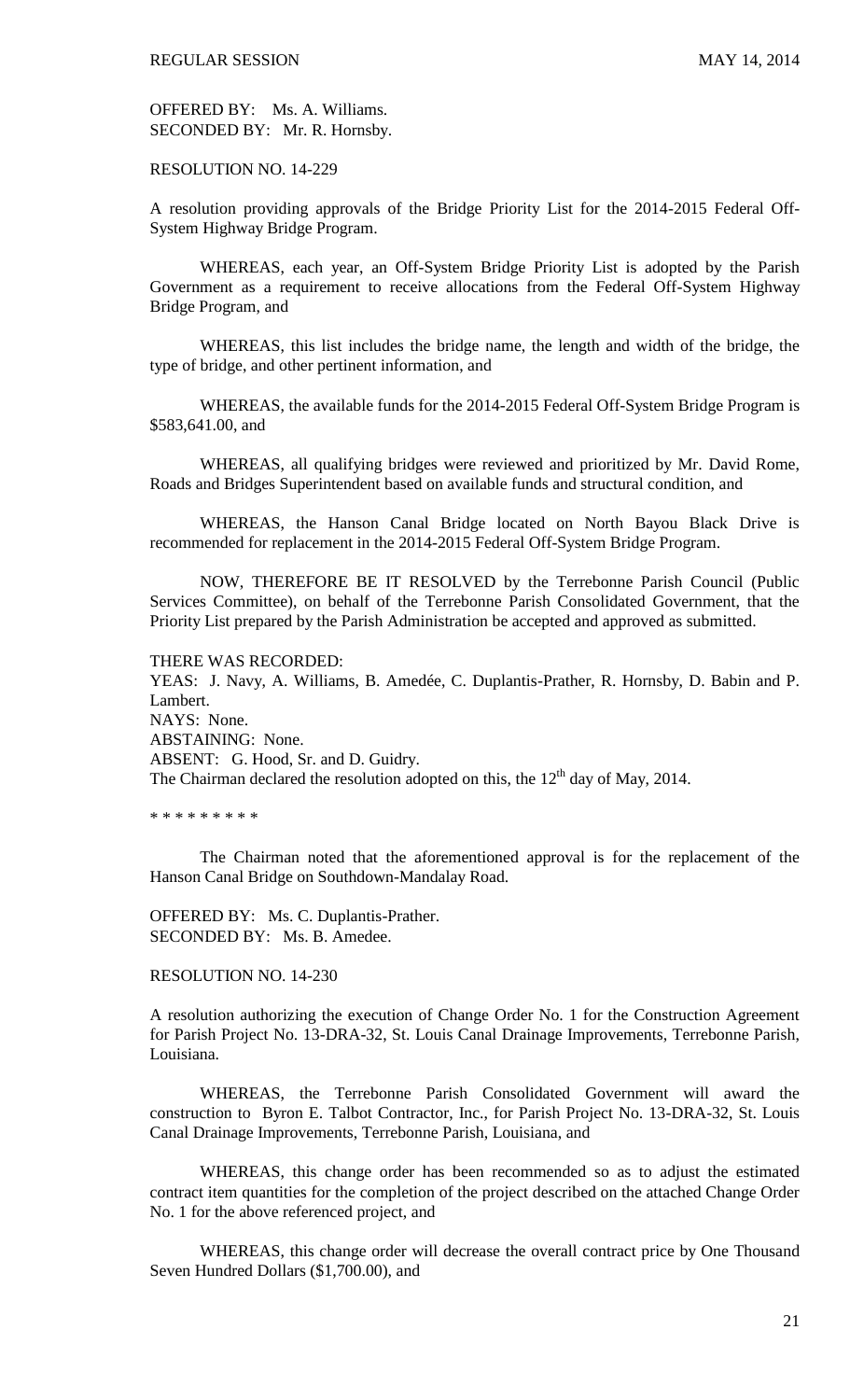WHEREAS, the contractor is requesting a total of Seventy-Six (76) calendar days because of inclement weather throughout the contract, and

WHEREAS, Change Order No. 1 had been recommended by the Engineer, All South Consulting Engineers, L.L.C, for this project.

NOW, THEREFORE BE IT RESOLVED that the Terrebonne Parish Council (Public Services Committee), on behalf of the Terrebonne Parish Consolidated Government, does hereby approve and authorize the execution by Terrebonne Parish President Michel Claudet of Change Order No. 1 to the construction agreement with Byron E. Talbot Contractor, Inc. for Parish Project No. 13-DRA-32, St. Louis Canal Drainage Improvements, Terrebonne Parish, Louisiana, for a decrease in the overall contract price of One Thousand Seven Hundred Dollars (\$1,700.00) and an increase of Seventy-Six (76) calendar days to the project, and

BE IT FURTHER RESOLVED that a certified copy of the resolution be forwarded to Engineer, All South Consulting Engineers, L.L.C.

THERE WAS RECORDED:

YEAS: J. Navy, A. Williams, B. Amedée, C. Duplantis-Prather, R. Hornsby, D. Babin and P. Lambert. NAYS: None. ABSTAINING: None. ABSENT: G. Hood, Sr. and D. Guidry. The Chairman declared the resolution adopted on this, the  $12<sup>th</sup>$  day of May, 2014.

\* \* \* \* \* \* \* \* \*

OFFERED BY: Ms. B. Amedee. SECONDED BY: Mr. P. Lambert.

RESOLUTION NO. 14-231

A resolution authorizing the execution of Change Order No. 1 for the Construction Agreement for Parish Project No. 01-DRA-40, Forced Drainage Project 1-1B (Phase 3A Reach 2) Bayou Gardens Boulevard to Darlene Street, Terrebonne Parish, Louisiana.

WHEREAS, the Terrebonne Parish Consolidated Government entered into a contract dated August 20, 2013, with Circle, L.L.C., for Forced Drainage Project 1-1B (Phase 3A Reach 2) Bayou Gardens Boulevard to Darlene Street, Parish Project 01-DRA-40, Terrebonne Parish, Louisiana, and

WHEREAS, it is necessary for the material changes to exisitng cattle pin relocation and modifications of two culverts, and

WHEREAS, this change order is necessary in order to increase the contract price by \$8,978.14, and

WHEREAS, this Change Order No. 1 has been recommended by the Engineer for this project, T. Baker Smith, LLC.

NOW, THEREFORE BE IT RESOLVED that the Terrebonne Parish Council (Public Services Committee), on behalf of the Terrebonne Parish Consolidated Government, does hereby approve and authorize the execution by Terrebonne Parish President Michel Claudet of Change Order No. 1 to the construction agreement with Circle, L.L.C., Inc. for an increase of Eight Thousand Nine Hundred and Seventy Eight Dollars and Fourteen Cents (\$8,978.14) to the original contract amount, Terrebonne Parish, Louisiana.

BE IT FURTHER RESOLVED that a certified copy of the resolution be forwarded to the Engineer, T. Baker Smith, LLC.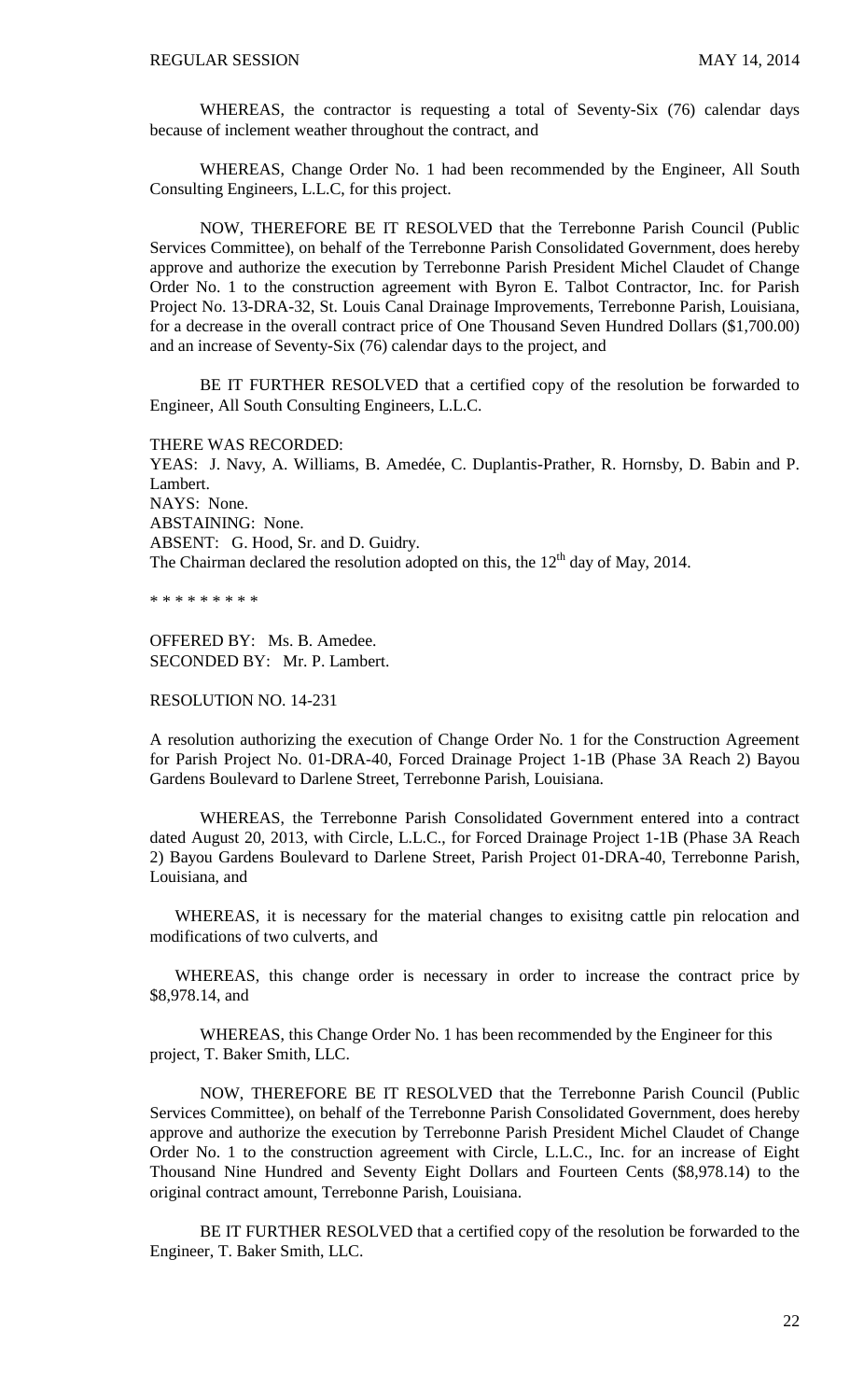THERE WAS RECORDED: YEAS: J. Navy, A. Williams, B. Amedée, C. Duplantis-Prather, R. Hornsby, D. Babin and P. Lambert. NAYS: None. ABSTAINING: None. ABSENT: G. Hood, Sr. and D. Guidry. The Chairman declared the resolution adopted on this, the  $12<sup>th</sup>$  day of May, 2014.

\* \* \* \* \* \* \* \* \*

RESOLUTION: Authorizing the execution of Change Order No. 2 (Balancing) to the Construction Agreement for Modifications to the Southdown/Summerfield Watershed.

Mr. R. Hornsby moved, seconded by Ms. A. Williams. The resolution was adopted. *(Extracted from minutes prior to ratification on 5/14/14; see Resolution No. 14-244)*

\*\*\*\*\*\*\*\*\*\*

OFFERED BY: Ms. B. Amedee. SECONDED BY: Ms. C. Duplantis-Prather.

#### RESOLUTION NO. 14-232

A resolution providing approval of Amendment No. 1 to the Engineering Agreement for Parish Project No. 13-DRA-32, St. Louis Canal Road Drainage Improvements, Terrebonne Parish, Louisiana.

WHEREAS, the Terrebonne Parish Consolidated Government did enter into an original engineering agreement with All South Consulting Engineers, L.L.C. dated August 26, 2013, recordation number 1435434, for the St. Louis Canal Road Drainage Improvements identified as Parish Project 13-DRA-32, and

WHEREAS, the Engineering Agreement between OWNER and ENGINEER provides for certain limitations for Basic Services and specific Additional Services, and

WHEREAS, TPCG was notified of additional Hazard Mitigation Grant Program Funds under FEMA, and

WHEREAS, TPCG is desirous of continuing with the drainage improvements along St. Louis Canal Road, and

WHEREAS, the HMGP Application will need to be amended to include the additional drainage improvements and cost estimate, and

WHEREAS, the Engineer will need to provide data on the depth and duration of flooding in the Lisa Park Subdivision, and

WHEREAS, the Engineer requested an amendment to add monies to the Grant Application task in additional services, and

WHEREAS, the TPCG is desirous of having these services continued so that there is a need for additional funds to be added to the contract, and

WHEREAS, this above work will increase the additional services section of the contract by an additional \$6,000.00.

NOW, THEREFORE BE IT RESOLVED that the Terrebonne Parish Council (Public Services Committee), on behalf of the Terrebonne Parish Consolidated Government, does hereby approve this Amendment No. 1 to the Engineering Agreement for an increase of \$6,000.00 in Additional Services authorizes Parish President Michel Claudet to execute this Amendment No. 1 to the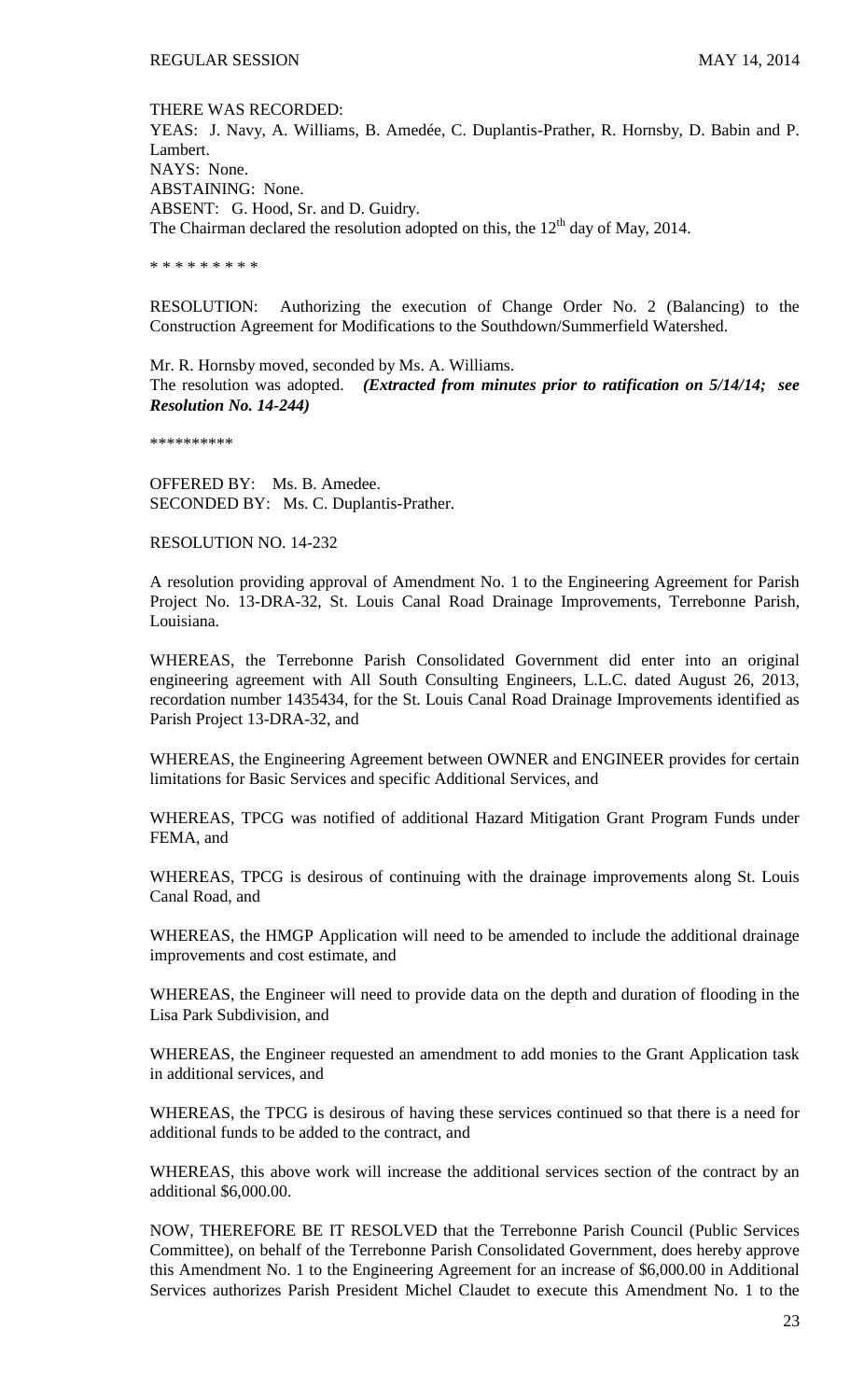Engineering Agreement for the St. Louis Canal Road Drainage Improvements Project Parish Project No. 13-DRA-32, with All South Consulting Engineers, L.L.C., and

BE IT FURTHER RESOLVED that a certified copy of the resolution be forwarded to the Engineer, All South Consulting Engineers, L.L.C.

THERE WAS RECORDED: YEAS: J. Navy, A. Williams, B. Amedée, C. Duplantis-Prather, R. Hornsby, D. Babin and P. Lambert. NAYS: None. ABSTAINING: None. ABSENT: G. Hood, Sr. and D. Guidry. The Chairman declared the resolution adopted on this, the  $12<sup>th</sup>$  day of May, 2014.

\* \* \* \* \* \* \* \* \*

OFFERED BY: Ms. C. Duplantis-Prather. SECONDED BY: Ms. B. Amedee.

RESOLUTION NO. 14-233

A resolution providing for the acceptance of work performed by Byron E. Talbot Contractor, Inc., in accordance with the Certificate of Substantial Completion for Parish Project 13-DRA-32, St. Louis Canal Drainage Improvements, Terrebonne Parish, Louisiana.

WHEREAS, the Terrebonne Parish Consolidated Government entered into a contract dated October 31, 2013 with Byron E. Talbot Contractor, Inc., for Parish Project 13-DRA-32, St. Louis Canal Drainage Improvements, Terrebonne Parish, Louisiana, as will be seen by reference to said contract which is recorded under Entry No. 1440397 of the records of Terrebonne Parish, and

WHEREAS, the work performed has been inspected by authorized representatives of the Owner, Engineer, and Contractor and found to be substantially complete, and

WHEREAS, the Engineer for this project, All South Consulting Engineers, L.L.C., recommends the acceptance of the substantial completion,

NOW, THEREFORE BE IT RESOLVED that the Terrebonne Parish Council (Public Services Committee), on behalf of the Terrebonne Parish Consolidated Government, does hereby accept the work performed, effective as of the date of recording of this resolution, and does authorize and direct the Clerk of Court and Ex-Officio Recorder of Mortgages of Terrebonne Parish to note this acceptance thereof in the margin of the inscription of said contract under Entry No. 1440397 of the Records of Terrebonne Parish, Louisiana, and

BE IT FURTHER RESOLVED that a certified copy of the resolution be forwarded to the Engineer All South Consulting Engineers, L.L.C., and

BE IT FURTHER RESOLVED that a certified copy of the resolution be recorded in the office of the Clerk of Court of Terrebonne Parish to commence a 45-day clear lien period, and

BE IT FURTHER RESOLVED that the Administration is authorized to make payment of retainage upon the presentation of a Clear Lien Certificate.

THERE WAS RECORDED:

YEAS: J. Navy, A. Williams, B. Amedée, C. Duplantis-Prather, R. Hornsby, D. Babin and P. Lambert. NAYS: None. ABSTAINING: None. ABSENT: G. Hood, Sr. and D. Guidry. The Chairman declared the resolution adopted on this, the  $12<sup>th</sup>$  day of May, 2014. \* \* \* \* \* \* \* \* \*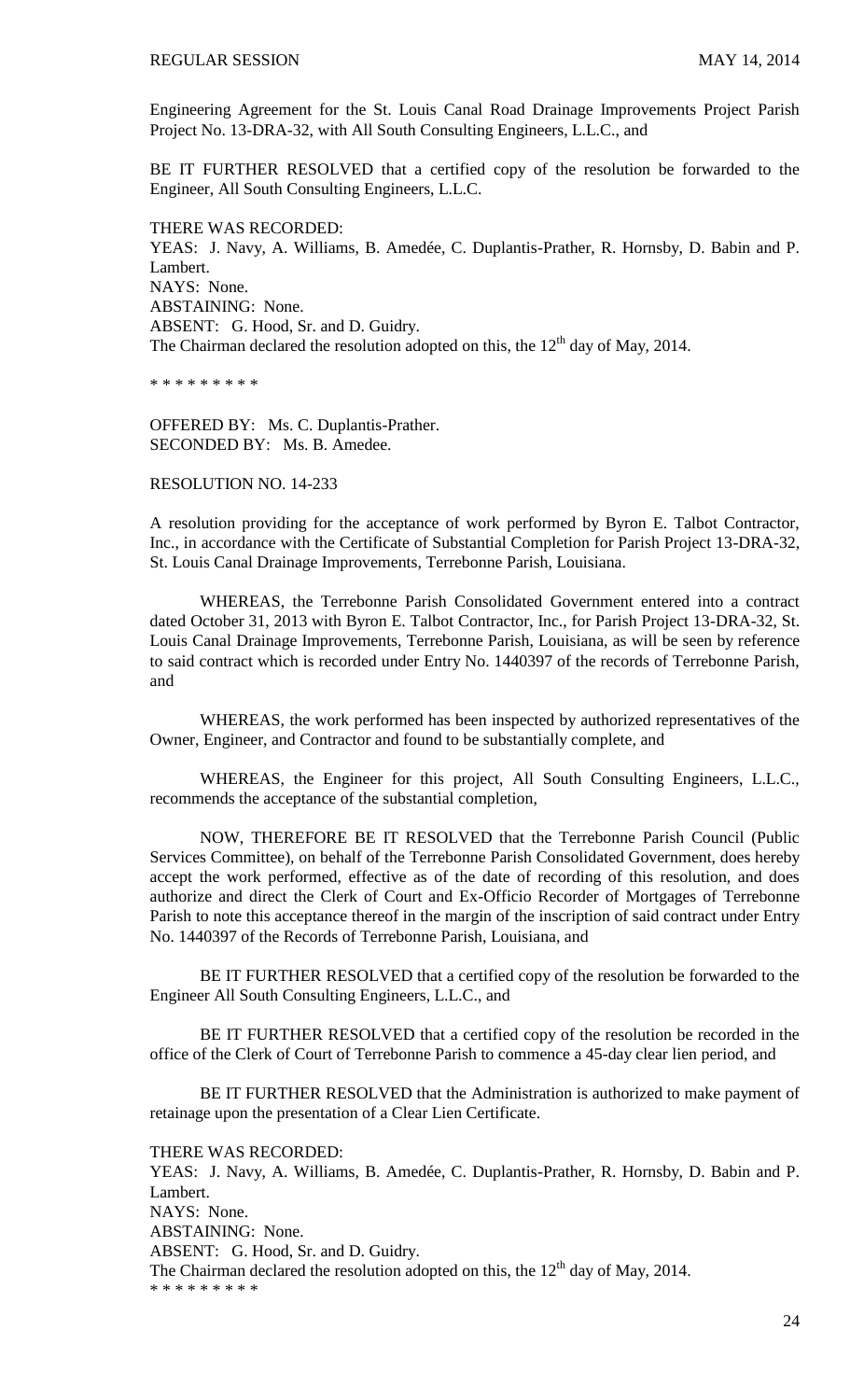OFFERED BY: Ms. B. Amedee. SECONDED BY: Ms. C. Duplantis-Prather.

# RESOLUTION NO. 14-234

A resolution providing for the acceptance of work performed by Edward J. Laperouse Metal Works, Inc., in accordance with the Certificate of Substantial Completion for Parish Project No. 12-SEW-41, Pollution Control Roof Replacement & Vehicle Storage Building Expansion, Terrebonne Parish, Louisiana.

WHEREAS, the Terrebonne Parish Consolidated Government entered into a contract dated September 6, 2013, with Edward J. Laperouse Metal Works, Inc., Recordation Number 143632, for Parish Project No. 12-SEW-41, Pollution Control Roof Replacement & Vehicle Storage Building Expansion, Terrebonne Parish, Louisiana, and

WHEREAS, the work performed has been inspected by authorized representative of the Owner, Architect and Contractor found to be substantially complete, and

WHEREAS, the Architect for this project, Craig C. Hebert, Architect, A Professional Architectural Corporation, recommends the acceptance of the substantial completion, and

NOW THEREFORE BE IT RESOLVED, that the Terrebonne Parish Council (Public Services Committee), on behalf of the Terrebonne Parish Consolidated Government, does hereby accept the work performed, effective as of the date of recording of this resolution, and does authorize and direct the Clerk of Court and Ex-Officio Recorder of Mortgages of Terrebonne Parish to note this acceptance thereof in the margin of the inscription of said contract under Entry No. 143632 of the Records of Terrebonne Parish, Louisiana, and

BE IT FURTHER RESOLVED, that a certified copy of the resolution be forwarded to the Architect, Craig C. Hebert, Architect, A Professional Architectural Corporation, and

BE IT FURTHER RESOLVED, that a certified copy of this resolution be recorded in the office of the Clerk of Court of Terrebonne Parish to commence a 45-day clear lien period, and

BE IT FURTHER RESOLVED, that the Administration is authorized to make payment of retainage upon the presentation of a Clear Lien Certificate.

THERE WAS RECORDED:

YEAS: J. Navy, A. Williams, B. Amedée, C. Duplantis-Prather, R. Hornsby, D. Babin and P. Lambert. NAYS: None. ABSTAINING: None. ABSENT: G. Hood, Sr. and D. Guidry. The Chairman declared the resolution adopted on this, the  $12<sup>th</sup>$  day of May, 2014. \* \* \* \* \* \* \* \* \*

OFFERED BY: Ms. A. Williams. SECONDED BY: Mr. R. Hornsby.

# RESOLUTION NO. 14-235

A resolution rejecting all bids for the Ashland Waste Facility Weigh Scales and Administration Building Project No. 13-LNDFL-54

WHEREAS, the Terrebonne Parish Consolidated Government (TPCG) Department of Utilities (the Department) received bids for the Ashland Waste Facility Weigh Scales and Administration Building Project No. 13-LNDFL-54 on April 11, 2014, and

WHEREAS, the lowest bid was defective in form and is therefore considered non-responsive, and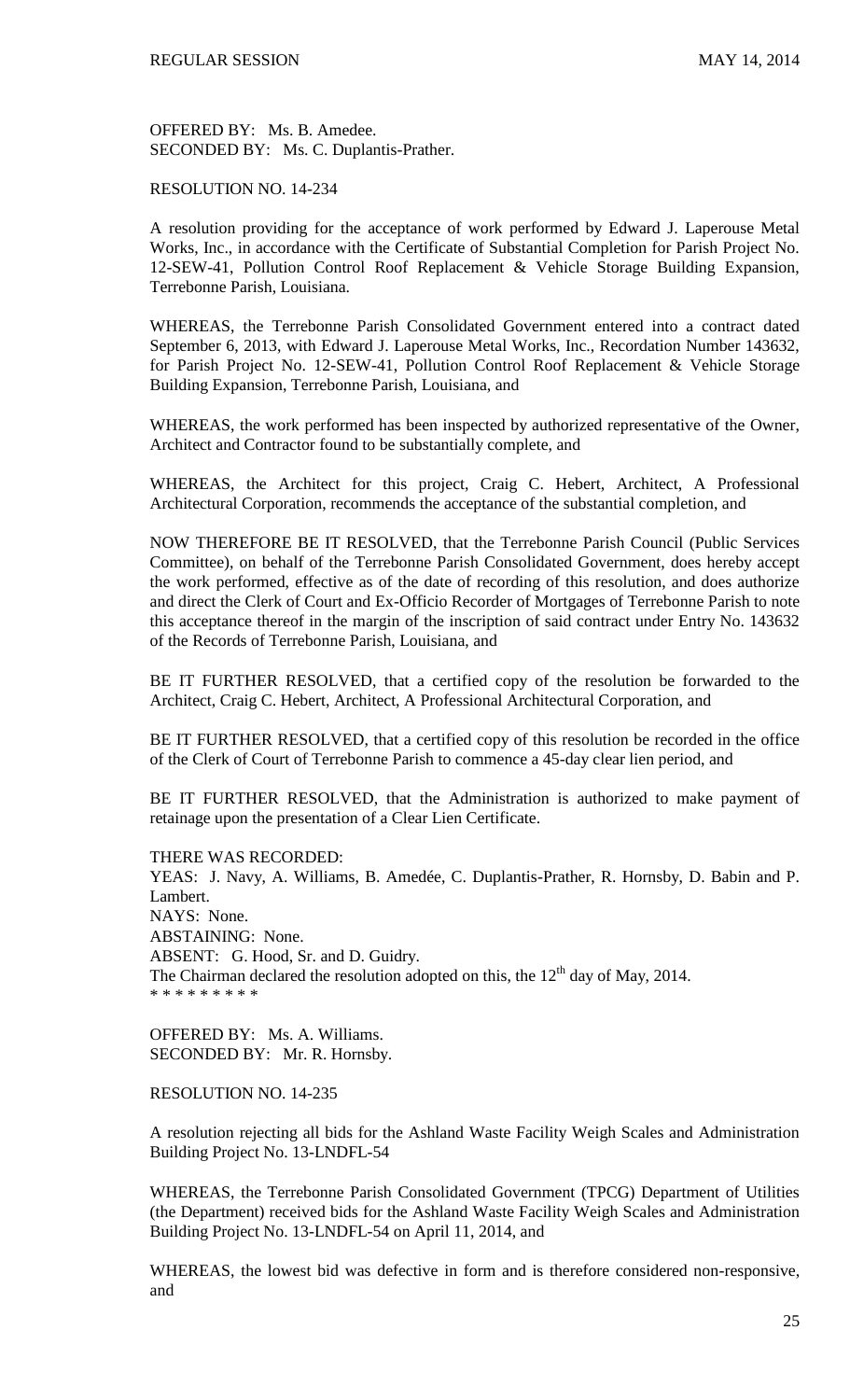WHEREAS, the all of the remaining bids exceeded the allocated project budget and the engineer's Estimated Construction Cost provided in the bid specification, and

WHEREAS, the project engineer, CB&I, has recommended the lowest bid of Grand Isle Shipyard be considered non-responsive and that the remaining bids be rejected for cause, being they exceed the Estimated Construction Cost provided in the bid specification, and

WHEREAS, LA R.S. 38:2214 provides for the rejection of all bids for just cause, including "the failure of any bidder to submit a bid within an established threshold of the preconstruction estimates for that public work", and

WHEREAS, the Department intends to work with the project engineer, CB&I, to modify the project scope and rebid the project in an effort to reduce the cost.

NOW THEREFORE BE IT RESOLVED, by the Terrebonne Parish Council (Public Services Committee), on behalf of the Terrebonne Parish Consolidated Government that all bids received for the Ashland Waste Facility Weigh Scales and Administration Building Project No. 13- LNDFL-54 on April 11, 2014 be, and they are hereby, rejected for just cause, being they all exceed the allocated project budget and the engineer's Estimated Construction Cost provided in the bid specification.

BE IT FURTHER RESOLVED, that the Parish President and all other appropriate parties be, and they are hereby authorized to execute any and all contract documents associated therewith.

THERE WAS RECORDED:

YEAS: J. Navy, A. Williams, B. Amedée, C. Duplantis-Prather, R. Hornsby, D. Babin and P. Lambert. NAYS: None. ABSTAINING: None. ABSENT: G. Hood, Sr. and D. Guidry. The Chairman declared the resolution adopted on this, the  $12<sup>th</sup>$  day of May, 2014.

\* \* \* \* \* \* \* \* \*

OFFERED BY: Ms. A. Williams. SECONDED BY: Mr. R. Hornsby.

### RESOLUTION NO. 14-236

A resolution providing for the ratification of the appointment by Parish President Michel Claudet of the firm of Cheramie + Bruce Architects, APC to provide architectural services for the Gibson Branch Library Project, and also authorizing Parish President Michel Claudet to execute the appropriate architectural contract documents for this project.

WHEREAS, Terrebonne Parish wishes to construct a new library in Gibson, and

WHEREAS, Parish President Michel Claudet has recommended that the firm of Cheramie + Bruce Architects, APC, be retained to provide the necessary professional services for this project, and

NOW, THEREFORE BE IT RESOLVED, that the Terrebonne Parish Council (Public Services Committee), on behalf of the Terrebonne Parish Consolidated Government, that the Parish President Michel Claudet be ratified and that the architectural firm of Cheramie + Bruce Architects, APC be retained to provide the necessary professional services for the Gibson Branch Library Project, and that Parish President Michel Claudet be authorized to execute any and all documents with said firm for this project.

#### THERE WAS RECORDED:

YEAS: J. Navy, A. Williams, B. Amedée, C. Duplantis-Prather, R. Hornsby, D. Babin and P. Lambert.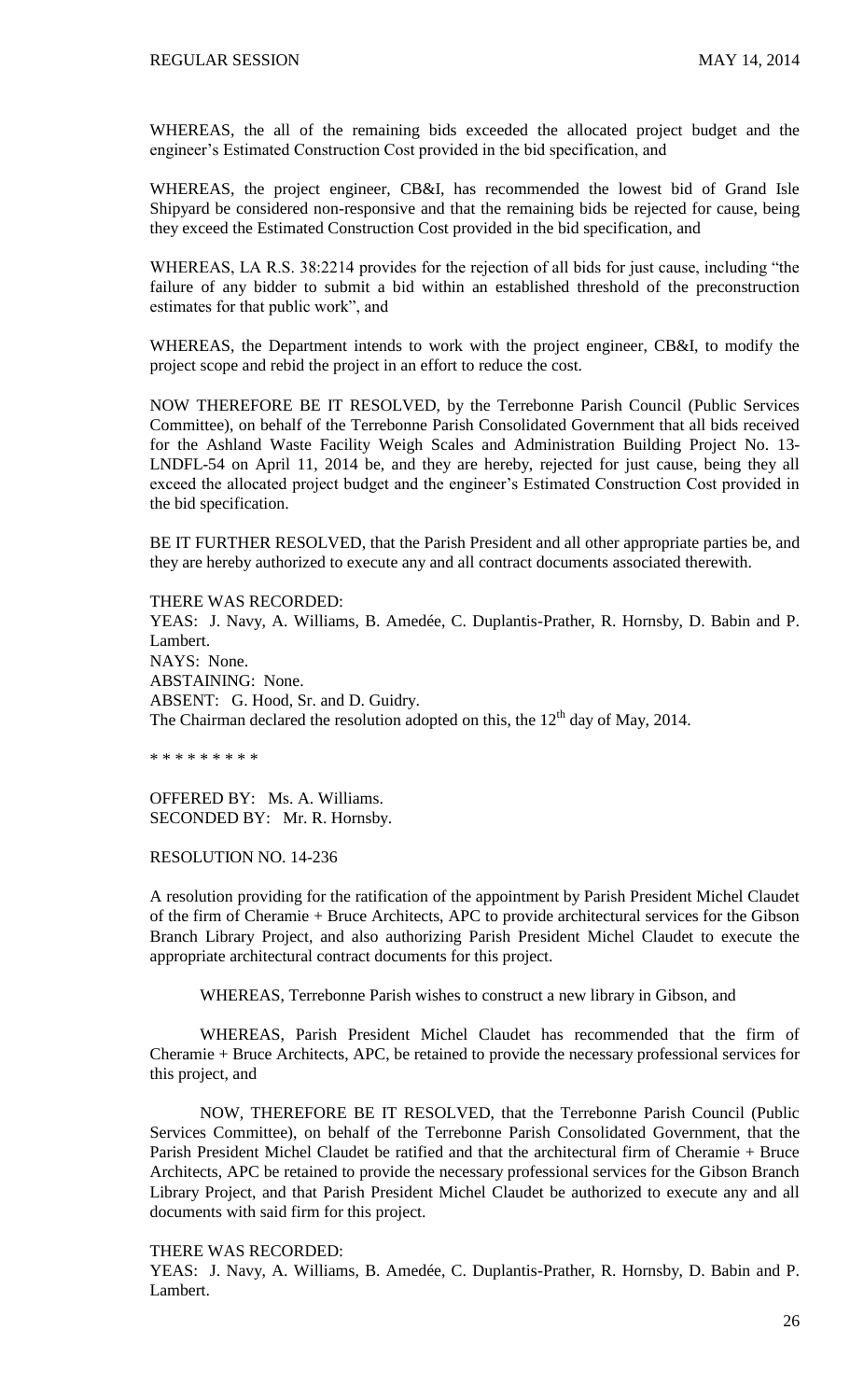NAYS: None. ABSTAINING: None. ABSENT: G. Hood, Sr. and D. Guidry. The Chairman declared the resolution adopted on this, the  $12<sup>th</sup>$  day of May, 2014.

\* \* \* \* \* \* \* \* \*

OFFERED BY: Ms. B. Amedee. SECONDED BY: Mr. P. Lambert.

## RESOLUTION NO. 14-237

A resolution providing for the ratification of the appointment by Parish President Michel Claudet of the firm of Providence/GSE Associates, LLC to provide engineering services for the North Wastewater Treatment Plant (WWTP) Electrical Improvements, and also authorizing Parish President Michel Claudet to execute the appropriate engineering contract documents for this project.

WHEREAS, Terrebonne Parish is desirous to replace the switchgear and associated equipment for the generators, protection of motor control centers and the replacement of wiring to 6-each 50 hp aerators, and

WHEREAS, the Terrebonne Parish Consolidated Government would like to proceed with the design of this project for the North WWTP Electrical Improvements, and

WHEREAS, Parish President Michel Claudet has recommended that the firm of Providence/GSE Associates, LLC be retained to provide the necessary professional services for this project, and

NOW, THEREFORE BE IT RESOLVED, that the Terrebonne Parish Council (Public Services Committee), on behalf of the Terrebonne Parish Consolidated Government, that the Parish President Michel Claudet be ratified and that the engineering firm of Providence/GSE Associates, LLC be retained to provide the necessary professional services for the North WWTP Electrical Improvements and that Parish President Michel Claudet be authorized to execute any and all documents with said firm for this project.

THERE WAS RECORDED:

YEAS: J. Navy, A. Williams, B. Amedée, C. Duplantis-Prather, R. Hornsby, D. Babin and P. Lambert. NAYS: None. ABSTAINING: None. ABSENT: G. Hood, Sr. and D. Guidry. The Chairman declared the resolution adopted on this, the  $12<sup>th</sup>$  day of May, 2014.

\* \* \* \* \* \* \* \* \*

OFFERED BY: Ms. C. Duplantis-Prather. SECONDED BY: Mr. P. Lambert.

## RESOLUTION NO. 14-238

A resolution providing for the ratification of the appointment by Parish President Michel Claudet of the firm of Providence/GSE Associates, LLC to provide engineering services for the Gum Sewer Lift Station Improvements, and also authorizing Parish President Michel Claudet to execute the appropriate engineering contract documents for this project.

WHEREAS, Terrebonne Parish is desirous to replace the existing generator and provide a 285 hp pump to accommodate extreme pumping during inclement weather conditions, and

WHEREAS, the Terrebonne Parish Consolidated Government would like to proceed with the design of this project for the Gum Sewer Lift Station Improvements, and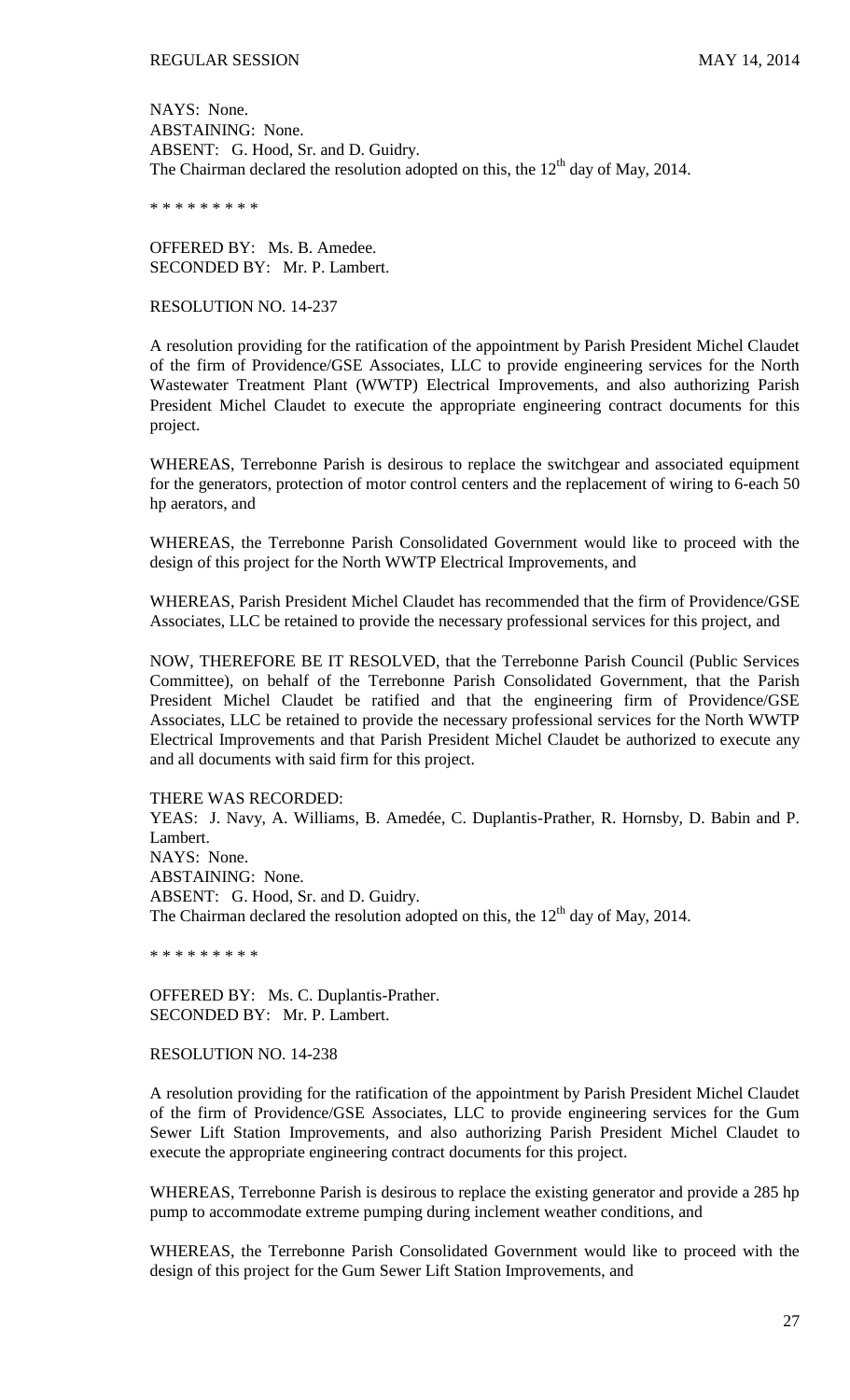WHEREAS, Parish President Michel Claudet has recommended that the firm of Providence/GSE Associates, LLC be retained to provide the necessary professional services for this project, and

NOW, THEREFORE BE IT RESOLVED, that the Terrebonne Parish Council (Public Services Committee), on behalf of the Terrebonne Parish Consolidated Government, that the Parish President Michel Claudet be ratified and that the engineering firm of Providence/GSE Associates, LLC be retained to provide the necessary professional services for the Gum Sewer Lift Station Improvements and that Parish President Michel Claudet be authorized to execute any and all documents with said firm for this project.

THERE WAS RECORDED:

YEAS: J. Navy, A. Williams, B. Amedée, C. Duplantis-Prather, R. Hornsby, D. Babin and P. Lambert. NAYS: None. ABSTAINING: None. ABSENT: G. Hood, Sr. and D. Guidry. The Chairman declared the resolution adopted on this, the  $12<sup>th</sup>$  day of May, 2014.

\* \* \* \* \* \* \* \* \*

OFFERED BY: Mr. R. Hornsby. SECONDED BY: Mr. J. Navy & Ms. B. Amedee.

### RESOLUTION NO. 14-239

A resolution providing for the ratification of the appointment by Parish President Michel Claudet of the firm of Ronald J. Boudreaux, P.E., Inc. to provide engineering services for the SCADA Improvements to the North Wastewater Treatment Plant (WWTP) and All Sewer Package Plants, and also authorizing Parish President Michel Claudet to execute the appropriate engineering contract documents for this project.

WHEREAS, Terrebonne Parish is desirous to enhance the on/off operations of the Sewer Package Plants from the North Wastewater Treatment Plant, and

WHEREAS, the Terrebonne Parish Consolidated Government would like to proceed with the design of this project for the SCADA Improvements to the North WWTP and All Sewer Package Plants, and

WHEREAS, Parish President Michel Claudet has recommended that the firm of Ronald J. Boudreaux, P.E., Inc. be retained to provide the necessary professional services for this project, and

NOW, THEREFORE BE IT RESOLVED, that the Terrebonne Parish Council (Public Services Committee), on behalf of the Terrebonne Parish Consolidated Government, that the Parish President Michel Claudet be ratified and that the engineering firm of Ronald J. Boudreaux, P.E., Inc. be retained to provide the necessary professional services for the SCADA Improvements to the North WWTP and All Sewer Package Plants and that Parish President Michel Claudet be authorized to execute any and all documents with said firm for this project.

THERE WAS RECORDED: YEAS: J. Navy, A. Williams, B. Amedée, C. Duplantis-Prather, R. Hornsby, D. Babin and P. Lambert. NAYS: None. ABSTAINING: None. ABSENT: G. Hood, Sr. and D. Guidry. The Chairman declared the resolution adopted on this, the  $12<sup>th</sup>$  day of May, 2014.

\* \* \* \* \* \* \* \* \*

The Chairman noted that telemetry is the next generation of SCADA.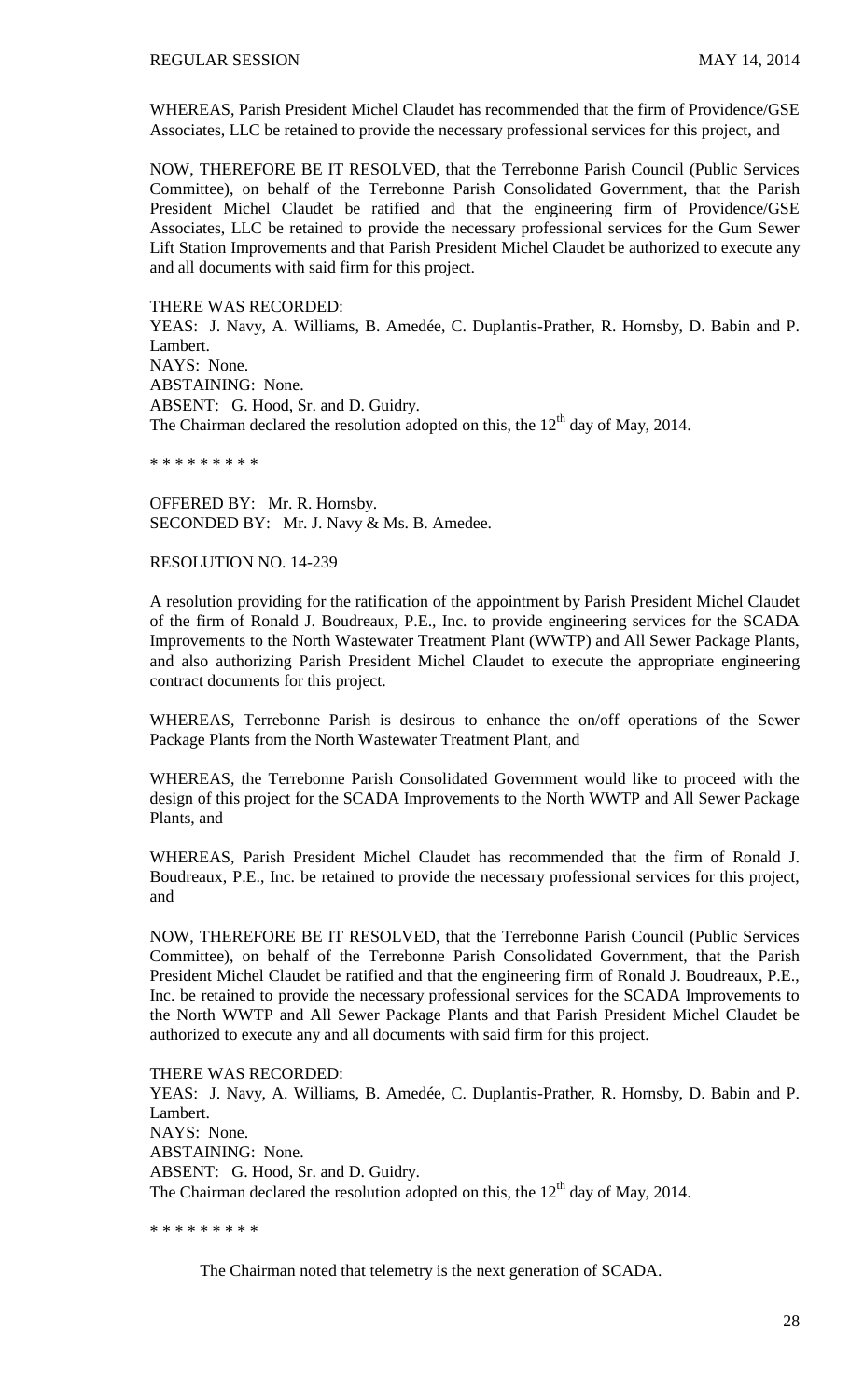OFFERED BY: Ms. A. Williams. SECONDED BY: Mr. J. Navy.

RESOLUTION NO. 14-240

A resolution providing for the ratification of the appointment by Parish President Michel Claudet of the firm of Duplantis Design Group, PC to provide engineering services for the Renovations of Mire and Wallis Sewer Lift Stations, and also authorizing Parish President Michel Claudet to execute the appropriate engineering contract documents for this project.

WHEREAS, Terrebonne Parish is desirous to renovation the sewer lift stations under the Clean Water State Revolving Fund (CWSRF) program, contingent upon the approval of the Louisiana Department of Environmental Quality (LDEQ), and

WHEREAS, the Terrebonne Parish Consolidated Government would like to proceed with the design of this project for the Renovation of Mire and Wallis Sewer Lift Stations, and

WHEREAS, Parish President Michel Claudet has recommended that the firm of Duplantis Design Group, PC be retained to provide the necessary professional services for this project, and

NOW, THEREFORE BE IT RESOLVED, that the Terrebonne Parish Council (Public Services Committee), on behalf of the Terrebonne Parish Consolidated Government, that the Parish President Michel Claudet be ratified and that the engineering firm of Duplantis Design Group, PC be retained to provide the necessary professional services for the Renovations of Mire and Wallis Sewer Lift Stations and that Parish President Michel Claudet be authorized to execute any and all documents with said firm for this project.

THERE WAS RECORDED: YEAS: J. Navy, A. Williams, B. Amedée, C. Duplantis-Prather, R. Hornsby, D. Babin and P. Lambert. NAYS: None. ABSTAINING: None. ABSENT: G. Hood, Sr. and D. Guidry. The Chairman declared the resolution adopted on this, the  $12<sup>th</sup>$  day of May, 2014.

\* \* \* \* \* \* \* \* \*

OFFERED BY: Ms. C. Duplantis-Prather. SECONDED BY: Ms. B. Amedee.

### RESOLUTION NO. 14-241

A resolution awarding and authorizing the signing of the construction agreement for Parish Project No. 13-SEW-23, Relocation of Sewer Force Mains for Bergeron and Duet Sewer Lift Stations, Terrebonne Parish, Louisiana and authorizing the issuance of the Notice to Proceed.

WHEREAS, the Terrebonne Parish Consolidated Government did receive construction bids on May 1, 2014, for the project known as Parish Project No. 13-SEW-23, Relocation of Sewer Force Mains for Bergeron and Duet Sewer Lift Stations, Terrebonne Parish Louisiana, and

WHEREAS, the lowest and best bid was that submitted by Hawkmoon Construction Service, LLC, in the overall amount of \$499,143.00, and

NOW THEREFORE BE IT RESOLVED, by the Terrebonne Parish Council (Public Services Committee), on behalf of the Terrebonne Parish Consolidated Government, that Parish Project No. 13-SEW-23, Relocation of Sewer Force Mains for Bergeron and Duet Sewer Lift Stations, be and is hereby awarded to Hawkmoon Construction Service, LLC, in the amount of Four Hundred Ninety-Nine Thousand One Hundred Forty-Three Dollars (\$499,143.00).

BE IT FURTHER RESOLVED, that upon receipt of required certificates of insurance evidencing coverage as provided in the project specifications and upon execution and recordation of all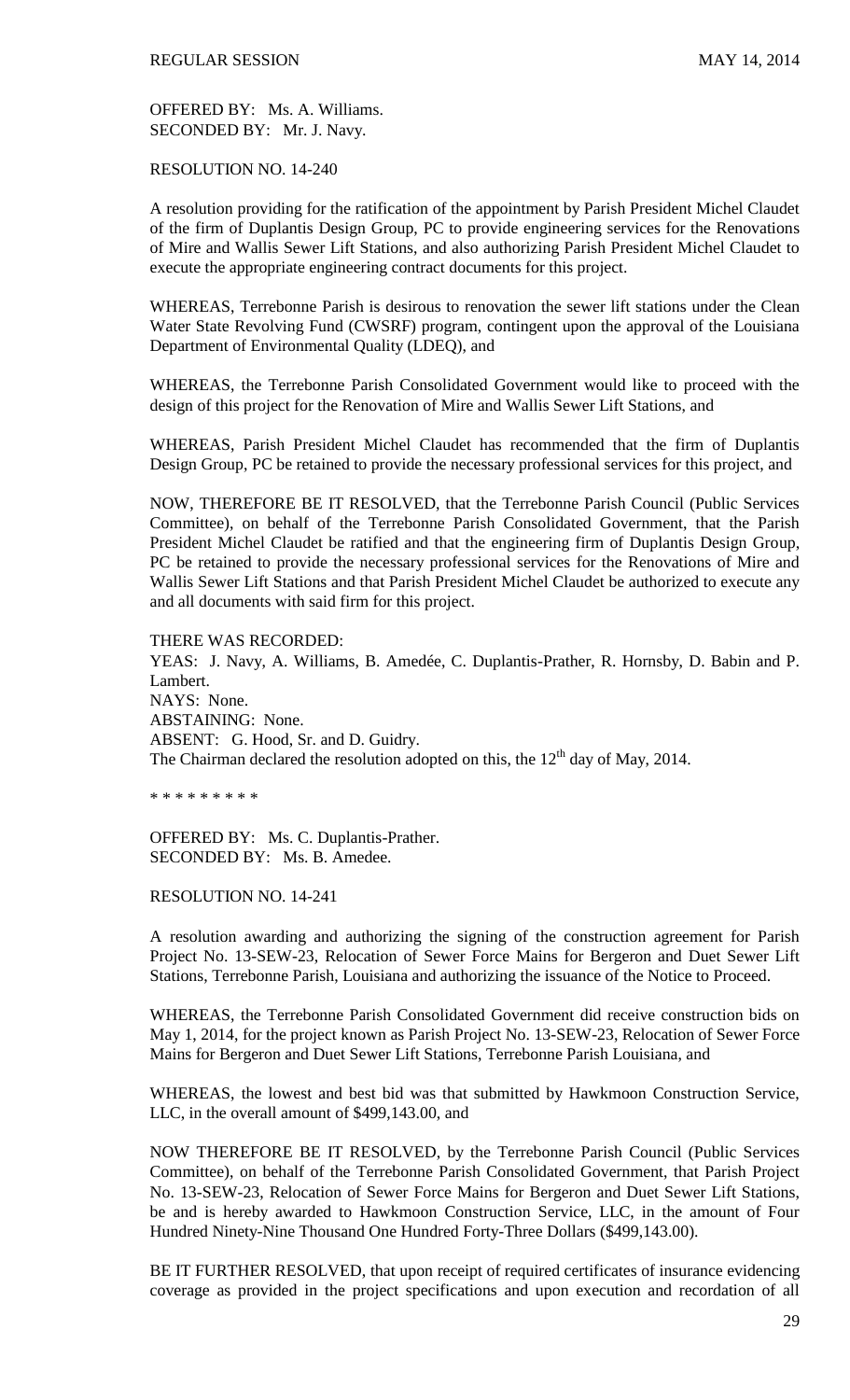contract documents, that the Engineer is hereby authorized to issue the Notice to Proceed to the Contractor to commence construction of the project.

THERE WAS RECORDED: YEAS: J. Navy, A. Williams, B. Amedée, C. Duplantis-Prather, R. Hornsby, D. Babin and P. Lambert. NAYS: None. ABSTAINING: None. ABSENT: G. Hood, Sr. and D. Guidry. The Chairman declared the resolution adopted on this, the  $12<sup>th</sup>$  day of May, 2014.

\* \* \* \* \* \* \* \* \*

OFFERED BY: Ms. A. Williams. SECONDED BY: Ms. B. Amedee.

RESOLUTION NO. 14-242

WHEREAS on September 19, 2013 bids were obtained by St. Charles Parish Wastewater Department for the purpose of purchasing Submersible Flygt Pumps or Approved Equal (Bid Number 14-122), and

WHEREAS, after careful review by Mike Ordogne, Pollution Control Administrator and Gregory Bush, Public Works Director, it has been determined that the unit prices be accepted and award be made to Gulf States Engineering Co., Inc. to provide Submersible Flygt Pumps or Approved Equal should be accepted as per the attached documents and under the provisions set forth in the Louisiana Revised Statutes Title 39:1701 et seq, and

WHEREAS, the Parish Finance Department has verified that funds are budgeted in the 2014 Budget under Account Number 310-431-8919-09 for the purchases of Submersible Flygt Pumps or Approved Equal and

WHEREAS, the Parish Administration has recommended the acceptance of the unit prices for the aforementioned Submersible Flygt Pumps or Approved Equal purchases as per bid documents.

NOW THEREFORE BE IT RESOLVED, that the Terrebonne Parish Council (Public Services Committee), on behalf of the Terrebonne Parish Consolidated Government, that the recommendation of the Parish Administration be approved and the purchase of the Submersible Flygt Pumps be accepted as per bid documents.

THERE WAS RECORDED: YEAS: J. Navy, A. Williams, B. Amedée, C. Duplantis-Prather, R. Hornsby, D. Babin and P. Lambert. NAYS: None. ABSTAINING: None. ABSENT: G. Hood, Sr. and D. Guidry. The Chairman declared the resolution adopted on this, the  $12<sup>th</sup>$  day of May, 2014.

\* \* \* \* \* \* \* \* \*

OFFERED BY: Mr. P. Lambert. SECONDED BY: Mr. R. Hornsby.

RESOLUTION NO. 14-243

A RESOLUTION AUTHORIZING THE PARISH PRESIDENT TO SIGN AND SUBMIT AN AMENDMENT TO THE TERREBONNE PARISH GUSTAV/IKE DISASTER RECOVERY PLAN BUDGET TO THE STATE OF LOUISIANA AND HUD TO COMPLY WITH THE COMMUNITY DEVELOPMENT BLOCK GRANT DISASTER RECOVERY PROGRAM.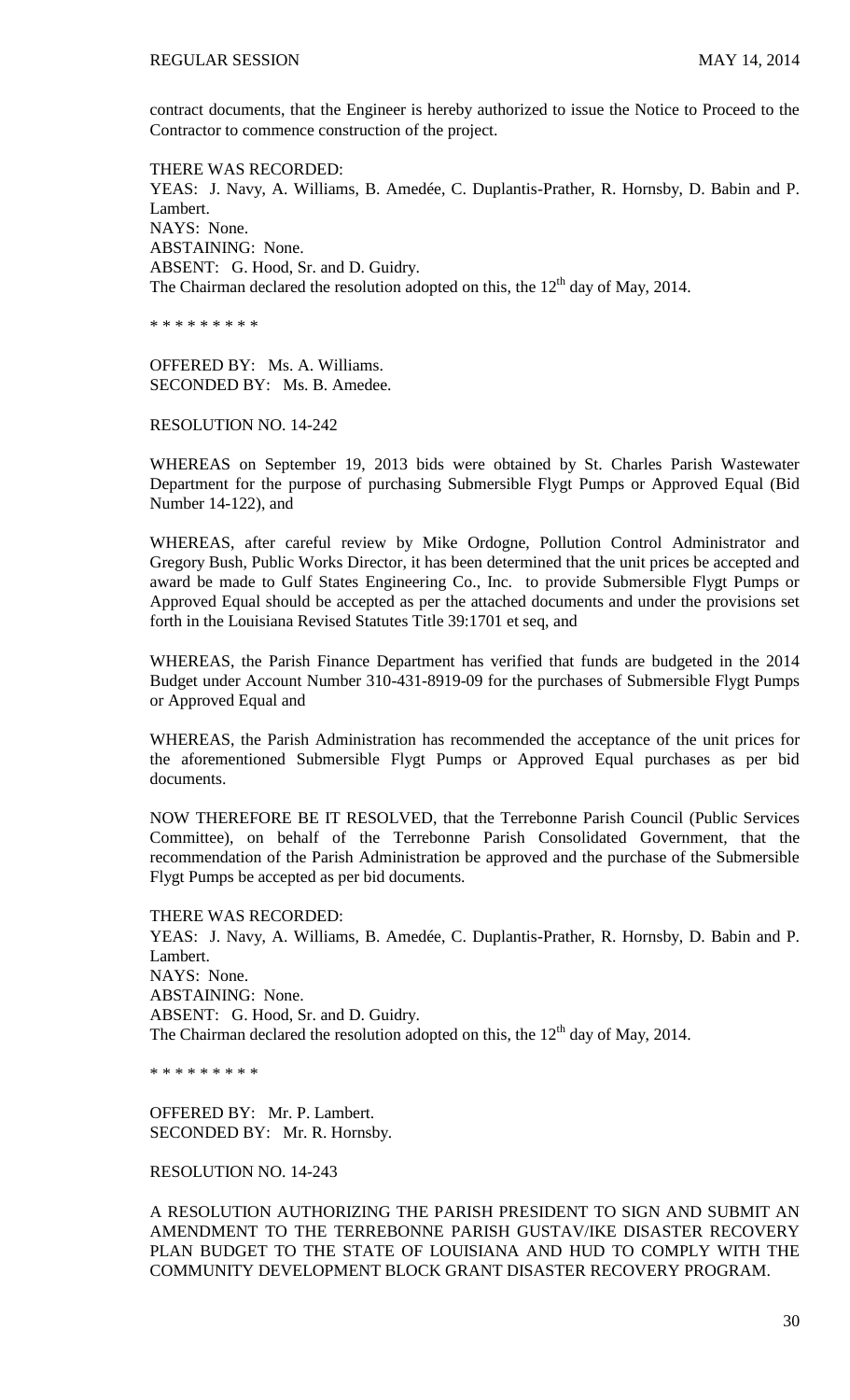WHEREAS, the Terrebonne Parish Consolidated Government has been awarded Community Development Block Grant (CDBG) funding as a result of the damage caused by Hurricanes Gustav and Ike; and

WHEREAS, the Forced Drainage - Baroid Pump Station project has been completed under budget; and

WHEREAS, the Upper Grand Caillou Pump Station project has been bid under budget; and

WHEREAS, the Cane Break to Ashland Landfill Levee (Cedar Grove) Project is in the preliminary phase of design; and

WHEREAS, the funding for other projects entering the construction phase is insufficient; and

WHEREAS, through the proper public approval process the funds can be reallocated from one project to another as reflected in Attachment A; and

WHEREAS, this resolution will supersede resolution number 14-207, which was ratified by the Terrebonne Parish Council on April 23, 2014; and

NOW, THEREFORE, BE IT RESOLVED by the Terrebonne Parish Council (Public Services Committee), on behalf of the Terrebonne Parish Consolidated Government, that that the Parish President, Michel H. Claudet, is authorized to sign, submit and implement the recommended amendment to the Terrebonne Parish Gustav/Ike Disaster Recovery Plan regarding the projects in Attachment A.

### THERE WAS RECORDED:

YEAS: J. Navy, A. Williams, B. Amedée, C. Duplantis-Prather, R. Hornsby, D. Babin and P. Lambert. NAYS: None. ABSTAINING: None. ABSENT: G. Hood, Sr. and D. Guidry. The Chairman declared the resolution adopted on this, the  $12<sup>th</sup>$  day of May, 2014.

\* \* \* \* \* \* \* \* \*

Committee Member J. Navy requested that Houma Police Chief Todd Duplantis be allowed to explain what action is being taken to increase police patrol and recruitment in high crime areas.

The Chairman recognized Chief Todd Duplantis who explained that the Houma Police Department (HPD) is working to deter criminal activity in the Mechanicville community by implementing the following:

● Involvement with the five area Neighborhood Watch Groups: Alley Lane Neighborhood Watch includes the area from East Street to Howard Avenue (Meets at the New Mount Pilgrim Baptist Church), the Mechanicville Neighborhood Watch includes the area from East Street to Prospect Street (Meets at the New Mount Pilgrim Baptist Church), the Daniel Turner Neighborhood Watch mobile home park area (Meets at the Mechanicville Gym), the Senator Circle Neighborhood Watch includes the housing complex (Meets at the M&M Building in the Senator Circle Housing Complex), and the Arlington Neighborhood Watch includes Memory Lane, Dixie Street, Afton Street, Arlington Street, and Richmond Street areas (Meets at the Houma Police Department).

- Eliminated one HPD Captain position and added two patrolmen positions.
- Implemented P-3 (Pinpoint Problems Patrol) to increase area patrols.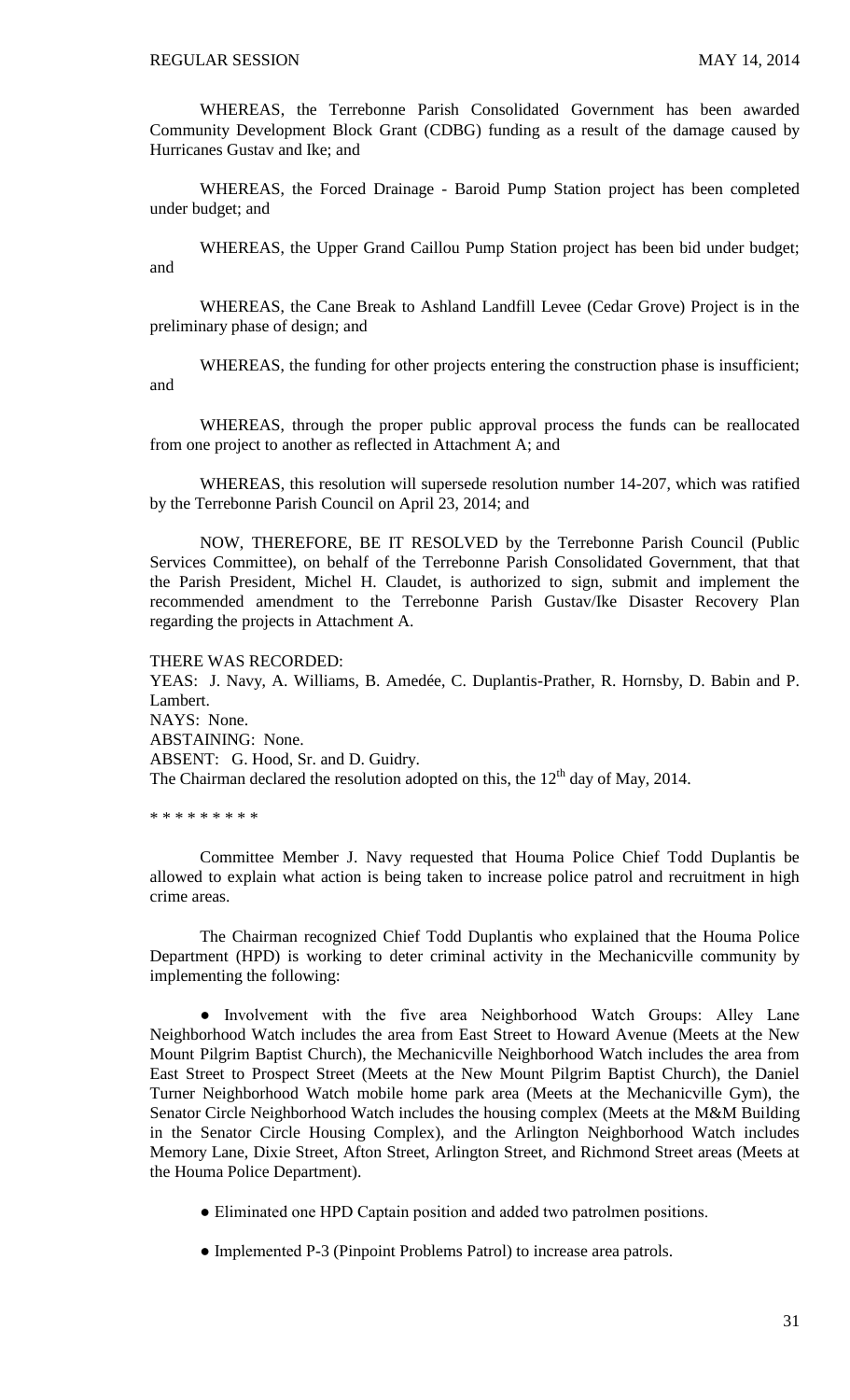● Noted that the 2013 Crime Report Statistics indicate a significant reduction in crime within the area.

● Implemented a Surveillance Camera Program through grant funding and supplemental funding within the Parish's budget, and signed a Memorandum of Understanding (MOU) agreement with the Houma Housing Authority and local businesses.

- Maintains a 24/7 patrol within the Mechanicville community.
- Added technological access utilizing iPads.

Committee Member J. Navy expressed his concern with regards to increased criminal activity and implementing stronger penalties for habitual/repetitive criminals. He added that he would like to see additional law enforcement personnel hired, even if it means increasing salaries in order to attract more qualified applicants.

Chief Duplantis interjected that two additional patrolmen have been hired recently, that HPD maintains stringent hiring criteria, that public hiring announcements have been done on HTV, the Jerome Boykin Radio Show, and TPTV. He then provided statistics with regards to pending cases and arrests, and noted that several undercover operations are ongoing. He added that the HPD receives an annual 1% increase in salary, as required by State provisions.

Committee Member C. Duplantis-Prather noted the success of surveillance cameras and Neighborhood Watch Programs. She requested that HPD inform her of any meetings addressing issues within District 4, and that she be invited to attend those meetings in the future.

Committee Member A. Williams suggested that Committee Member J. Navy consider actively pursuing "No Loitering" agreements with residents, landlords, and businesses within the Mechanicville community in order to reduce criminal activity by enhancing enforcement efforts.

Committee Member D. Babin offered to secure the use of family-owned property at the corner of Levron and Hobson Streets for the placement of additional surveillance cameras.

Committee Member A. Williams interjected that there are existing cameras in the aforementioned vicinity. (NO ACTION TAKEN)

Mr. J. Navy moved, seconded by Mr. P. Lambert, "THAT, there being no further business to come before the Public Services Committee, the meeting be adjourned."

The Chairman called for the vote on the motion offered by Mr. J. Navy. THERE WAS RECORDED:

YEAS: B. Amedėe, D. Babin, C. Duplantis-Prather, R. Hornsby, P. Lambert, J. Navy, and A. Williams.

NAYS: None.

ABSENT: D. Guidry and G. Hood, Sr..

The Chairman declared the motion adopted and the meeting was adjourned at 6:19 p.m.

#### Daniel Babin, Chairman

Suzette Thomas, Minute Clerk

Mr. D. Babin moved, seconded by Mr. D. Guidry, "THAT, the Council accept and ratify the minutes of the Public Services Committee meeting held on 05/12/14, with the exception of the resolution authorizing the execution of Change Order No. 2 (Balancing) to the Construction Agreement for Modifications to the Southdown/Summerfield Watershed, and that this matter be addressed separately."

The Chairman called for a vote on the motion offered by Mr. D. Babin. THERE WAS RECORDED:

YEAS: B. Amedée, C. Duplantis-Prather, R. Hornsby, D. Babin, D. Guidry and P. Lambert.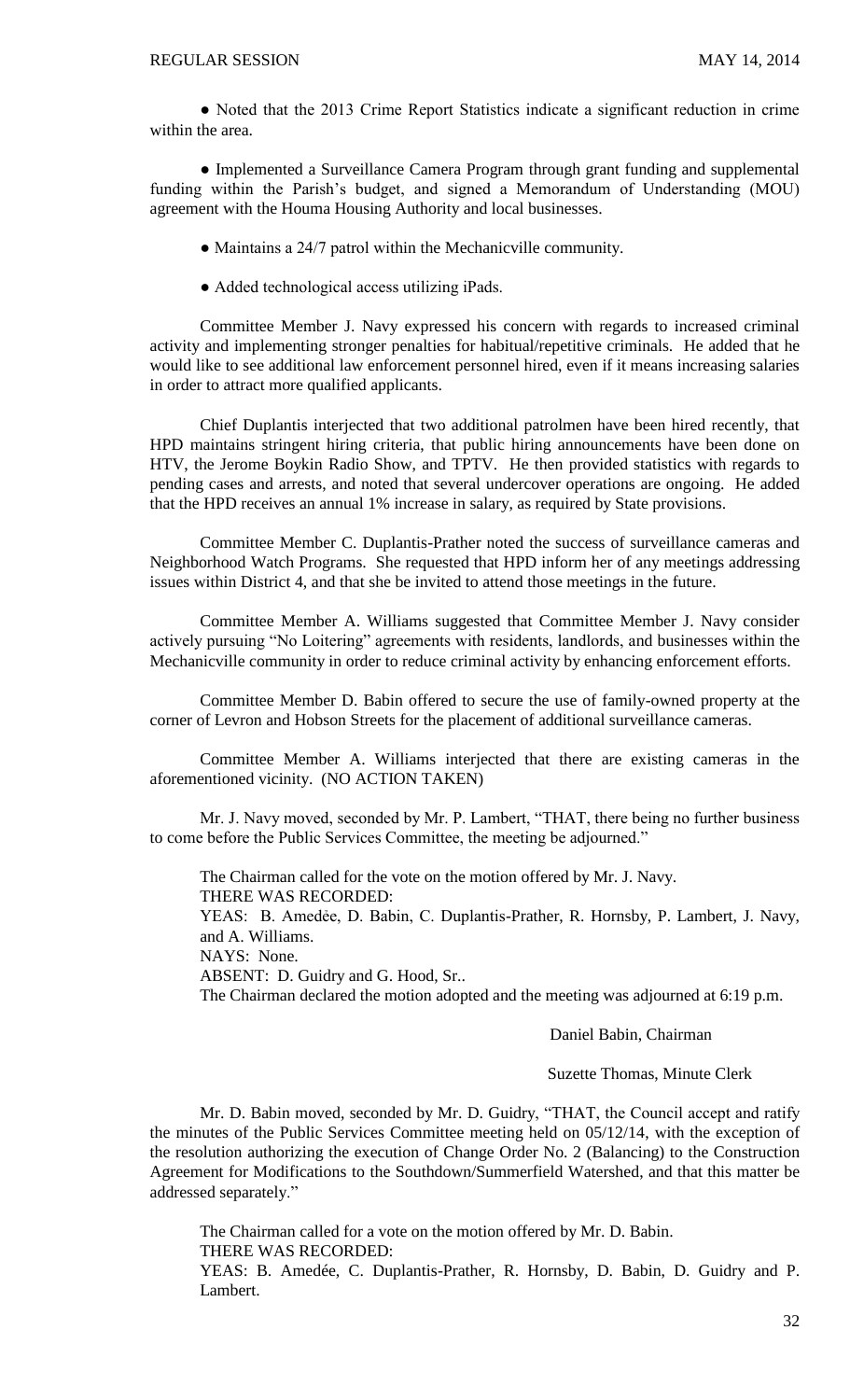NAYS: None. ABSENT: G. Hood, Sr., J. Navy and A. Williams. The Chairman declared the motion adopted.

OFFERED BY: Mr. D. Babin. SECONDED BY: Mr. D. Guidry.

RESOLUTION NO. 14-244

A resolution authorizing the execution of Change Order No. 2 (Balancing) for the Construction Agreement for Parish Project No. 12-DRA-34, Modifications to Southdown/Summerfield Watershed, Terrebonne Parish, Louisiana.

WHEREAS, the Terrebonne Parish Consolidated Government will award the construction to Larry Doiron, LLC, for Parish Project No. 12-DRA-34, Modifications to Southdown/Summerfield Watershed, Terrebonne Parish, Louisiana, and

WHEREAS, the Parish is desirous of completing the construction of the drainage project, and

WHEREAS, the Parish requested the placement of a limestone road for access to the catch basins, and the installation of three (3) winches to open the flap gates at the water control structure, and

WHEREAS, this change order will increase the overall contract price by Twenty-Four Thousand Three Hundred Forty-Nine Dollars and Ninety-Seven Cents (\$24,349.97), and

WHEREAS, Change Order No. 2 (Balancing) had been recommended by the Engineer, Providence/GSE Associates, LLC, for this project.

NOW, THEREFORE BE IT RESOLVED that the Terrebonne Parish Council (Public Services Committee), on behalf of the Terrebonne Parish Consolidated Government, does hereby approve and authorize the execution by Terrebonne Parish President Michel Claudet of Change Order No. 2 (Balancing) to the construction agreement with Larry Doiron, LLC for Parish Project No. 12-DRA-34, Modifications to Southdown/Summerfield Watershed, Terrebonne Parish, Louisiana, for an increase of Twenty-Four Thousand Three Hundred Forty-Nine Dollars and Ninety-Seven Cents (\$24,349.97) to the contract amount, and

BE IT FURTHER RESOLVED that a certified copy of the resolution be forwarded to Engineer, Providence/GSE Associates, LLC.

THERE WAS RECORDED:

YEAS: B. Amedée, R. Hornsby, D. Babin, D. Guidry and P. Lambert. NAYS: None. ABSTAINING: None. ABSENT: G. Hood, Sr., C. Duplantis-Prather, J. Navy and A. Williams. The Chairman declared the resolution adopted on this, the  $14<sup>th</sup>$  day of May, 2014.

\* \* \* \* \* \* \* \*

The Chairman called for a report on the Community Development and Planning Committee meeting held on 05/12/14, whereupon the Committee Vice-Chairman, noting that ratification of the minutes calls public hearings on 05/28/14 and 06/11/14, rendered the following:

### **COMMUNITY DEVELOPMENT & PLANNING COMMITTEE**

#### **MAY 12, 2014**

The Vice Chairman, P. Lambert, called the Community Development & Planning Committee meeting to order at 6:22 p.m. in the Terrebonne Parish Council Meeting Room with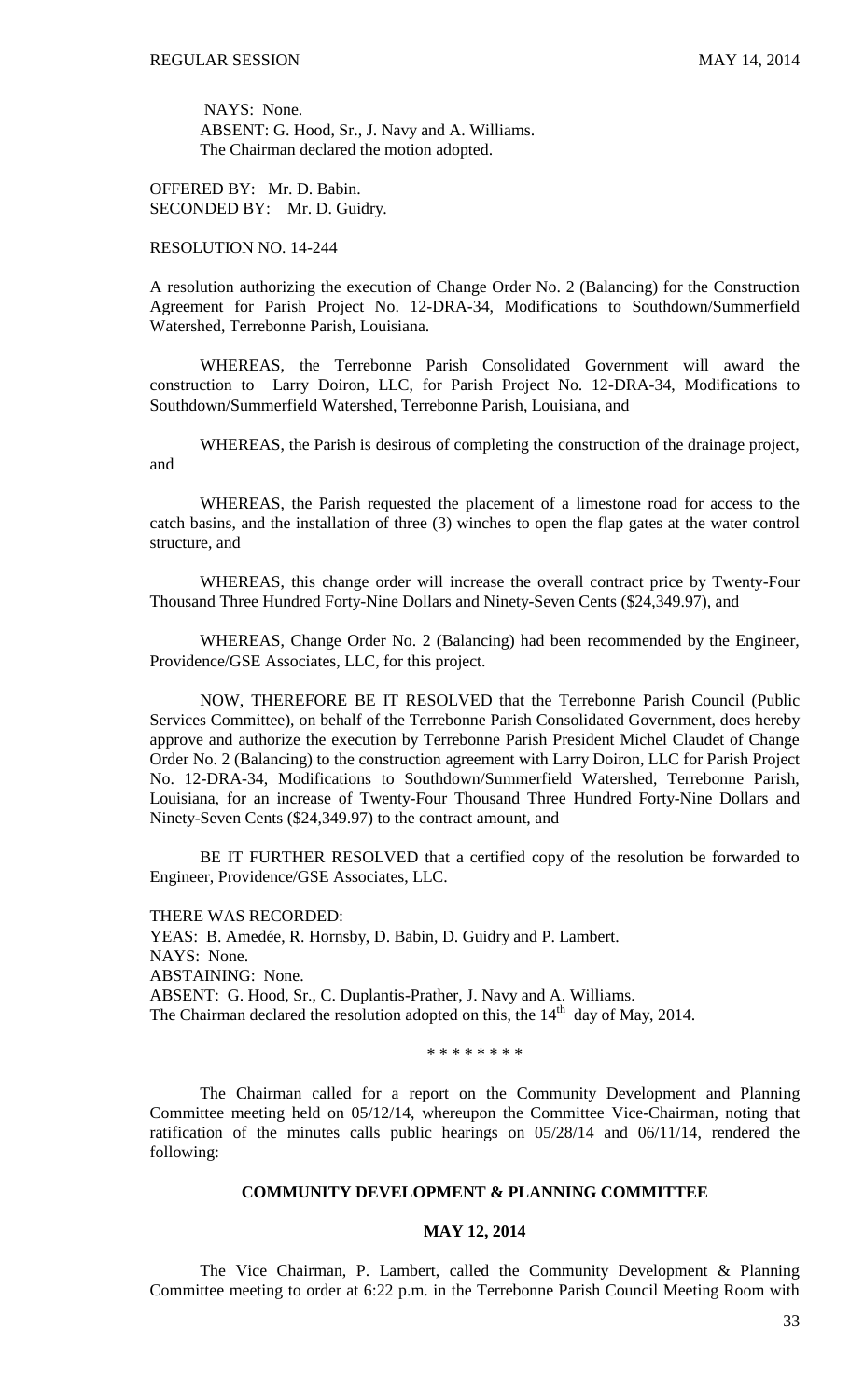an Invocation offered by S. Thomas and the Pledge of Allegiance led by D. Babin. Upon roll call, Committee Members recorded as present were: B. Amedẻe, D. Babin, C. Duplantis-Prather, R. Hornsby, P. Lambert, J. Navy, and A. Williams. Committee Members D. Guidry and Capt. G. Hood, Sr. (HPD Ret.) were recorded as absent. A quorum was declared present.

The Chairman noted the absence of Committee Members D. Guidry (family commitment) and G. Hood, Sr. (illness) by reading aloud a memo from each.

OFFERED BY: Ms. A. Williams. SECONDED BY: Mr. J. Navy.

### RESOLUTION NO. 14-245

A RESOLUTION AUTHORIZING THE PARISH PRESIDENT TO EXECUTE THE APPROPRIATE CONTRACT FOR PROJECT MANAGEMENT SERVICES BETWEEN TERREBONNE PARISH CONSOLIDATED GOVERNMENT AND SOLUTIENT CORPORATION FOR THE FEMA HAZARD MITIGATION GRANT PROGRAM, THE FLOOD MITIGATION ASSISTANCE SUITE, AND THE PREDISASTER MITIGATION ASSISTANCE PROGRAM APPLICATIONS DEVELOPMENT AS NEEDED AND/OR PROJECT MANAGEMENT SERVICES AS NEEDED FOR PROGRAM FISCAL YEARS 2015 AND 2016.

WHEREAS, the Terrebonne Parish Consolidated Government has applied for funding through the FEMA Hazard Mitigation Grant Program under presidential disasters Gustav and Isaac; and

WHEREAS, the Terrebonne Parish Consolidated Government may have future opportunities to apply for FEMA Hazard Mitigation Grant Program if there is a new presidential disaster; and

WHEREAS, the Parish will have additional yearly opportunities to apply for funding under the Flood Mitigation Assistance suite, and Predisaster Mitigation Assistance programs; and

WHEREAS, in accordance with federal procurement requirements, the Department of Planning and Zoning formally solicited statements of qualifications and cost proposals to provide the application development services and/or project management services as needed; and

WHEREAS, after reviewing and ranking the eight (8) responses received, Solutient Corporation received the highest ranking based on set criteria;

NOW, THEREFORE, BE IT RESOLVED by the Terrebonne Parish Council, (Community Development and Planning Committee) on behalf of the Terrebonne Parish Consolidated Government, that the Parish President is hereby authorized to enter into the appropriate agreement with Solutient Corporation to provide the needed application development, project management and related services for the FEMA Hazard Mitigation Grant Program, the Flood Mitigation Assistance suite, and Predisaster Mitigation Assistance programs for the fiscal years 2015 and 2016.

# THERE WAS RECORDED:

YEAS: J. Navy, A. Williams, B. Amedée, C. Duplantis-Prather, R. Hornsby, D. Babin and P. Lambert. NAYS: None.

ABSTAINING: None.

ABSENT: G. Hood, Sr. and D. Guidry.

The Chairman declared the resolution adopted on this, the  $12<sup>th</sup>$  day of May, 2014.

\* \* \* \* \* \* \* \* \*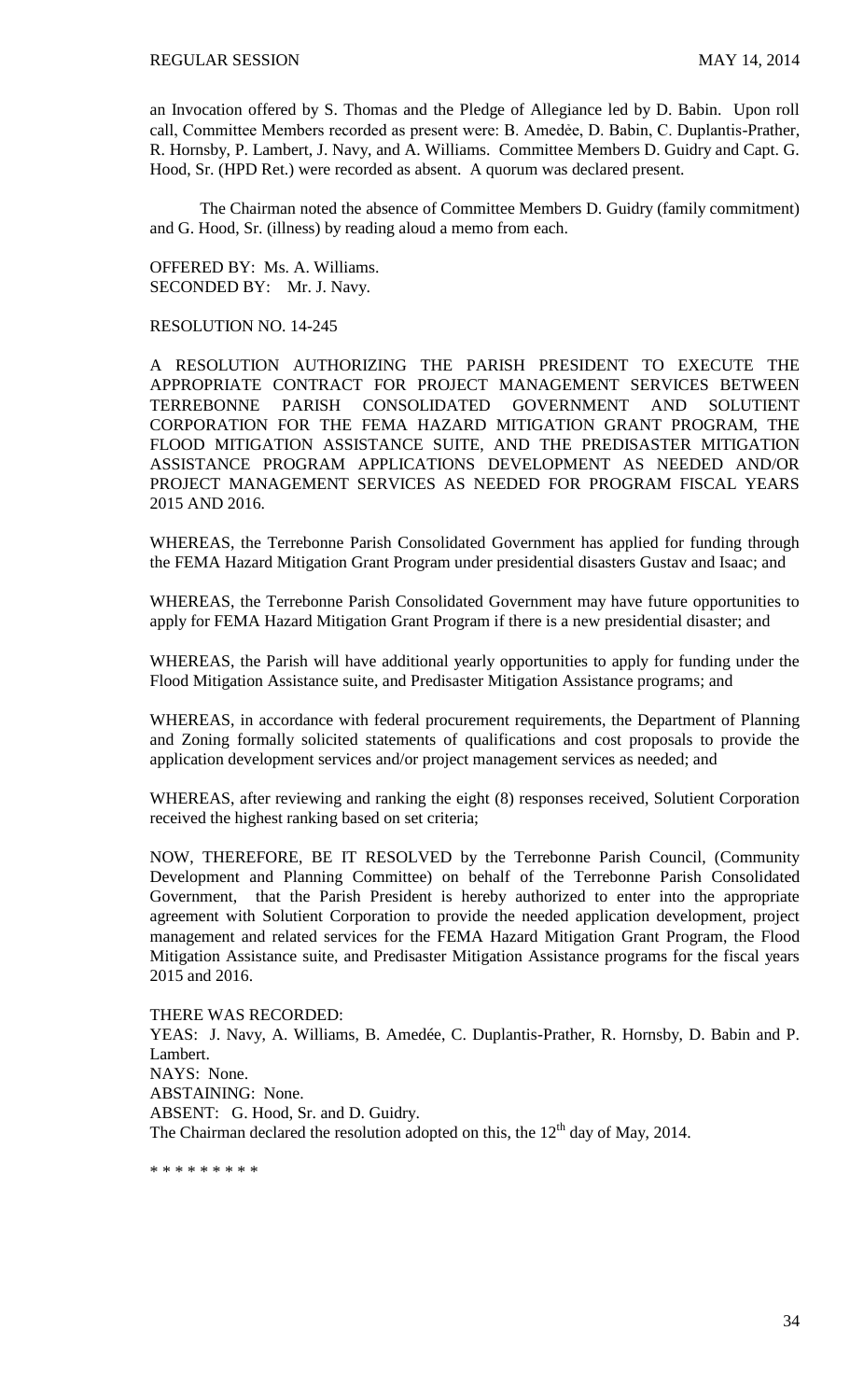OFFERED BY: Mr. D. Babin. SECONDED BY: Ms. A. Williams.

RESOLUTION NO. 14-246

A RESOLUTION AUTHORIZING THE PROPOSED STEERING COMMITTEE TO IMPLEMENT THE PROPOSED PLAN TO UPDATE THE TERREBONNE PARISH HAZARD MITIGATION PLAN.

WHEREAS, the Terrebonne Parish Consolidated Government is required to update the Hazard Mitigation Plan every five years in order to be eligible for disaster funding; and

WHEREAS, Terrebonne parish has applied for and received a Federal Emergency Management Agency (FEMA) Predisaster Mitigation (PDM) Program grant to update the plan by March 2015, and

WHEREAS, the Parish has awarded CB&I the role of project manager including the responsibility to develop the approach, facilitate and document all meetings, and draft the plan; and

WHEREAS, with the intention of encouraging input from all stakeholders in a meaningful process to best outline the Parish plan for reducing risk of damage from all hazards;

WHEREAS, in accordance with the Community Rating System guidance Council approval of the proposed process and Steering Committee composition is encouraged and rewarded;

NOW, THEREFORE, BE IT RESOLVED by the Terrebonne Parish Council (Community Development and Planning Committee), on behalf of the Terrebonne Parish Consolidated Government, the Steering Committee under the management of the selected consultant CB&I to implement the update plan for the Terrebonne Parish Hazard Mitigation Plan funded by FEMA.

THERE WAS RECORDED:

YEAS: J. Navy, A. Williams, B. Amedée, C. Duplantis-Prather, R. Hornsby, D. Babin and P. Lambert. NAYS: None. ABSTAINING: None. ABSENT: G. Hood, Sr. and D. Guidry. The Chairman declared the resolution adopted on this, the  $12<sup>th</sup>$  day of May, 2014.

\* \* \* \* \* \* \* \* \*

OFFERED BY: Mr. R. Hornsby. SECONDED BY: Mr. D. Babin.

RESOLUTION NO. 14-247

# A RESOLUTION AUTHORIZING THE PARISH PRESIDENT TO EXECUTE AN INTERGOVERNMENTAL AGREEMENT FOR MAINTENANCE AND RIGHT OF USE BETWEEN TERREBONNE PARISH CONSOLIDATED GOVERNMENT AND THE TERREBONNE PARISH RECREATION DISTRICT NO. 2-3

WHEREAS, Louisiana Revised Statute 33:1324 provides that any parish or political subdivision of the state may make agreements between or among themselves to engage jointly in the construction, acquisition or improvement of any public project or improvement provided that at least one of the participants to the agreement is authorized under a provision of law to perform such activity for completion of the undertaking; and

WHEREAS, the purpose of this agreement is to further the duty of the DISTRICT, namely that power and duty to promote recreational activities and public health within that district; and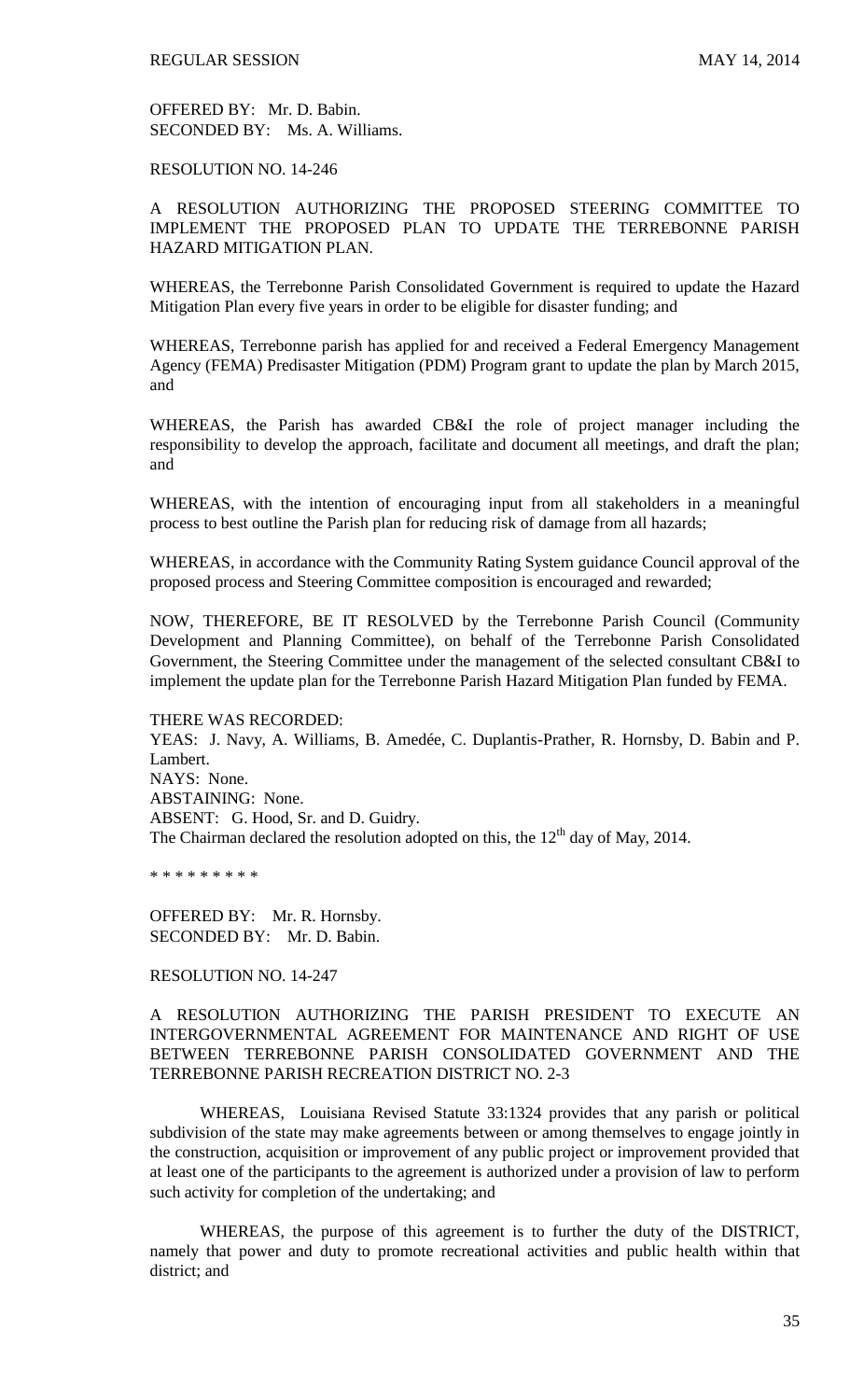WHEREAS, Louisiana Revised Statute 33:4553 grants TPCG broad authority in administering recreation for the parish; and

WHEREAS, a skate and bike park within Terrebonne Parish has long been envisioned by parish planners and the Vision 2030: Comprehensive Master Plan as an integral part of our growth as a progressive and diverse parish; and

WHEREAS, TPCG and DISTRICT share a goal of contributing to the advancement of recreational opportunities within the Parish and elevating Terrebonne Parish to the forefront of state-wide recreation; and

WHEREAS, in furtherance of this goal, on April 22, 2014, TPCG issued a set of construction plans for public bid for the purposes of constructing a skate and bike park; and

WHEREAS, TPCG and DISTRICT believe that the advancement of a skate and bike park at the Site is in the best interest of all residents of Terrebonne Parish, especially since the Site is located within an area of high residential growth, present and future, and within the DISTRICT's territory, and on property currently owned by TPCG, and highly visible to the public, and a high elevation, and along a public transit route, and amongst adjacent civic uses and structures; and

WHEREAS, TPCG and DISTRICT desire to cooperate in furtherance of this goal by entering into this intergovernmental agreement in which TPCG grants DISTRICT a Right of Use of the Site provided that DISTRICT develops and maintains the Site consistent with the construction plans and scope of work, as may be amended, for the skate and bike park.

NOW THEREFORE BE IT RESOLVED that the Terrebonne Parish Council (Community Development and Planning Committee), on behalf of the Terrebonne Parish Consolidated Government, hereby authorizes the Terrebonne Parish President to execute an Intergovernmental Agreement with the DISTRICT containing substantially the same terms as those contained within the aforementioned agreement.

#### THERE WAS RECORDED:

YEAS: J. Navy, A. Williams, B. Amedée, C. Duplantis-Prather, R. Hornsby, D. Babin and P. Lambert. NAYS: None. ABSTAINING: None. ABSENT: G. Hood, Sr. and D. Guidry. The Chairman declared the resolution adopted on this, the  $12<sup>th</sup>$  day of May, 2014.

\* \* \* \* \* \* \* \* \*

OFFERED BY: Ms. A. Williams. SECONDED BY: Mr. R. Hornsby.

RESOLUTION NO. 14-248

A Resolution giving Notice of Intent to adopt an Ordinance to dedicate and accept the maintenance/operation of the street(s), drainage servitudes, and rights-of-way for "Trinity Commercial Park, Addendum No. 1;" energize and accept the street lights; and to incorporate the extension of "Olympian Offshore Lane" into the Enhanced 911 Emergency Response System for the purpose of providing a better means of locating addresses.

THEREFORE, BE IT RESOLVED by the Terrebonne Parish Council (Community Development and Planning Committee), on behalf of the Terrebonne Parish Consolidated Government, that Notice of Intent is given for adopting an ordinance to dedicate and accept the maintenance/operation of the street(s), drainage servitudes, and rights-of-way for "Trinity Commercial Park, Addendum No. 1;" energize and accept the street lights; and to incorporate the extension of "Olympian Offshore Lane" into the Enhanced 911 Emergency Response System for the purpose of providing a better means of locating addresses.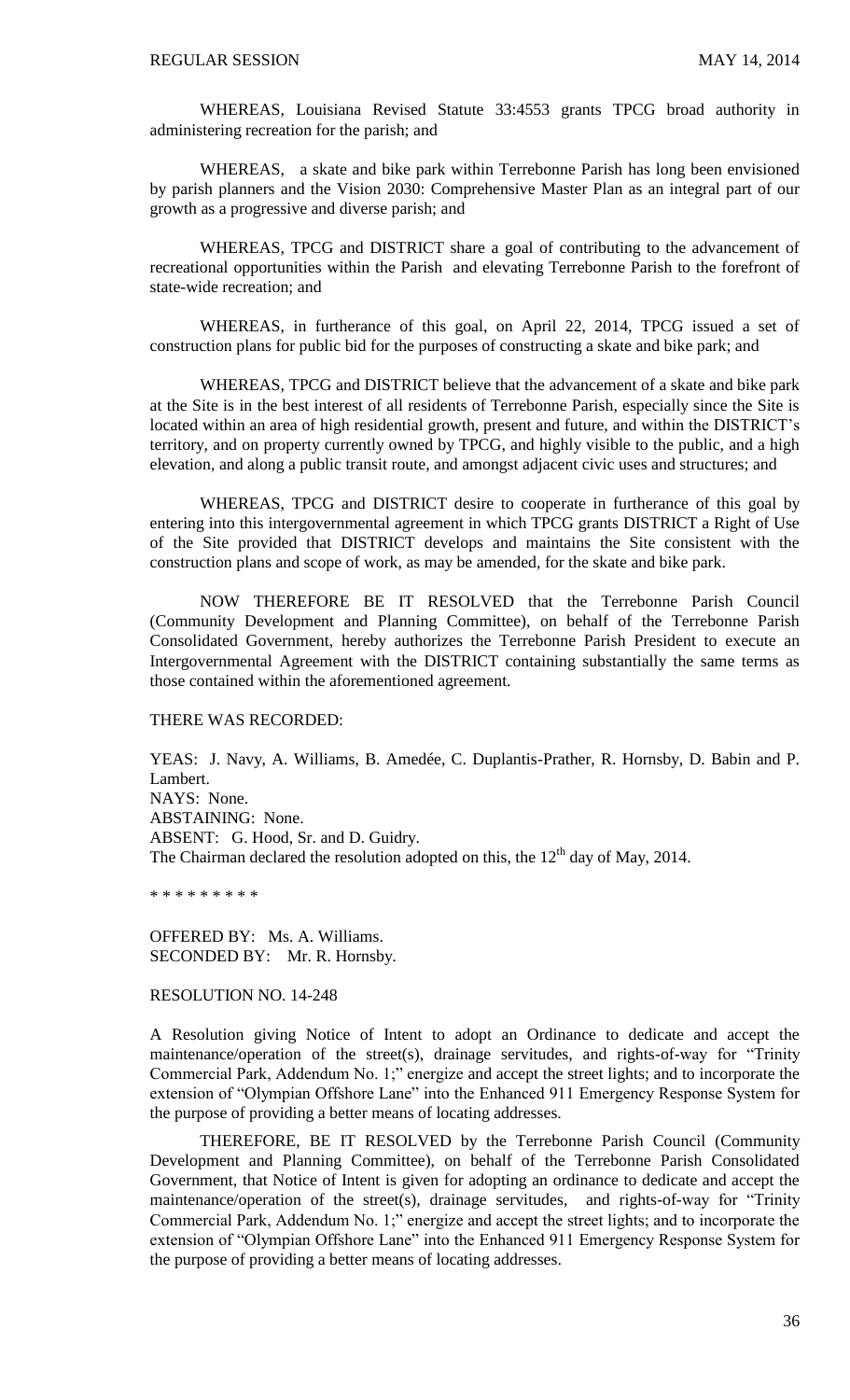BE IT FURTHER RESOLVED that a public hearing on said ordinance be called for Wednesday, May 28, 2014 at 6:30 p.m.

THERE WAS RECORDED: YEAS: J. Navy, A. Williams, B. Amedée, C. Duplantis-Prather, R. Hornsby, D. Babin and P. Lambert. NAYS: None. ABSTAINING: None. ABSENT: G. Hood, Sr. and D. Guidry. The Chairman declared the resolution adopted on this, the  $12<sup>th</sup>$  day of May, 2014.

\* \* \* \* \* \* \* \* \*

OFFERED BY: Mr. D. Babin. SECONDED BY: Ms. A. Williams.

#### RESOLUTION NO. 14-249

A Resolution giving Notice of Intent to adopt an Ordinance to dedicate and accept the maintenance/operation of the street(s), drainage servitudes, sewer, and rights-of-way for "Williamsburg Subdivision, Phase A;" energize and accept the street lights; and to incorporate "Rue Reece", "Rue Max", "Rue Conrad", and the extension of "Rue Isabella" into the Enhanced 911 Emergency Response System for the purpose of providing a better means of locating addresses.

THEREFORE, BE IT RESOLVED by the Terrebonne Parish Council (Community Development and Planning Committee), on behalf of the Terrebonne Parish Consolidated Government, that Notice of Intent is given for adopting an ordinance to dedicate and accept the maintenance/operation of the street(s), drainage servitudes, sewer, and rights-of-way for "Williamsburg Subdivision, Phase A;" energize and accept the street lights; and to incorporate "Rue Reece", "Rue Max", "Rue Conrad", and the extension of "Rue Isabella" into the Enhanced 911 Emergency Response System for the purpose of providing a better means of locating addresses.

BE IT FURTHER RESOLVED that a public hearing on said ordinance be called for Wednesday, May 28, 2014 at 6:30 p.m.

THERE WAS RECORDED:

YEAS: J. Navy, A. Williams, B. Amedée, C. Duplantis-Prather, R. Hornsby, D. Babin and P. Lambert. NAYS: None. ABSTAINING: None. ABSENT: G. Hood, Sr. and D. Guidry. The Chairman declared the resolution adopted on this, the  $12<sup>th</sup>$  day of May, 2014.

\* \* \* \* \* \* \* \* \*

OFFERED BY: Mr. D. Babin. SECONDED BY: Ms. B. Amedee.

#### RESOLUTION NO. 14-250

A resolution giving notice of intent to adopt an ordinance to amend the Code of Terrebonne Parish, Chapter 6 "Buildings and Structures", Article II, "Comprehensive Building Code Enforcement Program" Division I "Consolidated Building Code" Section 6.21 "Code Adopted" in order to accommodate changes resulting from state action to update the Louisiana State Uniform Building Code, to simplify certain portions of that part of the Parish Code and to allow for related and consequential matters.

THEREFORE BE IT RESOLVED by the Terrebonne Parish Council (Community Development and Planning Committee), on behalf of the Terrebonne Parish Consolidated Government, that notice of intent is given for adopting an ordinance to amend the Code of Terrebonne Parish,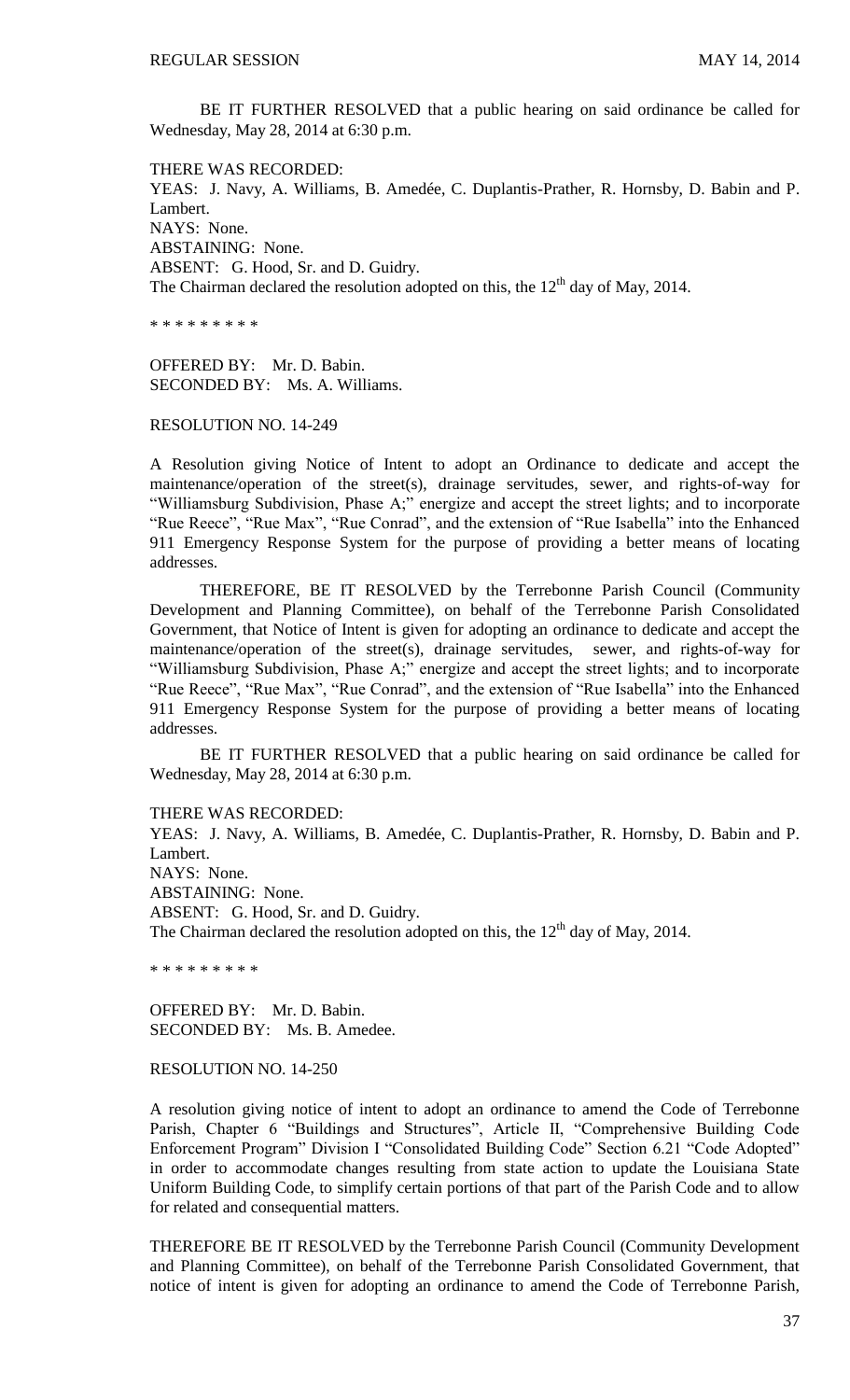Chapter 6 "Buildings and Structures", Article II, "Comprehensive Building Code Enforcement Program" Division I "Consolidated Building Code" Section 6.21 "Code Adopted" in order to accommodate changes resulting from state action to update the Louisiana State Uniform Building Code, to simplify certain portions of that part of the Parish Code and to allow for related and consequential matters; and,

BE IT FURTHER RESOLVED that a public hearing for said matter be called for Wednesday, June 11, 2014 at 6:30 p.m.

THERE WAS RECORDED: YEAS: J. Navy, A. Williams, B. Amedée, C. Duplantis-Prather, R. Hornsby, D. Babin and P. Lambert. NAYS: None. ABSTAINING: None. ABSENT: G. Hood, Sr. and D. Guidry. The Chairman declared the resolution adopted on this, the  $12<sup>th</sup>$  day of May, 2014.

\* \* \* \* \* \* \* \* \*

Mr. D. Babin moved, seconded by Ms. B. Amedée, "THAT, there being no further business to come before the Community Development & Planning Committee, the meeting be adjourned."

The Vice Chairman called for the vote on the motion offered by Mr. D. Babin. THERE WAS RECORDED:

YEAS: B. Amedėe, D. Babin, C. Duplantis-Prather, R. Hornsby, P. Lambert, J. Navy, and A. Williams.

NAYS: None.

ABSENT: D. Guidry and G. Hood, Sr.

The Vice Chairman declared the motion adopted and the meeting was adjourned at 6:28 p.m.

Pete Lambert, Vice Chairman

Suzette Thomas Minute Clerk

Mr. P. Lambert moved, seconded by Ms. B. Amedée, "THAT, the Council accept and ratify the minutes of the Community Development and Planning Committee meeting held on 05/12/14."

The Chairman called for a vote on the motion offered by Mr. P. Lambert. THERE WAS RECORDED: YEAS: B. Amedée, C. Duplantis-Prather, R. Hornsby, D. Babin, D. Guidry, P. Lambert, and A. Williams. NAYS: None. ABSENT: G. Hood, Sr. and J. Navy. The Chairman declared the motion adopted.

The Chairman called for a report on the Policy, Procedure and Legal Committee meeting held on 05/12/14, whereupon the Committee Chairwoman rendered the following:

# **POLICY, PROCEDURE, & LEGAL COMMITTEE**

### **MAY 12, 2014**

The Chairwoman, Arlanda J. Williams, called the Policy, Procedure, & Legal Committee meeting to order at 6:30 p.m. in the Terrebonne Parish Council Meeting Room with an Invocation offered by P. Lambert and the Pledge of Allegiance led by P. Lambert. Upon roll call, Committee Members recorded as present were: B. Amedẻe, D. Babin, C. Duplantis-Prather, R. Hornsby, P. Lambert, J. Navy, and A. Williams. Committee Members D. Guidry and G. Hood, Sr. were recorded as absent. A quorum was declared present.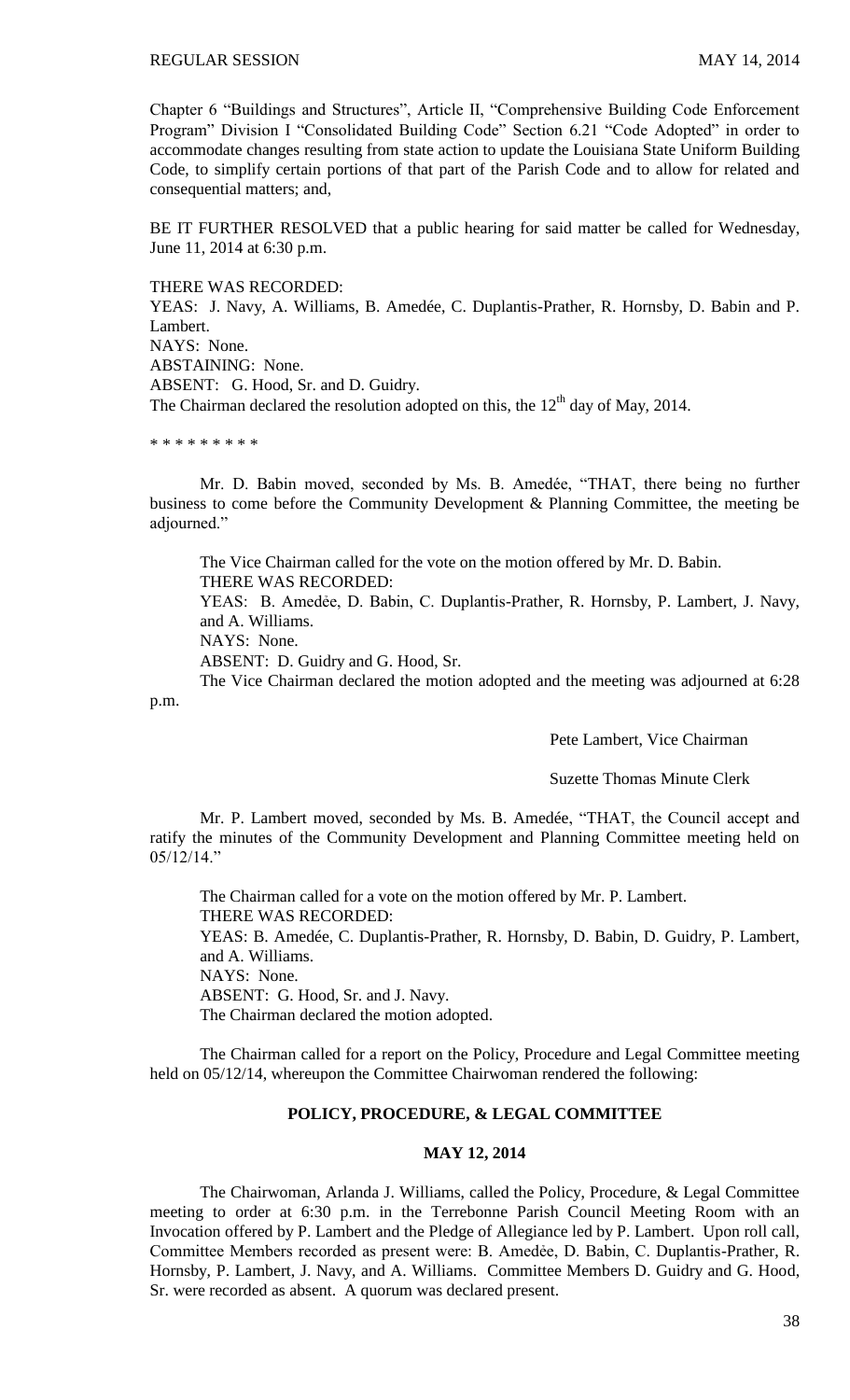The Chairman noted the absence of Committee Members D. Guidry (family commitment) and G. Hood, Sr. (illness) by reading aloud a memo from each.

Ms. C. Duplantis-Prather moved, seconded by Mr. J. Navy, "THAT, the Policy, Procedure, & Legal Committee authorize the TPCG to co-sponsor the Ross Mullooly Project Outrunning Cancer Event and 5K Race on Saturday, December 13, 2014."

The Chairwoman called for the vote on the motion offered by Ms. C. Duplantis-Prather. THERE WAS RECORDED:

YEAS: B. Amedėe, D. Babin, C. Duplantis-Prather, R. Hornsby, P. Lambert, J. Navy, and A. Williams.

NAYS: None.

ABSENT: D. Guidry and G. Hood, Sr.

The Chairwoman declared the motion adopted.

Mr. D. Babin moved, seconded by Mr. P. Lambert, "THAT, the Policy, Procedure, & Legal Committee conduct Council committee meetings previously scheduled for Monday, May 26, 2014 on Tuesday, May 27, 2014 instead." (\*\*MOTION ADOTED AFTER BRIEF COMMENTS)

Committee Member C. Duplantis-Prather informed the committee that she is scheduled to work on Tuesday, May 27, 2014, but will make an attempt to revise her schedule to attend the committee meetings.

The Chairwoman called for the vote on the motion offered by Mr. D. Babin. THERE WAS RECORDED: YEAS: B. Amedėe, D. Babin, C. Duplantis-Prather, R. Hornsby, P. Lambert, J. Navy, and A. Williams. NAYS: None. ABSENT: D. Guidry and G. Hood, Sr. The Chairwoman declared the motion adopted.

Parish Attorney Courtney Alcock stated that the Legal Department is in the process of reviewing provisions in the Terrebonne Parish Code, Chapter 5, Article III. Dangerous and Vicious Dogs to investigate increasing fines for violations of the code, and to address tethering and define humane conditions for dogs.

The Chairwoman recognized Animal Shelter Administrator Valerie Robinson who stated that Administration has researched legislation of various organizations, jurisdictions, and other Parishes/Counties with regards to vicious dog laws. She noted the propensity of dogs attacking individuals if they have been chained to a pole/fence all day without any physical activity. Mrs. Robinson noted that Administration has no opposition to increasing fines and amending restraint provisions.

In response to questioning, Ms. Alcock stated that current fine increments begin at \$300.00 with a maximum penalty of \$500.00. She noted that consideration is being given to beginning with fines of \$500.00; that there are some legal issues with dictating policies to apartment complex owners; that the Legal Department is in the process of drafting suggested "best practices" for housing dogs within apartments for submission to owners of rental/lease housing; and a policy whereby apartment complex practices with regards to allowing pets must be signed by the appropriate Animal Shelter representative.

Committee Member J. Navy noted that existing Parish regulations provide that a dog does not have to actually bite an individual to be deemed dangerous and vicious.

Committee Member D. Babin expressed his support of increasing penalties for violations and then requested statistics with regards to violations.

Mrs. Robinson noted that since the implementation of the "dog ordinance" in 2012, there have been: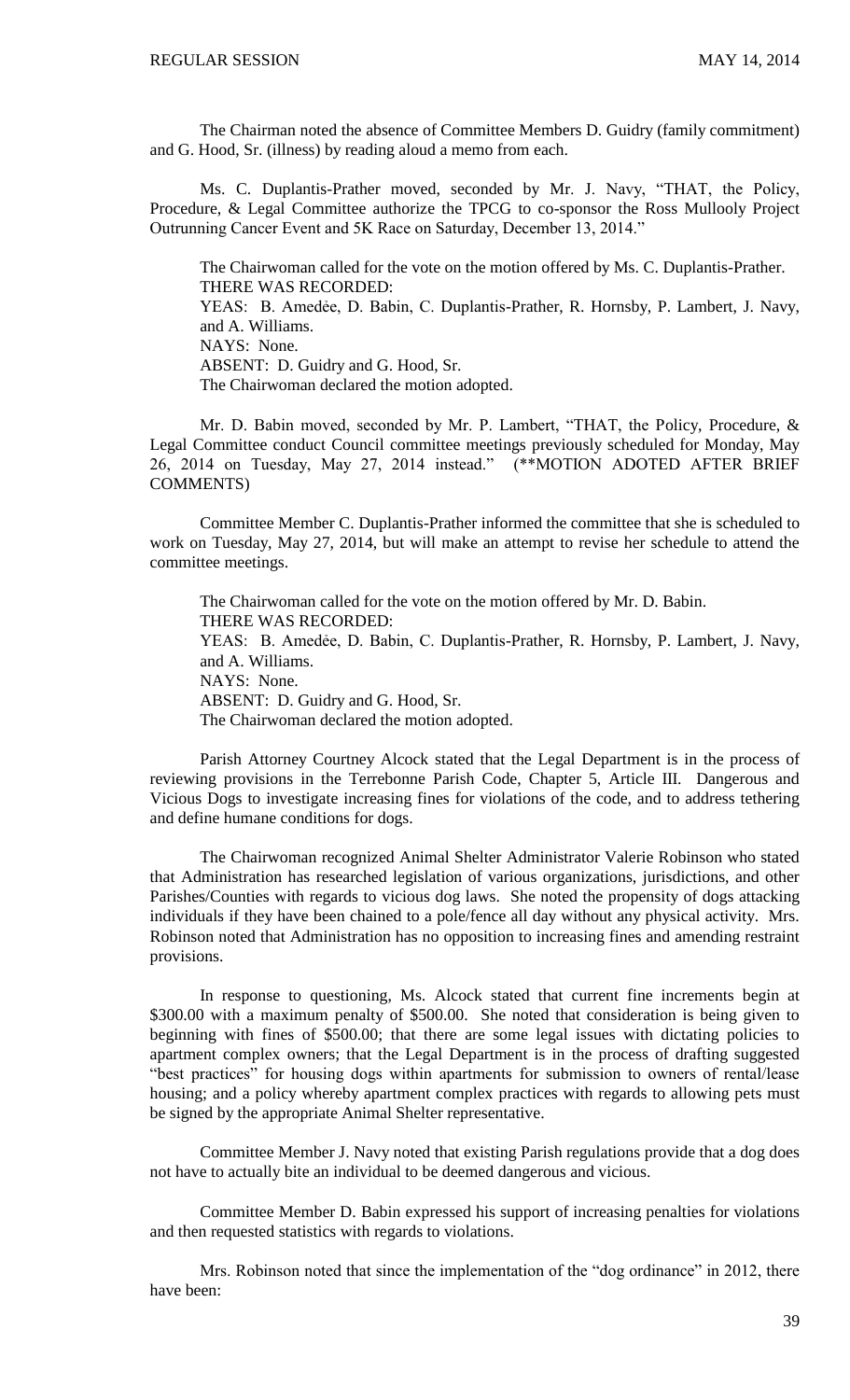■ 22 reported and investigated cases of dangerous and vicious dogs of which only nine cases remain open

■ Stringent Parish restrictions (spay/neuter, microchips, enclosure, registration costs, etc.) have discouraged ownership of dogs deemed dangerous and vicious

■ A majority of the individuals cited for non-compliance with regards to a dangerous and vicious dog have either moved out of the Parish or complied with modifications.

Committee Member D. Babin applauded the previous Council's deliberations and action in establishing the existing "dog ordinance".

Committee Member C. Duplantis questioned whether or not apartment complex owners have been requested to limit the size of dogs allowed to be house in their apartments.

Mrs. Robinson replied that the apartment complex owners have not contacted the Animal Shelter for guidance.

Ms. Alcock interjected that apartment complexes are privately-owned property and that the Parish can only suggest "best practices" for implementation by the owners of such establishments.

Committee Member J. Navy noted that many insurance companies will not insure buildings such as apartment complexes that allow the housing of certain dog breeds.

Mr. J. Navy moved, seconded by Mr. D. Babin, "THAT, the Policy, Procedure, & Legal Committee retain the matter relative to amending the existing 'dog ordinance' in committee for two weeks."

The Chairwoman called for the vote on the motion offered by Mr. J. Navy. THERE WAS RECORDED: YEAS: B. Amedėe, D. Babin, C. Duplantis-Prather, R. Hornsby, P. Lambert, J. Navy, and A. Williams. NAYS: None. ABSENT: D. Guidry and G. Hood, Sr. The Chairwoman declared the motion adopted.

Mr. D. Babin moved, seconded by Ms. B. Amedée, "THAT, the Policy, Procedure, & Legal Committee, pursuant to LA R. S. 42:16-17, convene into Executive Session at 6:50 p.m. to discuss litigation titled,

'Jane Doe on behalf of minor child, Janey Doe vs. No. 160,350 Terrebonne Parish Consolidated Government, Terrebonne Parish Sheriff's Office, Terrebonne Parish Juvenile Detention Center, Angelo Vickers, Deputy Vincent and XYZ Insurance Company 32nd Judicial District Court, Parish of Terrebonne, State of Louisiana',

and invite into said session all Council Members with the exception of Councilman John Navy, Parish President Michel Claudet, Parish Attorney Courtney Alcock, and Assistant Parish Attorney Alexander Crighton."

The Chairwoman called for the vote on the motion offered by Mr. D. Babin. THERE WAS RECORDED: YEAS: B. Amedėe, D. Babin, C. Duplantis-Prather, R. Hornsby, P. Lambert, J. Navy, and A. Williams. NAYS: None. ABSENT: D. Guidry and G. Hood, Sr. The Chairwoman declared the motion adopted.

Mr. D. Babin moved, seconded by Mr. R. Hornsby, "THAT, the Policy, Procedure, & Legal Committee reconvene into the regular order of business at 6:56 p.m., as per the written agenda."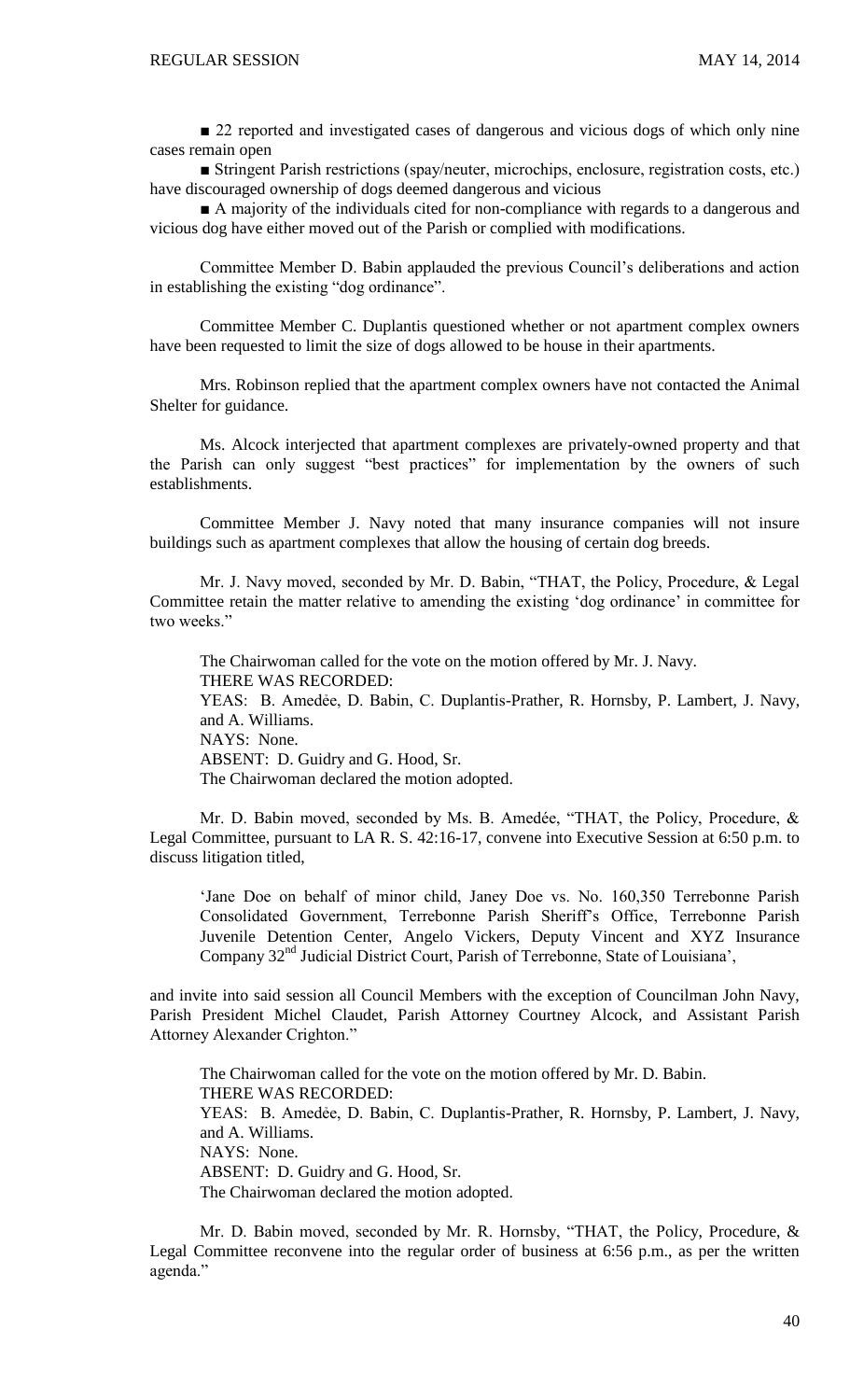The Chairwoman called for the vote on the motion offered by Mr. D. Babin. THERE WAS RECORDED: YEAS: B. Amedėe, D. Babin, C. Duplantis-Prather, R. Hornsby, P. Lambert, J. Navy, and A. Williams. NAYS: None. ABSENT: D. Guidry and G. Hood, Sr. The Chairwoman declared the motion adopted.

Mr. D. Babin moved, seconded by Mr. R. Hornsby, "THAT, the Policy, Procedure, & Legal Committee concur with the recommendation of the Legal Advisor regarding litigation titled:

'Jane Doe on behalf of minor child, Janey Doe vs. No. 160,350 Terrebonne Parish Consolidated Government, Terrebonne Parish Sheriff's Office, Terrebonne Parish Juvenile Detention Center, Angelo Vickers, Deputy Vincent and XYZ Insurance Company 32<sup>nd</sup> Judicial District Court, Parish of Terrebonne, State of Louisiana'."

The Chairwoman called for the vote on the motion offered by Mr. D. Babin. THERE WAS RECORDED: YEAS: B. Amedée, D. Babin, C. Duplantis-Prather, R. Hornsby, P. Lambert, and A. Williams. NAYS: None. ABSENT: D. Guidry and G. Hood, Sr. ABSTAINING: J. Navy. The Chairwoman declared the motion adopted.

Mr. D. Babin moved, seconded by Ms. C. Duplantis-Prather, "THAT, there being no further business to come before the Policy, Procedure, & Legal Committee, the meeting be adjourned."

The Chairwoman called for the vote on the motion offered by Mr. D. Babin. THERE WAS RECORDED: YEAS: B. Amedėe, D. Babin, C. Duplantis-Prather, R. Hornsby, P. Lambert, J. Navy, and A. Williams. NAYS: None. ABSENT: D. Guidry and G. Hood, Sr. The Chairwoman declared the motion adopted and the meeting was adjourned at 6:57

p.m.

Arlanda J. Williams, Chairwoman

Suzette Thomas, Minute Clerk

Ms. A. Williams moved, seconded by Mr. D. Babin, "THAT, the Council accept and ratify the minutes of the Policy, Procedure and Legal Committee meeting held on 05/12/14."

The Chairman called for a vote on the motion offered by Mr. D. Babin. THERE WAS RECORDED: YEAS: B. Amedée, C. Duplantis-Prather, R. Hornsby, D. Babin, D. Guidry, P. Lambert, J. Navy and A. Williams. NAYS: None. ABSENT: G. Hood, Sr. The Chairman declared the motion adopted.

Mr. D. Guidry moved, seconded by Mr. D. Babin, "THAT, the Council approve the following street light list:

INSTALL ONE (1) 250-WATT HIGH PRESSURE SODIUM STREET LIGHT ON THE NORTH SIDE OF 10444 EAST PARK AVE. (BRAD WALLIS – 637-3965 – NEW HOUSE UNDER CONSTRUCTION); ROAD LIGHTING DISTRICT NO. 5; ENTERGY; PETE LAMBERT;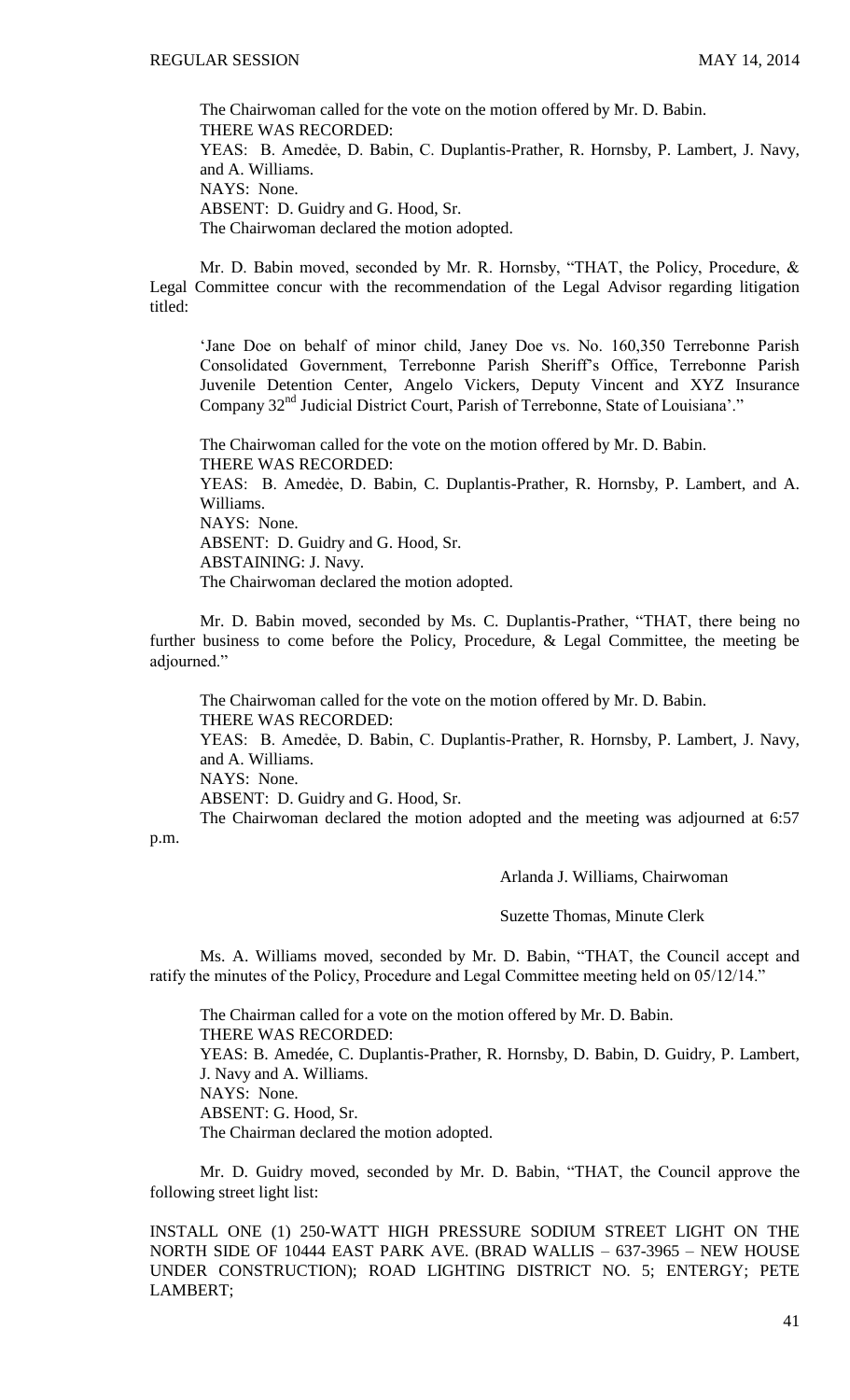INSTALL ONE (1) 150-WATT HIGH PRESSURE SODIUM STREET LIGHT ON AN EXISTING POLE AT 1941 LA HIGHWAY 311, SCHRIEVER, LA; ROAD LIGHTING DISTRICT NO. 2; ENTERGY; ARLANDA WILLIAMS."

 The Chairman called for a vote on the motion offered by Mr. D. Guidry. THERE WAS RECORDED: YEAS: B. Amedée, C. Duplantis-Prather, R. Hornsby, D. Babin, D. Guidry, P. Lambert, J. Navy and A. Williams. NAYS: None. ABSENT: G. Hood, Sr. The Chairman declared the motion adopted.

Ms. B. Amedée moved, seconded by Ms. C. Duplantis-Prather, "THAT, the Council hold nominations open for the one long-standing vacancy on the Bayou Blue Fire Protection District Board until further notice."

The Chairman called for a vote on the motion offered by Ms. B. Amedée. THERE WAS RECORDED: YEAS: B. Amedée, C. Duplantis-Prather, R. Hornsby, D. Babin, D. Guidry, P. Lambert, J. Navy and A. Williams. NAYS: None. ABSENT: G. Hood, Sr. The Chairman declared the motion adopted.

Mr. D. Babin moved, seconded by Ms. C. Duplantis-Prather, "THAT, the Council open nominations for the vacancy to fill a position until 12/17/15 on the South Central La. Human Services Authority Board, that Mr. Danny Smith and Ms. Helena Richard be nominatedm that nominations be closed, and that a voice vote of the Council be taken to determine who will fill said vacancy."

The Chairman called for a vote on the motion offered by Mr. D. Babin. THERE WAS RECORDED: YEAS: B. Amedée, C. Duplantis-Prather, R. Hornsby, D. Babin, D. Guidry, P. Lambert, J. Navy and A. Williams. NAYS: None. ABSENT: G. Hood, Sr. The Chairman declared the motion adopted.

The Chairman called for a voice vote of the Council, whereupon the following was recorded:

Voting to appoint Mr. Danny Smith: R. Hornsby D. Babin D. Guidry P. Lambert J. Navy A. Williams

Voting to appoint Ms. Helena Richard: B. Amedée C. Duplantis-Prather

# *Councilman G. Hood, Sr. was recorded as absent.*

Council Clerk T. Triggs announced the result of votes tallied for the vacant position on the South Central La. Human Services Authority Board, which was recorded as follows: six (6) votes for Mr. Danny Smith and two (2) votes for Ms. Helena Richard.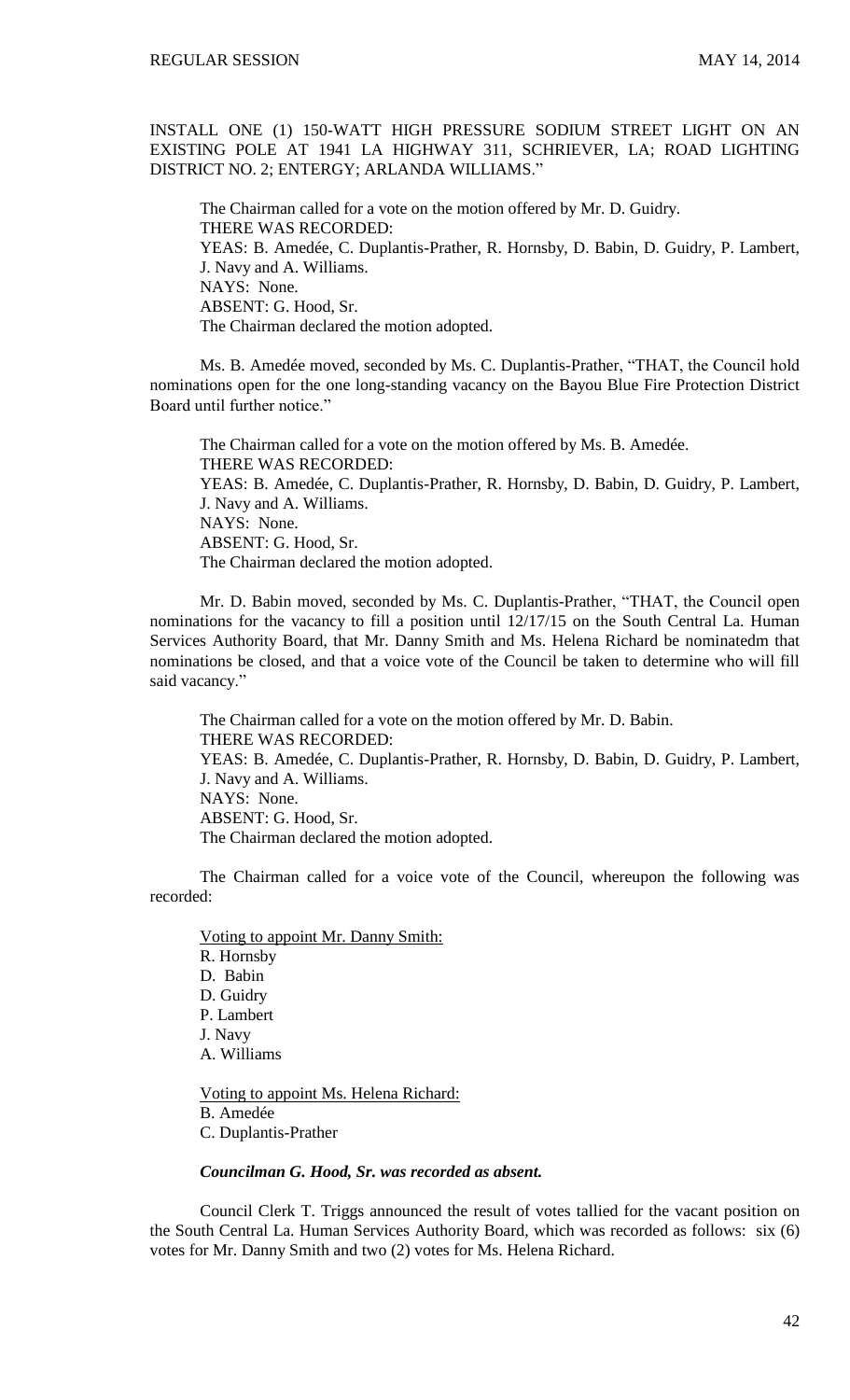The Chairman stated that, as per the above voice vote, Mr. Danny Smith is appointed to serve on the South Central La. Human Services Authority Board for a term that extends until 12/17/15.

Mr. D. Babin moved, seconded by Ms. B. Amedée, "THAT, the Council open nominations for the vacancy to fill a position until 10/31/15 on the Coastal Zone Management and Coastal Restoration Advisory Committee, nominate Mr. Ernest J. Babin, Jr., close nominations, and appoint Mr. Ernest J. Babin, Jr. (as a representative of the general public) to serve a term on the said board until 10/31/15."

The Chairman called for a vote on the motion offered by Mr. D. Babin. THERE WAS RECORDED: YEAS: B. Amedée, C. Duplantis-Prather, R. Hornsby, D. Babin, D. Guidry, P. Lambert, J. Navy and A. Williams. NAYS: None. ABSENT: G. Hood, Sr. The Chairman declared the motion adopted.

Ms. C. Duplantis-Prather moved, seconded by Ms. A. Williams, "THAT, the Council open nominations for the vacancy to fill the remainder of a term until 06/24/17, as the representative of Council District 5 on the Consolidated Waterworks District No. 1 Board, nominate Mr. John Pizzolatto, close nominations and appoint Mr. John Pizzolatto to serve the remainder of this term on said board."

The Chairman called for a vote on the motion offered by Ms. C. Duplantis-Prather. THERE WAS RECORDED: YEAS: B. Amedée, C. Duplantis-Prather, R. Hornsby, D. Babin, D. Guidry, P. Lambert, J. Navy and A. Williams. NAYS: None. ABSENT: G. Hood, Sr. The Chairman declared the motion adopted.

Mr. D. Babin moved, seconded by Mr. D. Guidry, "THAT, the Council open nominations for the vacancy on the Recreation District No. 2,3 Board, nominate Mr. Bobby Arceneaux, close nominations and re-appoint Mr. Bobby Arceneaux to serve another term on said board."

The Chairman called for a vote on the motion offered by Mr. D. Babin. THERE WAS RECORDED: YEAS: B. Amedée, C. Duplantis-Prather, R. Hornsby, D. Babin, D. Guidry, P. Lambert, J. Navy and A. Williams. NAYS: None. ABSENT: G. Hood, Sr. The Chairman declared the motion adopted.

Mr. D. Babin moved, seconded by Ms. A. Williams, "THAT, the Council open nominations for the vacancy on the Recreation District No. 4 Board, nominate Mr. Kirby Verrett, close nominations and re-appoint Mr. Kirby Verrett to serve another term on said board."

The Chairman called for a vote on the motion offered by Mr. D. Babin. THERE WAS RECORDED: YEAS: B. Amedée, C. Duplantis-Prather, R. Hornsby, D. Babin, D. Guidry, P. Lambert, J. Navy and A. Williams. NAYS: None. ABSENT: G. Hood, Sr. The Chairman declared the motion adopted.

The Council Chairman announced the following vacancy which will be handled as per usual procedure: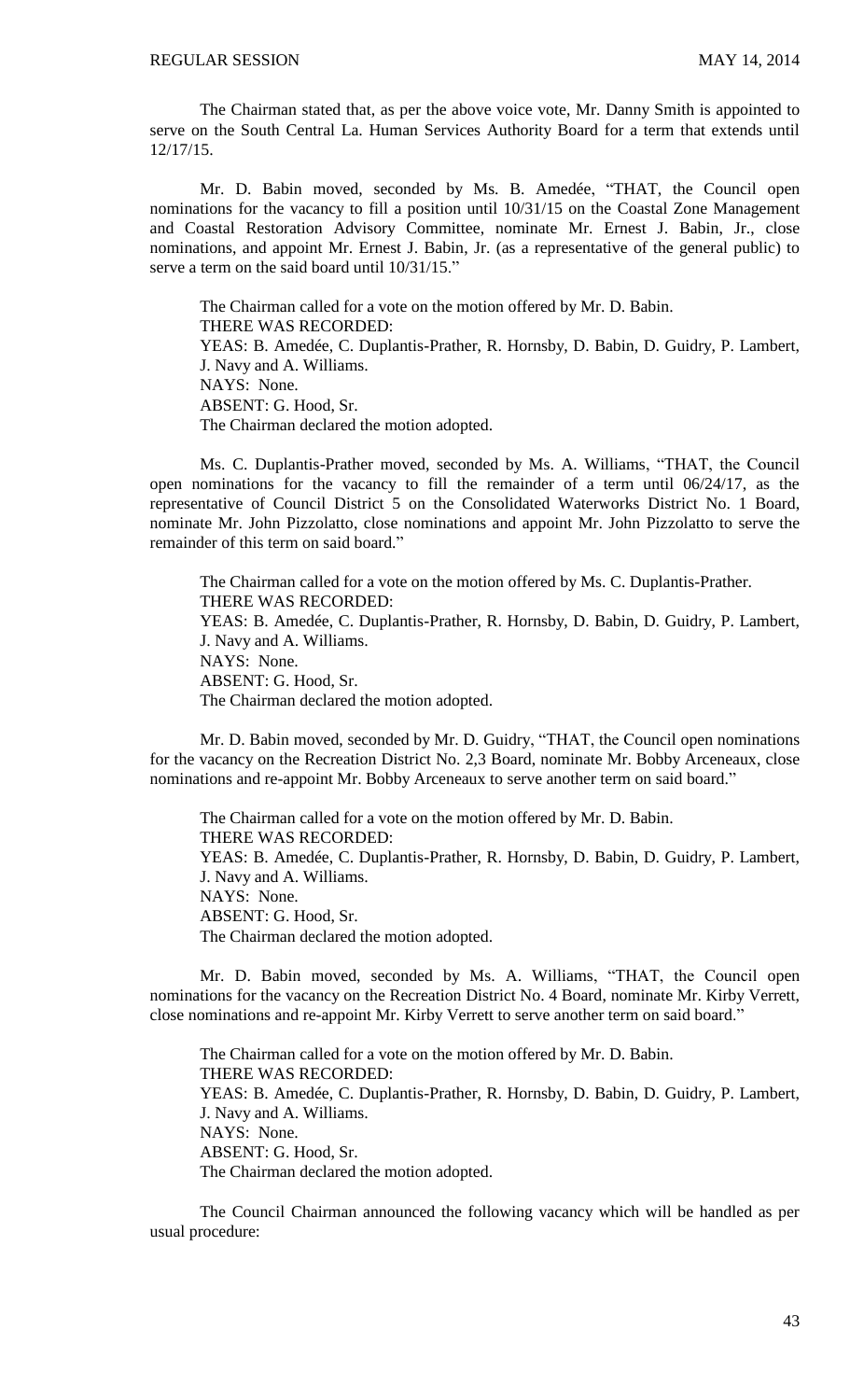One vacancy on the Fire Protection District No. 9 Board for a term that extends until 01/01/16.

Under Agenda Item 6A – Council Members Request Discussion of:

Councilwoman C. Duplantis-Prather noted that her request for a discussion of fire departments' policies pertaining to various emergencies is only for clarification purposes, and not to suggest policy changes. Ms. Duplantis-Prather explained that she received a call from a constituent concerning a specific situation and wanted to know if there were any policies in effect related to assisting motorists that have run out of gas.

Mr. Jeff Teuton, Chairman of Bayou Cane Fire Board, addressed the Council relative to the matter of policies regarding responses to various emergencies. Mr. Teuton explained that fire fighters respond to all emergencies, but a call that relates to a motorist out of gas is not considered an emergency. He stated that fire fighters are a devoted and unique group of people who have compassion for all individuals, especially the residents of Terrebonne Parish

Several Council Members thanked Mr. Jeff Teuton for his explanation and insight as it pertains to the fire departments' policies regarding responses to various emergencies, and thanked all Parish fire fighters for what that they do for the community's safety.

Councilman J. Navy asked his peers to join him in support of efforts by State Rep. Joe Harrison towards adoption of HB 1256. He said that this bill would provide an opportunity for a Department of Elderly Affairs to be created as one of 20 departments of the executive branch of State government.

OFFERED BY: Mr. J. Navy. SECONDED BY: Ms. A. Williams.

### RESOLUTION NO. 14-251

A resolution expressing support of HB 1256, authored by Rep. Joe Harrison, relative to the reorganization of the executive branch of state government; to provide for the Department of Health and Hospitals and Children and Family Services by combining the Departments of Health and Hospitals and the Department of Children and Family Services into one department, and to provide for related matters.

WHEREAS, the present State Constitution provides for 20 departments under which all offices, agencies and other instrumentalities of the executive branch of state government and their functions, powers, duties and responsibilities are allocated according to function, and

WHEREAS, House Bill 1256, authored by Rep. Joe Harrison, provides for a more efficient method of providing health and medical services for the prevention of disease for the citizens of Louisiana by combining the Departments of Health and Hospitals and the Department of Children and Family Services into one department, and

WHEREAS, under the proposed law, the combination of these two agencies will provide the same components for health and hospital services as the present law provides for the Department of Health and Hospitals, and

WHEREAS, the proposed law provides the same components for children and family services as the present law provides for the Department of Children and Family Services.

NOW, THEREFORE BE IT RESOLVED by the Terrebonne Parish Council, on behalf of the Terrebonne Parish Consolidated Government, that this governing body hereby expresses its support of HB 1256, and urges Terrebonne Parish's Legislative Delegation to concur.

#### THERE WAS RECORDED:

YEAS: B. Amedée, C. Duplantis-Prather, R. Hornsby, D. Babin, D. Guidry, P. Lambert, J. Navy and A. Williams.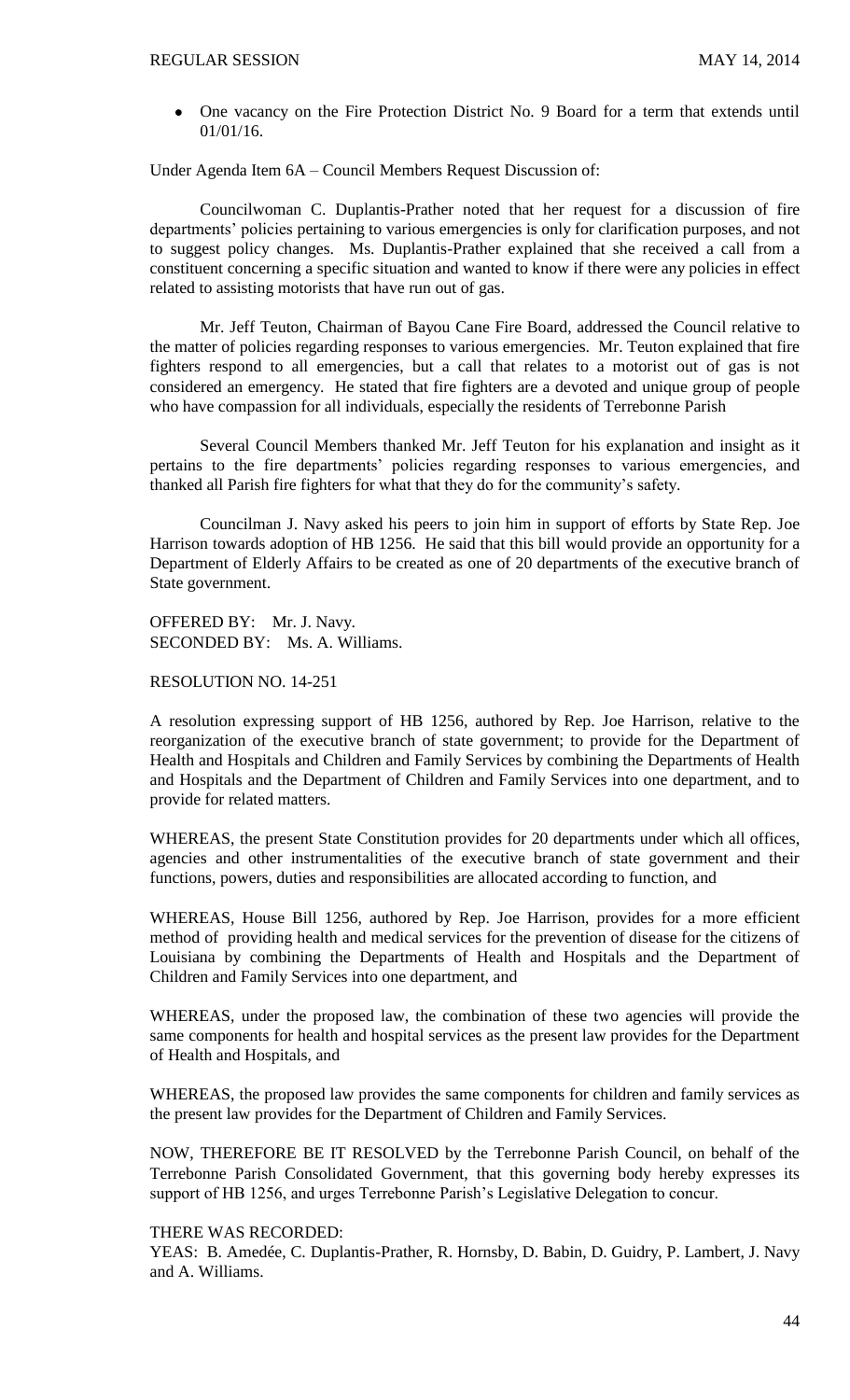NAYS: None. ABSTAINING: None. ABSENT: G. Hood, Sr. The Chairman declared the resolution adopted on this, the  $14<sup>th</sup>$  day of May, 2014.

\* \* \* \* \* \* \* \*

Under Agenda Item 7A – Announcements, Council Members:

- Councilwoman A. Williams invited everyone to attend "A Celebration of the Arts and Humanities Festival" event organized by the Howard L. Nixon Music Scholarship Foundation, which will take place on Saturday, May 17 from 10:00 a.m. to 6:00 p.m., beginning with a second line parade from the Houma Courthouse to the Dumas Auditorium, and featuring The Creole Wild West Mardi Gras Indians and the To Be Continued Brass Band from New Orleans.
- Councilwoman C. Duplantis-Prather encouraged pet owners to have their pets spayed or neutered to help control the pet population.
- Councilwoman B. Amedée announced to the public that the Annual Memorial Day Ceremony will be held on Monday, May 26, 2014 from 10:00 a.m. until 1:30 p.m. at the Regional Military Museum located at 1154 Barrow Street.
- Councilwoman B. Amedée announced that commodities distribution will begin at various  $\bullet$ locations on Monday, May  $19<sup>th</sup>$  through Friday, May  $23<sup>rd</sup>$  for individuals who have already registered, and that if anyone is interested in applying for commodities, registration will begin on Monday, June  $9<sup>th</sup>$  through Friday, June  $13<sup>th</sup>$  for qualified participants.
- Councilwoman B. Amedée announced to the public in need of utility assistance that they  $\bullet$ can contact the Terrebonne Parish Housing and Human Services for information at (985) 873-6817.
- Councilwoman B. Amedée announced to parents that the Terrebonne Parish Library System has a wide variety of activities for children during the summer months and suggested that they check the local library websites for more information.
- Councilwoman B. Amedée announced that the Houma Police Department is still offering  $\bullet$ RAD (Rape Aggression Defense) classes, and those interested can contact the Houma Police Department at (985) 868-5500.
- Councilman J. Navy invited everyone to attend the Ellender Memorial High School Scholarship Program which will be held on Thursday, May  $15<sup>th</sup>$  at 8:30 a.m.
- Councilman J. Navy announced to the public that there will be a Mechanicville Summer  $\bullet$ Camp at no cost for attendance, and that interested parents should call Recreation District No. 11 at (985) 873-6497 for more information.
- Councilman J. Navy gave special thanks to the doctors and staff at Thibodaux Regional  $\bullet$ Medical Center for the care that he received during a recent hospital stay.
- Councilman D. Babin announced to the public that hurricane season is fast approaching  $\bullet$ and that now is the time to start preparing by cleaning out storm drains and getting rid of debris and other unnecessary outdoor material.
- Councilman R. Hornsby invited everyone to join him at the CASA of Terrebonne Crawfish Boil-Off Fundraiser to be held at the Southdown Pavilion at 11:00 a.m. on Saturday, May  $17<sup>th</sup>$ .

Under Agenda Item 7B – Announcements; Parish President Michel Claudet announced:

- $\bullet$ Special thanks to Darrel Waire, Myra Fanguy and the staff of the TPCG Housing and Human Services Department for efforts made towards receiving a grade of 100% from the United States Department of Urban Housing and Human Services for their Section 8 Program.
- The Bayou Chauvin Drainage Project is a proving a great asset to the drainage system in  $\bullet$ Terrebonne Parish and extended a special thanks to Councilmen J. Navy and D. Guidry for their efforts in having the project completed.
- There will be a Town Hall Meeting on Thursday, May  $15<sup>th</sup>$  at the St. Bridget Catholic Church Annex, located at 100 Hwy. 311, Schriever, LA beginning at 6:00 p.m.